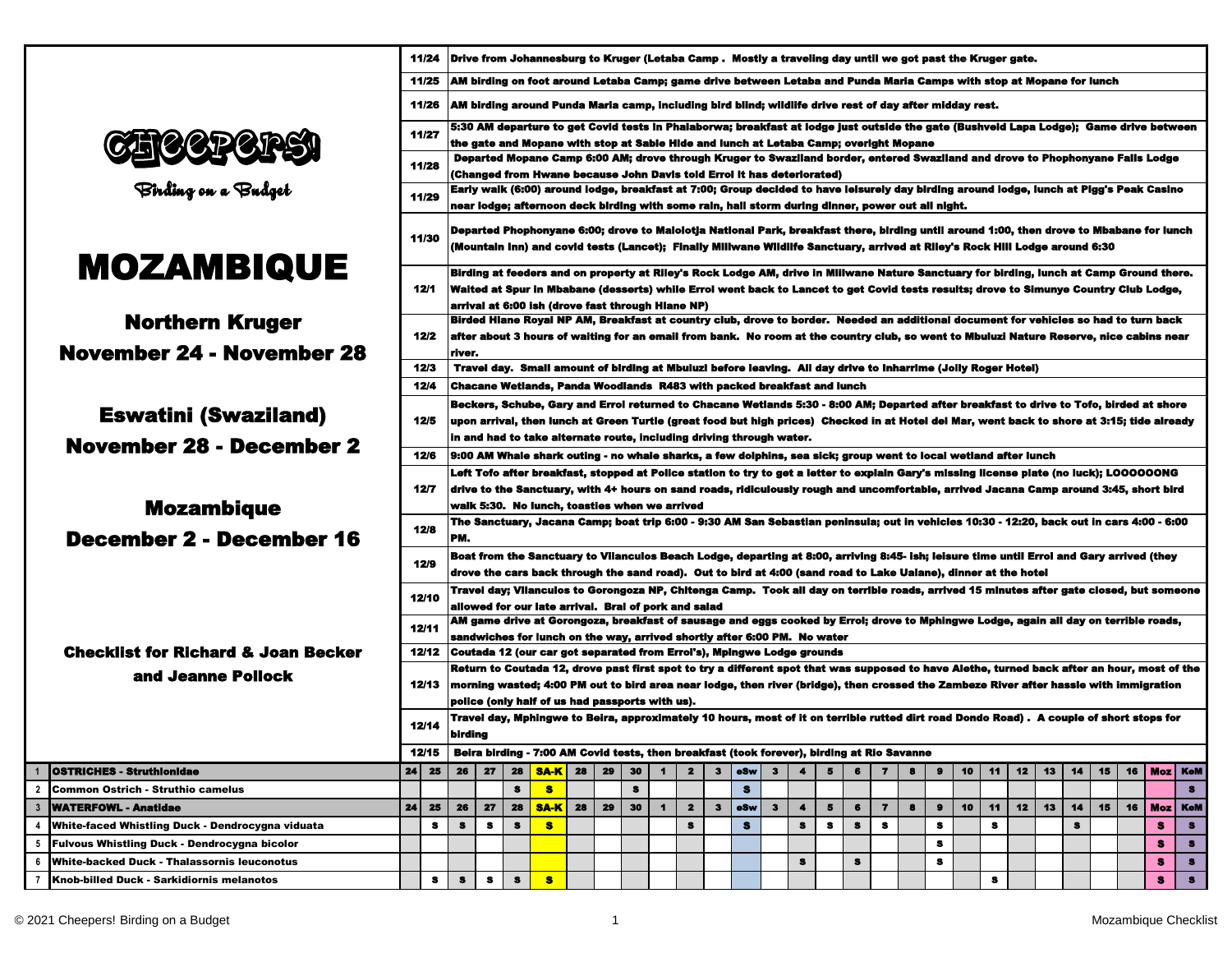| 8<br>Egyptian Goose - Alopochen aegyptiaca<br>s<br>я<br>s<br>s<br>-8<br>s<br>s<br>s<br>$\bullet$<br>$\bullet$<br>$\bullet$<br>G<br>10 Spur-winged Goose - Plectropterus gambensis<br>s<br>s<br>8<br>S<br>s<br>s<br>s<br>s.<br>$\bullet$<br>s<br>s<br>11<br>African Pygmy-Goose - Nettapus auritus<br>12<br><b>Hottentot Teal - Anas hottentota</b><br>G<br>G<br>African Black Duck - Anas sparsa<br>G<br>15<br>s<br>s<br>$\bullet$<br>s<br>$\bullet$<br>s<br>16<br>s<br>s<br>s<br>s<br>Yellow-billed Duck - Anas undulata<br>19 Red-billed DUCK (Teal) - Anas erythrorhyncha<br>s<br>8<br>24<br>Moz   KeM<br>24<br>28<br>29<br>30<br>12<br>15<br><b>GROUSE, QUAIL &amp; ALLIES - Phasianidae</b><br>25<br>26<br>27<br>28<br><b>SA-K</b><br>$\mathbf{z}$<br>oSw<br>3<br>4<br>$\overline{7}$<br>8<br>$\bullet$<br>10<br>11<br>13<br>14<br>16<br>3<br>5<br>6<br>$\bullet$<br>$\bullet$<br>s<br>$\pmb{3}$<br>$\mathbf G$<br>$\bullet$<br>$\bullet$<br>25<br>s<br>s<br>$\mathbf{s}$<br>$\bullet$<br>s<br>s<br>8<br><b>Helmeted Guineafowl - Numida meleagris</b><br>$\bullet$<br>26<br>8<br>$\bullet$<br>$\bullet$<br>$\bullet$<br>$\bullet$<br>$\bullet$<br>$\bullet$<br><b>Crested Guineafowl - Guttera pucherani</b><br>s<br>8<br>30<br>s<br><b>Blue Quail - Excalfactoria adansonii</b><br>s<br>34<br>$\bullet$<br>s.<br>$\bullet$<br>$\bullet$<br><b>Natal Spurfowl - Pternistis natalensis</b><br>s<br>s<br>s<br>36 Swainson's Spurfowl - Pternistis swainsonii<br>$\bullet$<br>8<br>s<br>8<br>s<br>s<br>37<br>Red-necked Spurfowl - Pternistis afer<br>н<br>8<br>s<br>я<br>38<br>Crested Francolin - Dendroperdix sephaena<br>s<br>s<br>s<br>s<br>s<br>Red-winged Francolin - Scleroptila levaillantii<br>40<br>$\bullet$<br>s<br><b>FLAMINGOS - Phoenicopteridae</b><br>24<br>25<br>28<br><b>SA-K</b><br>28<br>29<br>30<br>$\mathbf{2}$<br>$\mathbf{3}$<br>eSw<br>10<br>11<br>12<br>13<br>14<br>16<br>Moz   KeM<br>44<br>26<br>27<br>$\blacksquare$<br>з<br>$\blacktriangleleft$<br>5<br>6<br>$\overline{\mathbf{z}}$<br>8<br>$\bullet$<br>15<br>$\bullet$<br><b>Greater Flamingo - Phoenicopterus roseus</b><br>45<br>8<br>s<br>47<br>24<br>28<br>28<br>29<br>30<br>12<br><b>GREBES - Podicipedidae</b><br>25<br>26<br>27<br><b>SA-K</b><br>$\blacksquare$<br>$\mathbf{2}$<br>$\mathbf{3}$<br>eSw<br>$\mathbf{3}$<br>5<br>$\overline{\mathbf{z}}$<br>8<br>$\bullet$<br>10<br>11<br>13<br>14<br>15<br>16<br>$\blacktriangleleft$<br>6<br>Moz I<br>$\bullet$<br>$\bullet$<br>$\bullet$<br>G<br>Little Grebe - Tachybaptus ruficollis<br>s<br>48<br><b>PIGEONS &amp; DOVES - Columbidae</b><br>24<br>28<br>30<br>eSw<br>12<br>14<br>52<br>25<br>26<br>27<br><b>SA-K</b><br>28<br>29<br>$\overline{\mathbf{2}}$<br>$\mathbf{3}$<br>$\overline{ }$<br>8<br>$\bullet$<br>10<br>11<br>13<br>15<br>16<br><b>Moz</b><br>$\mathbf 1$<br>3<br>$\blacktriangleleft$<br>5<br>6<br>53 Rock Pigeon (Dove) - Columba livia<br>s<br>s<br>S<br>8<br>$\bullet$<br>8<br>8<br>s<br>s<br>8<br>s<br>s<br>s.<br>S<br>s<br>$\bullet$<br>54 Speckled Pigeon - Columba guinea<br>$\pmb{s}$<br>s<br>$\mathbf{s}$<br>55<br>s<br><b>RAMERON (African Olive) Pigeon - Columba arquatrix</b><br>57<br>Lemon Dove - Aplopelia larvata<br>s<br>$\bullet$<br>59<br>MOURNING COLLARED-DOVE (African Mourning Dove) - Streptopelia<br>s<br>s<br>$\pmb{3}$<br>s<br>8<br>s<br>$\bullet$<br>$\bullet$<br>н<br>s<br>$\pmb{s}$<br>s<br>s<br>s<br>s<br>s<br>s<br>s<br>s<br>s<br>s<br>s<br>s<br>s<br>60 Red-eyed Dove - Streptopelia semitorquata<br>$\pmb{s}$<br>s<br>$\pmb{s}$<br>s<br>s<br>$\bullet$<br>$\bullet$<br>s<br>$\bullet$<br>$\bullet$<br>$\bullet$<br>$\mathbf s$<br>$\bullet$<br>$\bullet$<br>61<br>$\bullet$<br>8<br>$\bullet$<br>s<br>s<br>s<br>8<br>RING-NECKED DOVE (Cape Turtle Dove) - Streptopelia capicola<br>s<br>s<br>$\bullet$<br>62 Laughing Dove - Streptopelia senegalensis<br>$\bullet$<br>$\pmb{s}$<br>8<br>$\pmb{s}$<br>$\bullet$<br>$\bullet$<br>$\bf{s}$<br>8<br>$\bullet$<br>8<br>s<br>8<br>s<br>G<br>8<br>63 Emerald-spotted Wood Dove - Turtur chalcospilos<br>н<br>$\bullet$<br>$\bullet$<br>8<br>s<br>s<br>8<br>s<br>s<br>$\bullet$<br>s<br>s<br>s<br>s<br>8<br>s<br>s<br>я<br>65<br>Tambourine Dove - Turtur tympanistria<br>8<br>s<br>8<br>s<br>s<br>s<br>s<br>8<br>66<br>Namaqua Dove - Oena capensis<br>s<br>s<br>67<br>African Green Pigeon - Treron calvus<br>$\bullet$<br>$\bullet$<br>s<br>8<br>8<br>s<br>s<br>s<br>68<br>24<br>28<br>28<br>29<br>30<br>$\overline{ }$<br>$\bullet$<br>10<br>11<br>12<br>13<br>14<br>15<br>16<br><b>SANDGROUSE - Pteroclididae</b><br>25<br>26<br>27<br><b>SA-K</b><br>$\overline{\mathbf{z}}$<br>$\bf{3}$<br>eSw<br>$\mathbf{3}$<br>$\blacktriangleleft$<br>5<br>6<br>8<br><b>Moz</b> KeM<br>$\mathbf{1}$<br>$\bullet$<br>s<br>s<br>71<br>Double-banded Sandgrouse - Pterocles bicinctus<br>24<br>25<br>27<br>28<br>28<br>30<br>$\mathbf{z}$<br>12<br>13<br>14<br>15<br>16<br>Moz   KeM<br>73<br><b>BUSTARDS - Otididae</b><br>26<br><b>SA-K</b><br>29<br>$\blacksquare$<br>eSw<br>$\mathbf{3}$<br>4<br>5<br>$\overline{ }$<br>8<br>10<br>11<br>$\mathbf{3}$<br>6<br>$\bullet$<br>s<br>$\bullet$<br>74<br>Kori Bustard - Ardeotis kori<br>s<br>80<br>s<br>Red-crested Korhaan - Lophotis ruficrista<br>8<br>8<br>8<br><b>Black-bellied Bustard - Lissotis melanogaster</b><br>84<br>24<br>30<br>$\overline{\mathbf{7}}$<br>11<br>12<br>14<br>15<br><b>TURACOS &amp; GO-AWAY-BIRDS - Musophagidae</b><br>25<br>26<br>27<br>28<br><b>SA-K</b><br>28<br>29<br>$\mathbf{z}$<br>eSw<br>$\bf{3}$<br>$\bf 5$<br>6<br>8<br>10<br>13<br>16<br><b>Moz</b> KeM<br>$\blacksquare$<br>З<br>$\blacktriangleleft$<br>$\bullet$<br>Livingstone's Turaco - Tauraco livingstonii<br>н<br>н<br>85<br>86<br>Knysna Turaco - Tauraco corythaix<br>н<br>н<br>н<br>н<br>н<br>н<br>н<br>н<br>н<br>87 Purple-crested Turaco - Tauraco porphyreolophus<br>s<br>s<br>s<br>$\bullet$<br>8<br>s<br>$\bf 8$<br>$\bullet$<br>s<br>s<br>88 Grey Go-away-bird - Corythaixoides concolor<br><b>S</b><br>s<br>s<br>8<br>28<br>30<br>89<br><b>CUCKOOS, COUCALS &amp; MALKOHAS - Cuculidae</b><br>24<br>25<br>26<br>27<br><b>SA-K</b><br>28<br>29<br>$\overline{\mathbf{2}}$<br>eSw<br>$\mathbf{3}$<br>$\overline{\mathbf{z}}$<br>8<br>10<br>11<br>12<br>13<br>14<br>15<br>16<br>$\blacktriangleleft$<br>$\mathbf{3}$<br>$\blacktriangleleft$<br>5<br>6<br>$\bullet$<br><b>Moz</b> KeM<br>Senegal Coucal - Centropus senegalensis<br>90<br>G<br>G<br>91 White-browed Coucal - Centropus superciliosus<br>s<br>s |  |  |  |  |  |  |  |  |  |  |  |  |  |  |  |            |
|--------------------------------------------------------------------------------------------------------------------------------------------------------------------------------------------------------------------------------------------------------------------------------------------------------------------------------------------------------------------------------------------------------------------------------------------------------------------------------------------------------------------------------------------------------------------------------------------------------------------------------------------------------------------------------------------------------------------------------------------------------------------------------------------------------------------------------------------------------------------------------------------------------------------------------------------------------------------------------------------------------------------------------------------------------------------------------------------------------------------------------------------------------------------------------------------------------------------------------------------------------------------------------------------------------------------------------------------------------------------------------------------------------------------------------------------------------------------------------------------------------------------------------------------------------------------------------------------------------------------------------------------------------------------------------------------------------------------------------------------------------------------------------------------------------------------------------------------------------------------------------------------------------------------------------------------------------------------------------------------------------------------------------------------------------------------------------------------------------------------------------------------------------------------------------------------------------------------------------------------------------------------------------------------------------------------------------------------------------------------------------------------------------------------------------------------------------------------------------------------------------------------------------------------------------------------------------------------------------------------------------------------------------------------------------------------------------------------------------------------------------------------------------------------------------------------------------------------------------------------------------------------------------------------------------------------------------------------------------------------------------------------------------------------------------------------------------------------------------------------------------------------------------------------------------------------------------------------------------------------------------------------------------------------------------------------------------------------------------------------------------------------------------------------------------------------------------------------------------------------------------------------------------------------------------------------------------------------------------------------------------------------------------------------------------------------------------------------------------------------------------------------------------------------------------------------------------------------------------------------------------------------------------------------------------------------------------------------------------------------------------------------------------------------------------------------------------------------------------------------------------------------------------------------------------------------------------------------------------------------------------------------------------------------------------------------------------------------------------------------------------------------------------------------------------------------------------------------------------------------------------------------------------------------------------------------------------------------------------------------------------------------------------------------------------------------------------------------------------------------------------------------------------------------------------------------------------------------------------------------------------------------------------------------------------------------------------------------------------------------------------------------------------------------------------------------------------------------------------------------------------------------------------------------------------------------------------------------------------------------------------------------------------------------------------------------------------------------------------------------------------------------------------------------------------------------------------------------------------------------------------------------------------------------------------------------------------------------------------------------------------------------------------------------------------------------------------------------------------------------------------------------------------------------------------------------------------------------------------------------------------------------------------------------------------------------------------------------------------------------------------------------------------------------------------------------------------------------------------------------------------------------------------------------------------------------------------------------------------------------------------------------------------------------------------------------------------------------------------------------------------------------------------------------------------------------------------------------------------------------------------------------|--|--|--|--|--|--|--|--|--|--|--|--|--|--|--|------------|
|                                                                                                                                                                                                                                                                                                                                                                                                                                                                                                                                                                                                                                                                                                                                                                                                                                                                                                                                                                                                                                                                                                                                                                                                                                                                                                                                                                                                                                                                                                                                                                                                                                                                                                                                                                                                                                                                                                                                                                                                                                                                                                                                                                                                                                                                                                                                                                                                                                                                                                                                                                                                                                                                                                                                                                                                                                                                                                                                                                                                                                                                                                                                                                                                                                                                                                                                                                                                                                                                                                                                                                                                                                                                                                                                                                                                                                                                                                                                                                                                                                                                                                                                                                                                                                                                                                                                                                                                                                                                                                                                                                                                                                                                                                                                                                                                                                                                                                                                                                                                                                                                                                                                                                                                                                                                                                                                                                                                                                                                                                                                                                                                                                                                                                                                                                                                                                                                                                                                                                                                                                                                                                                                                                                                                                                                                                                                                                                                                                                                                                                    |  |  |  |  |  |  |  |  |  |  |  |  |  |  |  | $\bullet$  |
|                                                                                                                                                                                                                                                                                                                                                                                                                                                                                                                                                                                                                                                                                                                                                                                                                                                                                                                                                                                                                                                                                                                                                                                                                                                                                                                                                                                                                                                                                                                                                                                                                                                                                                                                                                                                                                                                                                                                                                                                                                                                                                                                                                                                                                                                                                                                                                                                                                                                                                                                                                                                                                                                                                                                                                                                                                                                                                                                                                                                                                                                                                                                                                                                                                                                                                                                                                                                                                                                                                                                                                                                                                                                                                                                                                                                                                                                                                                                                                                                                                                                                                                                                                                                                                                                                                                                                                                                                                                                                                                                                                                                                                                                                                                                                                                                                                                                                                                                                                                                                                                                                                                                                                                                                                                                                                                                                                                                                                                                                                                                                                                                                                                                                                                                                                                                                                                                                                                                                                                                                                                                                                                                                                                                                                                                                                                                                                                                                                                                                                                    |  |  |  |  |  |  |  |  |  |  |  |  |  |  |  | $\bullet$  |
|                                                                                                                                                                                                                                                                                                                                                                                                                                                                                                                                                                                                                                                                                                                                                                                                                                                                                                                                                                                                                                                                                                                                                                                                                                                                                                                                                                                                                                                                                                                                                                                                                                                                                                                                                                                                                                                                                                                                                                                                                                                                                                                                                                                                                                                                                                                                                                                                                                                                                                                                                                                                                                                                                                                                                                                                                                                                                                                                                                                                                                                                                                                                                                                                                                                                                                                                                                                                                                                                                                                                                                                                                                                                                                                                                                                                                                                                                                                                                                                                                                                                                                                                                                                                                                                                                                                                                                                                                                                                                                                                                                                                                                                                                                                                                                                                                                                                                                                                                                                                                                                                                                                                                                                                                                                                                                                                                                                                                                                                                                                                                                                                                                                                                                                                                                                                                                                                                                                                                                                                                                                                                                                                                                                                                                                                                                                                                                                                                                                                                                                    |  |  |  |  |  |  |  |  |  |  |  |  |  |  |  | $\bullet$  |
|                                                                                                                                                                                                                                                                                                                                                                                                                                                                                                                                                                                                                                                                                                                                                                                                                                                                                                                                                                                                                                                                                                                                                                                                                                                                                                                                                                                                                                                                                                                                                                                                                                                                                                                                                                                                                                                                                                                                                                                                                                                                                                                                                                                                                                                                                                                                                                                                                                                                                                                                                                                                                                                                                                                                                                                                                                                                                                                                                                                                                                                                                                                                                                                                                                                                                                                                                                                                                                                                                                                                                                                                                                                                                                                                                                                                                                                                                                                                                                                                                                                                                                                                                                                                                                                                                                                                                                                                                                                                                                                                                                                                                                                                                                                                                                                                                                                                                                                                                                                                                                                                                                                                                                                                                                                                                                                                                                                                                                                                                                                                                                                                                                                                                                                                                                                                                                                                                                                                                                                                                                                                                                                                                                                                                                                                                                                                                                                                                                                                                                                    |  |  |  |  |  |  |  |  |  |  |  |  |  |  |  | G          |
|                                                                                                                                                                                                                                                                                                                                                                                                                                                                                                                                                                                                                                                                                                                                                                                                                                                                                                                                                                                                                                                                                                                                                                                                                                                                                                                                                                                                                                                                                                                                                                                                                                                                                                                                                                                                                                                                                                                                                                                                                                                                                                                                                                                                                                                                                                                                                                                                                                                                                                                                                                                                                                                                                                                                                                                                                                                                                                                                                                                                                                                                                                                                                                                                                                                                                                                                                                                                                                                                                                                                                                                                                                                                                                                                                                                                                                                                                                                                                                                                                                                                                                                                                                                                                                                                                                                                                                                                                                                                                                                                                                                                                                                                                                                                                                                                                                                                                                                                                                                                                                                                                                                                                                                                                                                                                                                                                                                                                                                                                                                                                                                                                                                                                                                                                                                                                                                                                                                                                                                                                                                                                                                                                                                                                                                                                                                                                                                                                                                                                                                    |  |  |  |  |  |  |  |  |  |  |  |  |  |  |  | s          |
| $\overline{\phantom{a}}_{83}$                                                                                                                                                                                                                                                                                                                                                                                                                                                                                                                                                                                                                                                                                                                                                                                                                                                                                                                                                                                                                                                                                                                                                                                                                                                                                                                                                                                                                                                                                                                                                                                                                                                                                                                                                                                                                                                                                                                                                                                                                                                                                                                                                                                                                                                                                                                                                                                                                                                                                                                                                                                                                                                                                                                                                                                                                                                                                                                                                                                                                                                                                                                                                                                                                                                                                                                                                                                                                                                                                                                                                                                                                                                                                                                                                                                                                                                                                                                                                                                                                                                                                                                                                                                                                                                                                                                                                                                                                                                                                                                                                                                                                                                                                                                                                                                                                                                                                                                                                                                                                                                                                                                                                                                                                                                                                                                                                                                                                                                                                                                                                                                                                                                                                                                                                                                                                                                                                                                                                                                                                                                                                                                                                                                                                                                                                                                                                                                                                                                                                      |  |  |  |  |  |  |  |  |  |  |  |  |  |  |  | $\bullet$  |
|                                                                                                                                                                                                                                                                                                                                                                                                                                                                                                                                                                                                                                                                                                                                                                                                                                                                                                                                                                                                                                                                                                                                                                                                                                                                                                                                                                                                                                                                                                                                                                                                                                                                                                                                                                                                                                                                                                                                                                                                                                                                                                                                                                                                                                                                                                                                                                                                                                                                                                                                                                                                                                                                                                                                                                                                                                                                                                                                                                                                                                                                                                                                                                                                                                                                                                                                                                                                                                                                                                                                                                                                                                                                                                                                                                                                                                                                                                                                                                                                                                                                                                                                                                                                                                                                                                                                                                                                                                                                                                                                                                                                                                                                                                                                                                                                                                                                                                                                                                                                                                                                                                                                                                                                                                                                                                                                                                                                                                                                                                                                                                                                                                                                                                                                                                                                                                                                                                                                                                                                                                                                                                                                                                                                                                                                                                                                                                                                                                                                                                                    |  |  |  |  |  |  |  |  |  |  |  |  |  |  |  | $\bullet$  |
|                                                                                                                                                                                                                                                                                                                                                                                                                                                                                                                                                                                                                                                                                                                                                                                                                                                                                                                                                                                                                                                                                                                                                                                                                                                                                                                                                                                                                                                                                                                                                                                                                                                                                                                                                                                                                                                                                                                                                                                                                                                                                                                                                                                                                                                                                                                                                                                                                                                                                                                                                                                                                                                                                                                                                                                                                                                                                                                                                                                                                                                                                                                                                                                                                                                                                                                                                                                                                                                                                                                                                                                                                                                                                                                                                                                                                                                                                                                                                                                                                                                                                                                                                                                                                                                                                                                                                                                                                                                                                                                                                                                                                                                                                                                                                                                                                                                                                                                                                                                                                                                                                                                                                                                                                                                                                                                                                                                                                                                                                                                                                                                                                                                                                                                                                                                                                                                                                                                                                                                                                                                                                                                                                                                                                                                                                                                                                                                                                                                                                                                    |  |  |  |  |  |  |  |  |  |  |  |  |  |  |  |            |
|                                                                                                                                                                                                                                                                                                                                                                                                                                                                                                                                                                                                                                                                                                                                                                                                                                                                                                                                                                                                                                                                                                                                                                                                                                                                                                                                                                                                                                                                                                                                                                                                                                                                                                                                                                                                                                                                                                                                                                                                                                                                                                                                                                                                                                                                                                                                                                                                                                                                                                                                                                                                                                                                                                                                                                                                                                                                                                                                                                                                                                                                                                                                                                                                                                                                                                                                                                                                                                                                                                                                                                                                                                                                                                                                                                                                                                                                                                                                                                                                                                                                                                                                                                                                                                                                                                                                                                                                                                                                                                                                                                                                                                                                                                                                                                                                                                                                                                                                                                                                                                                                                                                                                                                                                                                                                                                                                                                                                                                                                                                                                                                                                                                                                                                                                                                                                                                                                                                                                                                                                                                                                                                                                                                                                                                                                                                                                                                                                                                                                                                    |  |  |  |  |  |  |  |  |  |  |  |  |  |  |  | $\bullet$  |
|                                                                                                                                                                                                                                                                                                                                                                                                                                                                                                                                                                                                                                                                                                                                                                                                                                                                                                                                                                                                                                                                                                                                                                                                                                                                                                                                                                                                                                                                                                                                                                                                                                                                                                                                                                                                                                                                                                                                                                                                                                                                                                                                                                                                                                                                                                                                                                                                                                                                                                                                                                                                                                                                                                                                                                                                                                                                                                                                                                                                                                                                                                                                                                                                                                                                                                                                                                                                                                                                                                                                                                                                                                                                                                                                                                                                                                                                                                                                                                                                                                                                                                                                                                                                                                                                                                                                                                                                                                                                                                                                                                                                                                                                                                                                                                                                                                                                                                                                                                                                                                                                                                                                                                                                                                                                                                                                                                                                                                                                                                                                                                                                                                                                                                                                                                                                                                                                                                                                                                                                                                                                                                                                                                                                                                                                                                                                                                                                                                                                                                                    |  |  |  |  |  |  |  |  |  |  |  |  |  |  |  | $\bullet$  |
|                                                                                                                                                                                                                                                                                                                                                                                                                                                                                                                                                                                                                                                                                                                                                                                                                                                                                                                                                                                                                                                                                                                                                                                                                                                                                                                                                                                                                                                                                                                                                                                                                                                                                                                                                                                                                                                                                                                                                                                                                                                                                                                                                                                                                                                                                                                                                                                                                                                                                                                                                                                                                                                                                                                                                                                                                                                                                                                                                                                                                                                                                                                                                                                                                                                                                                                                                                                                                                                                                                                                                                                                                                                                                                                                                                                                                                                                                                                                                                                                                                                                                                                                                                                                                                                                                                                                                                                                                                                                                                                                                                                                                                                                                                                                                                                                                                                                                                                                                                                                                                                                                                                                                                                                                                                                                                                                                                                                                                                                                                                                                                                                                                                                                                                                                                                                                                                                                                                                                                                                                                                                                                                                                                                                                                                                                                                                                                                                                                                                                                                    |  |  |  |  |  |  |  |  |  |  |  |  |  |  |  | $\bullet$  |
|                                                                                                                                                                                                                                                                                                                                                                                                                                                                                                                                                                                                                                                                                                                                                                                                                                                                                                                                                                                                                                                                                                                                                                                                                                                                                                                                                                                                                                                                                                                                                                                                                                                                                                                                                                                                                                                                                                                                                                                                                                                                                                                                                                                                                                                                                                                                                                                                                                                                                                                                                                                                                                                                                                                                                                                                                                                                                                                                                                                                                                                                                                                                                                                                                                                                                                                                                                                                                                                                                                                                                                                                                                                                                                                                                                                                                                                                                                                                                                                                                                                                                                                                                                                                                                                                                                                                                                                                                                                                                                                                                                                                                                                                                                                                                                                                                                                                                                                                                                                                                                                                                                                                                                                                                                                                                                                                                                                                                                                                                                                                                                                                                                                                                                                                                                                                                                                                                                                                                                                                                                                                                                                                                                                                                                                                                                                                                                                                                                                                                                                    |  |  |  |  |  |  |  |  |  |  |  |  |  |  |  | $\bullet$  |
|                                                                                                                                                                                                                                                                                                                                                                                                                                                                                                                                                                                                                                                                                                                                                                                                                                                                                                                                                                                                                                                                                                                                                                                                                                                                                                                                                                                                                                                                                                                                                                                                                                                                                                                                                                                                                                                                                                                                                                                                                                                                                                                                                                                                                                                                                                                                                                                                                                                                                                                                                                                                                                                                                                                                                                                                                                                                                                                                                                                                                                                                                                                                                                                                                                                                                                                                                                                                                                                                                                                                                                                                                                                                                                                                                                                                                                                                                                                                                                                                                                                                                                                                                                                                                                                                                                                                                                                                                                                                                                                                                                                                                                                                                                                                                                                                                                                                                                                                                                                                                                                                                                                                                                                                                                                                                                                                                                                                                                                                                                                                                                                                                                                                                                                                                                                                                                                                                                                                                                                                                                                                                                                                                                                                                                                                                                                                                                                                                                                                                                                    |  |  |  |  |  |  |  |  |  |  |  |  |  |  |  | $\bullet$  |
|                                                                                                                                                                                                                                                                                                                                                                                                                                                                                                                                                                                                                                                                                                                                                                                                                                                                                                                                                                                                                                                                                                                                                                                                                                                                                                                                                                                                                                                                                                                                                                                                                                                                                                                                                                                                                                                                                                                                                                                                                                                                                                                                                                                                                                                                                                                                                                                                                                                                                                                                                                                                                                                                                                                                                                                                                                                                                                                                                                                                                                                                                                                                                                                                                                                                                                                                                                                                                                                                                                                                                                                                                                                                                                                                                                                                                                                                                                                                                                                                                                                                                                                                                                                                                                                                                                                                                                                                                                                                                                                                                                                                                                                                                                                                                                                                                                                                                                                                                                                                                                                                                                                                                                                                                                                                                                                                                                                                                                                                                                                                                                                                                                                                                                                                                                                                                                                                                                                                                                                                                                                                                                                                                                                                                                                                                                                                                                                                                                                                                                                    |  |  |  |  |  |  |  |  |  |  |  |  |  |  |  | $\bullet$  |
|                                                                                                                                                                                                                                                                                                                                                                                                                                                                                                                                                                                                                                                                                                                                                                                                                                                                                                                                                                                                                                                                                                                                                                                                                                                                                                                                                                                                                                                                                                                                                                                                                                                                                                                                                                                                                                                                                                                                                                                                                                                                                                                                                                                                                                                                                                                                                                                                                                                                                                                                                                                                                                                                                                                                                                                                                                                                                                                                                                                                                                                                                                                                                                                                                                                                                                                                                                                                                                                                                                                                                                                                                                                                                                                                                                                                                                                                                                                                                                                                                                                                                                                                                                                                                                                                                                                                                                                                                                                                                                                                                                                                                                                                                                                                                                                                                                                                                                                                                                                                                                                                                                                                                                                                                                                                                                                                                                                                                                                                                                                                                                                                                                                                                                                                                                                                                                                                                                                                                                                                                                                                                                                                                                                                                                                                                                                                                                                                                                                                                                                    |  |  |  |  |  |  |  |  |  |  |  |  |  |  |  | я          |
|                                                                                                                                                                                                                                                                                                                                                                                                                                                                                                                                                                                                                                                                                                                                                                                                                                                                                                                                                                                                                                                                                                                                                                                                                                                                                                                                                                                                                                                                                                                                                                                                                                                                                                                                                                                                                                                                                                                                                                                                                                                                                                                                                                                                                                                                                                                                                                                                                                                                                                                                                                                                                                                                                                                                                                                                                                                                                                                                                                                                                                                                                                                                                                                                                                                                                                                                                                                                                                                                                                                                                                                                                                                                                                                                                                                                                                                                                                                                                                                                                                                                                                                                                                                                                                                                                                                                                                                                                                                                                                                                                                                                                                                                                                                                                                                                                                                                                                                                                                                                                                                                                                                                                                                                                                                                                                                                                                                                                                                                                                                                                                                                                                                                                                                                                                                                                                                                                                                                                                                                                                                                                                                                                                                                                                                                                                                                                                                                                                                                                                                    |  |  |  |  |  |  |  |  |  |  |  |  |  |  |  | $\bullet$  |
|                                                                                                                                                                                                                                                                                                                                                                                                                                                                                                                                                                                                                                                                                                                                                                                                                                                                                                                                                                                                                                                                                                                                                                                                                                                                                                                                                                                                                                                                                                                                                                                                                                                                                                                                                                                                                                                                                                                                                                                                                                                                                                                                                                                                                                                                                                                                                                                                                                                                                                                                                                                                                                                                                                                                                                                                                                                                                                                                                                                                                                                                                                                                                                                                                                                                                                                                                                                                                                                                                                                                                                                                                                                                                                                                                                                                                                                                                                                                                                                                                                                                                                                                                                                                                                                                                                                                                                                                                                                                                                                                                                                                                                                                                                                                                                                                                                                                                                                                                                                                                                                                                                                                                                                                                                                                                                                                                                                                                                                                                                                                                                                                                                                                                                                                                                                                                                                                                                                                                                                                                                                                                                                                                                                                                                                                                                                                                                                                                                                                                                                    |  |  |  |  |  |  |  |  |  |  |  |  |  |  |  |            |
|                                                                                                                                                                                                                                                                                                                                                                                                                                                                                                                                                                                                                                                                                                                                                                                                                                                                                                                                                                                                                                                                                                                                                                                                                                                                                                                                                                                                                                                                                                                                                                                                                                                                                                                                                                                                                                                                                                                                                                                                                                                                                                                                                                                                                                                                                                                                                                                                                                                                                                                                                                                                                                                                                                                                                                                                                                                                                                                                                                                                                                                                                                                                                                                                                                                                                                                                                                                                                                                                                                                                                                                                                                                                                                                                                                                                                                                                                                                                                                                                                                                                                                                                                                                                                                                                                                                                                                                                                                                                                                                                                                                                                                                                                                                                                                                                                                                                                                                                                                                                                                                                                                                                                                                                                                                                                                                                                                                                                                                                                                                                                                                                                                                                                                                                                                                                                                                                                                                                                                                                                                                                                                                                                                                                                                                                                                                                                                                                                                                                                                                    |  |  |  |  |  |  |  |  |  |  |  |  |  |  |  | $\bullet$  |
|                                                                                                                                                                                                                                                                                                                                                                                                                                                                                                                                                                                                                                                                                                                                                                                                                                                                                                                                                                                                                                                                                                                                                                                                                                                                                                                                                                                                                                                                                                                                                                                                                                                                                                                                                                                                                                                                                                                                                                                                                                                                                                                                                                                                                                                                                                                                                                                                                                                                                                                                                                                                                                                                                                                                                                                                                                                                                                                                                                                                                                                                                                                                                                                                                                                                                                                                                                                                                                                                                                                                                                                                                                                                                                                                                                                                                                                                                                                                                                                                                                                                                                                                                                                                                                                                                                                                                                                                                                                                                                                                                                                                                                                                                                                                                                                                                                                                                                                                                                                                                                                                                                                                                                                                                                                                                                                                                                                                                                                                                                                                                                                                                                                                                                                                                                                                                                                                                                                                                                                                                                                                                                                                                                                                                                                                                                                                                                                                                                                                                                                    |  |  |  |  |  |  |  |  |  |  |  |  |  |  |  | <b>KeM</b> |
|                                                                                                                                                                                                                                                                                                                                                                                                                                                                                                                                                                                                                                                                                                                                                                                                                                                                                                                                                                                                                                                                                                                                                                                                                                                                                                                                                                                                                                                                                                                                                                                                                                                                                                                                                                                                                                                                                                                                                                                                                                                                                                                                                                                                                                                                                                                                                                                                                                                                                                                                                                                                                                                                                                                                                                                                                                                                                                                                                                                                                                                                                                                                                                                                                                                                                                                                                                                                                                                                                                                                                                                                                                                                                                                                                                                                                                                                                                                                                                                                                                                                                                                                                                                                                                                                                                                                                                                                                                                                                                                                                                                                                                                                                                                                                                                                                                                                                                                                                                                                                                                                                                                                                                                                                                                                                                                                                                                                                                                                                                                                                                                                                                                                                                                                                                                                                                                                                                                                                                                                                                                                                                                                                                                                                                                                                                                                                                                                                                                                                                                    |  |  |  |  |  |  |  |  |  |  |  |  |  |  |  | $\bullet$  |
|                                                                                                                                                                                                                                                                                                                                                                                                                                                                                                                                                                                                                                                                                                                                                                                                                                                                                                                                                                                                                                                                                                                                                                                                                                                                                                                                                                                                                                                                                                                                                                                                                                                                                                                                                                                                                                                                                                                                                                                                                                                                                                                                                                                                                                                                                                                                                                                                                                                                                                                                                                                                                                                                                                                                                                                                                                                                                                                                                                                                                                                                                                                                                                                                                                                                                                                                                                                                                                                                                                                                                                                                                                                                                                                                                                                                                                                                                                                                                                                                                                                                                                                                                                                                                                                                                                                                                                                                                                                                                                                                                                                                                                                                                                                                                                                                                                                                                                                                                                                                                                                                                                                                                                                                                                                                                                                                                                                                                                                                                                                                                                                                                                                                                                                                                                                                                                                                                                                                                                                                                                                                                                                                                                                                                                                                                                                                                                                                                                                                                                                    |  |  |  |  |  |  |  |  |  |  |  |  |  |  |  | <b>KeM</b> |
|                                                                                                                                                                                                                                                                                                                                                                                                                                                                                                                                                                                                                                                                                                                                                                                                                                                                                                                                                                                                                                                                                                                                                                                                                                                                                                                                                                                                                                                                                                                                                                                                                                                                                                                                                                                                                                                                                                                                                                                                                                                                                                                                                                                                                                                                                                                                                                                                                                                                                                                                                                                                                                                                                                                                                                                                                                                                                                                                                                                                                                                                                                                                                                                                                                                                                                                                                                                                                                                                                                                                                                                                                                                                                                                                                                                                                                                                                                                                                                                                                                                                                                                                                                                                                                                                                                                                                                                                                                                                                                                                                                                                                                                                                                                                                                                                                                                                                                                                                                                                                                                                                                                                                                                                                                                                                                                                                                                                                                                                                                                                                                                                                                                                                                                                                                                                                                                                                                                                                                                                                                                                                                                                                                                                                                                                                                                                                                                                                                                                                                                    |  |  |  |  |  |  |  |  |  |  |  |  |  |  |  | s          |
|                                                                                                                                                                                                                                                                                                                                                                                                                                                                                                                                                                                                                                                                                                                                                                                                                                                                                                                                                                                                                                                                                                                                                                                                                                                                                                                                                                                                                                                                                                                                                                                                                                                                                                                                                                                                                                                                                                                                                                                                                                                                                                                                                                                                                                                                                                                                                                                                                                                                                                                                                                                                                                                                                                                                                                                                                                                                                                                                                                                                                                                                                                                                                                                                                                                                                                                                                                                                                                                                                                                                                                                                                                                                                                                                                                                                                                                                                                                                                                                                                                                                                                                                                                                                                                                                                                                                                                                                                                                                                                                                                                                                                                                                                                                                                                                                                                                                                                                                                                                                                                                                                                                                                                                                                                                                                                                                                                                                                                                                                                                                                                                                                                                                                                                                                                                                                                                                                                                                                                                                                                                                                                                                                                                                                                                                                                                                                                                                                                                                                                                    |  |  |  |  |  |  |  |  |  |  |  |  |  |  |  |            |
|                                                                                                                                                                                                                                                                                                                                                                                                                                                                                                                                                                                                                                                                                                                                                                                                                                                                                                                                                                                                                                                                                                                                                                                                                                                                                                                                                                                                                                                                                                                                                                                                                                                                                                                                                                                                                                                                                                                                                                                                                                                                                                                                                                                                                                                                                                                                                                                                                                                                                                                                                                                                                                                                                                                                                                                                                                                                                                                                                                                                                                                                                                                                                                                                                                                                                                                                                                                                                                                                                                                                                                                                                                                                                                                                                                                                                                                                                                                                                                                                                                                                                                                                                                                                                                                                                                                                                                                                                                                                                                                                                                                                                                                                                                                                                                                                                                                                                                                                                                                                                                                                                                                                                                                                                                                                                                                                                                                                                                                                                                                                                                                                                                                                                                                                                                                                                                                                                                                                                                                                                                                                                                                                                                                                                                                                                                                                                                                                                                                                                                                    |  |  |  |  |  |  |  |  |  |  |  |  |  |  |  |            |
|                                                                                                                                                                                                                                                                                                                                                                                                                                                                                                                                                                                                                                                                                                                                                                                                                                                                                                                                                                                                                                                                                                                                                                                                                                                                                                                                                                                                                                                                                                                                                                                                                                                                                                                                                                                                                                                                                                                                                                                                                                                                                                                                                                                                                                                                                                                                                                                                                                                                                                                                                                                                                                                                                                                                                                                                                                                                                                                                                                                                                                                                                                                                                                                                                                                                                                                                                                                                                                                                                                                                                                                                                                                                                                                                                                                                                                                                                                                                                                                                                                                                                                                                                                                                                                                                                                                                                                                                                                                                                                                                                                                                                                                                                                                                                                                                                                                                                                                                                                                                                                                                                                                                                                                                                                                                                                                                                                                                                                                                                                                                                                                                                                                                                                                                                                                                                                                                                                                                                                                                                                                                                                                                                                                                                                                                                                                                                                                                                                                                                                                    |  |  |  |  |  |  |  |  |  |  |  |  |  |  |  | s          |
|                                                                                                                                                                                                                                                                                                                                                                                                                                                                                                                                                                                                                                                                                                                                                                                                                                                                                                                                                                                                                                                                                                                                                                                                                                                                                                                                                                                                                                                                                                                                                                                                                                                                                                                                                                                                                                                                                                                                                                                                                                                                                                                                                                                                                                                                                                                                                                                                                                                                                                                                                                                                                                                                                                                                                                                                                                                                                                                                                                                                                                                                                                                                                                                                                                                                                                                                                                                                                                                                                                                                                                                                                                                                                                                                                                                                                                                                                                                                                                                                                                                                                                                                                                                                                                                                                                                                                                                                                                                                                                                                                                                                                                                                                                                                                                                                                                                                                                                                                                                                                                                                                                                                                                                                                                                                                                                                                                                                                                                                                                                                                                                                                                                                                                                                                                                                                                                                                                                                                                                                                                                                                                                                                                                                                                                                                                                                                                                                                                                                                                                    |  |  |  |  |  |  |  |  |  |  |  |  |  |  |  | $\bullet$  |
|                                                                                                                                                                                                                                                                                                                                                                                                                                                                                                                                                                                                                                                                                                                                                                                                                                                                                                                                                                                                                                                                                                                                                                                                                                                                                                                                                                                                                                                                                                                                                                                                                                                                                                                                                                                                                                                                                                                                                                                                                                                                                                                                                                                                                                                                                                                                                                                                                                                                                                                                                                                                                                                                                                                                                                                                                                                                                                                                                                                                                                                                                                                                                                                                                                                                                                                                                                                                                                                                                                                                                                                                                                                                                                                                                                                                                                                                                                                                                                                                                                                                                                                                                                                                                                                                                                                                                                                                                                                                                                                                                                                                                                                                                                                                                                                                                                                                                                                                                                                                                                                                                                                                                                                                                                                                                                                                                                                                                                                                                                                                                                                                                                                                                                                                                                                                                                                                                                                                                                                                                                                                                                                                                                                                                                                                                                                                                                                                                                                                                                                    |  |  |  |  |  |  |  |  |  |  |  |  |  |  |  | $\bullet$  |
|                                                                                                                                                                                                                                                                                                                                                                                                                                                                                                                                                                                                                                                                                                                                                                                                                                                                                                                                                                                                                                                                                                                                                                                                                                                                                                                                                                                                                                                                                                                                                                                                                                                                                                                                                                                                                                                                                                                                                                                                                                                                                                                                                                                                                                                                                                                                                                                                                                                                                                                                                                                                                                                                                                                                                                                                                                                                                                                                                                                                                                                                                                                                                                                                                                                                                                                                                                                                                                                                                                                                                                                                                                                                                                                                                                                                                                                                                                                                                                                                                                                                                                                                                                                                                                                                                                                                                                                                                                                                                                                                                                                                                                                                                                                                                                                                                                                                                                                                                                                                                                                                                                                                                                                                                                                                                                                                                                                                                                                                                                                                                                                                                                                                                                                                                                                                                                                                                                                                                                                                                                                                                                                                                                                                                                                                                                                                                                                                                                                                                                                    |  |  |  |  |  |  |  |  |  |  |  |  |  |  |  | $\bullet$  |
|                                                                                                                                                                                                                                                                                                                                                                                                                                                                                                                                                                                                                                                                                                                                                                                                                                                                                                                                                                                                                                                                                                                                                                                                                                                                                                                                                                                                                                                                                                                                                                                                                                                                                                                                                                                                                                                                                                                                                                                                                                                                                                                                                                                                                                                                                                                                                                                                                                                                                                                                                                                                                                                                                                                                                                                                                                                                                                                                                                                                                                                                                                                                                                                                                                                                                                                                                                                                                                                                                                                                                                                                                                                                                                                                                                                                                                                                                                                                                                                                                                                                                                                                                                                                                                                                                                                                                                                                                                                                                                                                                                                                                                                                                                                                                                                                                                                                                                                                                                                                                                                                                                                                                                                                                                                                                                                                                                                                                                                                                                                                                                                                                                                                                                                                                                                                                                                                                                                                                                                                                                                                                                                                                                                                                                                                                                                                                                                                                                                                                                                    |  |  |  |  |  |  |  |  |  |  |  |  |  |  |  | $\bullet$  |
|                                                                                                                                                                                                                                                                                                                                                                                                                                                                                                                                                                                                                                                                                                                                                                                                                                                                                                                                                                                                                                                                                                                                                                                                                                                                                                                                                                                                                                                                                                                                                                                                                                                                                                                                                                                                                                                                                                                                                                                                                                                                                                                                                                                                                                                                                                                                                                                                                                                                                                                                                                                                                                                                                                                                                                                                                                                                                                                                                                                                                                                                                                                                                                                                                                                                                                                                                                                                                                                                                                                                                                                                                                                                                                                                                                                                                                                                                                                                                                                                                                                                                                                                                                                                                                                                                                                                                                                                                                                                                                                                                                                                                                                                                                                                                                                                                                                                                                                                                                                                                                                                                                                                                                                                                                                                                                                                                                                                                                                                                                                                                                                                                                                                                                                                                                                                                                                                                                                                                                                                                                                                                                                                                                                                                                                                                                                                                                                                                                                                                                                    |  |  |  |  |  |  |  |  |  |  |  |  |  |  |  | $\bullet$  |
|                                                                                                                                                                                                                                                                                                                                                                                                                                                                                                                                                                                                                                                                                                                                                                                                                                                                                                                                                                                                                                                                                                                                                                                                                                                                                                                                                                                                                                                                                                                                                                                                                                                                                                                                                                                                                                                                                                                                                                                                                                                                                                                                                                                                                                                                                                                                                                                                                                                                                                                                                                                                                                                                                                                                                                                                                                                                                                                                                                                                                                                                                                                                                                                                                                                                                                                                                                                                                                                                                                                                                                                                                                                                                                                                                                                                                                                                                                                                                                                                                                                                                                                                                                                                                                                                                                                                                                                                                                                                                                                                                                                                                                                                                                                                                                                                                                                                                                                                                                                                                                                                                                                                                                                                                                                                                                                                                                                                                                                                                                                                                                                                                                                                                                                                                                                                                                                                                                                                                                                                                                                                                                                                                                                                                                                                                                                                                                                                                                                                                                                    |  |  |  |  |  |  |  |  |  |  |  |  |  |  |  | 8          |
|                                                                                                                                                                                                                                                                                                                                                                                                                                                                                                                                                                                                                                                                                                                                                                                                                                                                                                                                                                                                                                                                                                                                                                                                                                                                                                                                                                                                                                                                                                                                                                                                                                                                                                                                                                                                                                                                                                                                                                                                                                                                                                                                                                                                                                                                                                                                                                                                                                                                                                                                                                                                                                                                                                                                                                                                                                                                                                                                                                                                                                                                                                                                                                                                                                                                                                                                                                                                                                                                                                                                                                                                                                                                                                                                                                                                                                                                                                                                                                                                                                                                                                                                                                                                                                                                                                                                                                                                                                                                                                                                                                                                                                                                                                                                                                                                                                                                                                                                                                                                                                                                                                                                                                                                                                                                                                                                                                                                                                                                                                                                                                                                                                                                                                                                                                                                                                                                                                                                                                                                                                                                                                                                                                                                                                                                                                                                                                                                                                                                                                                    |  |  |  |  |  |  |  |  |  |  |  |  |  |  |  | 8          |
|                                                                                                                                                                                                                                                                                                                                                                                                                                                                                                                                                                                                                                                                                                                                                                                                                                                                                                                                                                                                                                                                                                                                                                                                                                                                                                                                                                                                                                                                                                                                                                                                                                                                                                                                                                                                                                                                                                                                                                                                                                                                                                                                                                                                                                                                                                                                                                                                                                                                                                                                                                                                                                                                                                                                                                                                                                                                                                                                                                                                                                                                                                                                                                                                                                                                                                                                                                                                                                                                                                                                                                                                                                                                                                                                                                                                                                                                                                                                                                                                                                                                                                                                                                                                                                                                                                                                                                                                                                                                                                                                                                                                                                                                                                                                                                                                                                                                                                                                                                                                                                                                                                                                                                                                                                                                                                                                                                                                                                                                                                                                                                                                                                                                                                                                                                                                                                                                                                                                                                                                                                                                                                                                                                                                                                                                                                                                                                                                                                                                                                                    |  |  |  |  |  |  |  |  |  |  |  |  |  |  |  | $\bullet$  |
|                                                                                                                                                                                                                                                                                                                                                                                                                                                                                                                                                                                                                                                                                                                                                                                                                                                                                                                                                                                                                                                                                                                                                                                                                                                                                                                                                                                                                                                                                                                                                                                                                                                                                                                                                                                                                                                                                                                                                                                                                                                                                                                                                                                                                                                                                                                                                                                                                                                                                                                                                                                                                                                                                                                                                                                                                                                                                                                                                                                                                                                                                                                                                                                                                                                                                                                                                                                                                                                                                                                                                                                                                                                                                                                                                                                                                                                                                                                                                                                                                                                                                                                                                                                                                                                                                                                                                                                                                                                                                                                                                                                                                                                                                                                                                                                                                                                                                                                                                                                                                                                                                                                                                                                                                                                                                                                                                                                                                                                                                                                                                                                                                                                                                                                                                                                                                                                                                                                                                                                                                                                                                                                                                                                                                                                                                                                                                                                                                                                                                                                    |  |  |  |  |  |  |  |  |  |  |  |  |  |  |  |            |
|                                                                                                                                                                                                                                                                                                                                                                                                                                                                                                                                                                                                                                                                                                                                                                                                                                                                                                                                                                                                                                                                                                                                                                                                                                                                                                                                                                                                                                                                                                                                                                                                                                                                                                                                                                                                                                                                                                                                                                                                                                                                                                                                                                                                                                                                                                                                                                                                                                                                                                                                                                                                                                                                                                                                                                                                                                                                                                                                                                                                                                                                                                                                                                                                                                                                                                                                                                                                                                                                                                                                                                                                                                                                                                                                                                                                                                                                                                                                                                                                                                                                                                                                                                                                                                                                                                                                                                                                                                                                                                                                                                                                                                                                                                                                                                                                                                                                                                                                                                                                                                                                                                                                                                                                                                                                                                                                                                                                                                                                                                                                                                                                                                                                                                                                                                                                                                                                                                                                                                                                                                                                                                                                                                                                                                                                                                                                                                                                                                                                                                                    |  |  |  |  |  |  |  |  |  |  |  |  |  |  |  | $\bullet$  |
|                                                                                                                                                                                                                                                                                                                                                                                                                                                                                                                                                                                                                                                                                                                                                                                                                                                                                                                                                                                                                                                                                                                                                                                                                                                                                                                                                                                                                                                                                                                                                                                                                                                                                                                                                                                                                                                                                                                                                                                                                                                                                                                                                                                                                                                                                                                                                                                                                                                                                                                                                                                                                                                                                                                                                                                                                                                                                                                                                                                                                                                                                                                                                                                                                                                                                                                                                                                                                                                                                                                                                                                                                                                                                                                                                                                                                                                                                                                                                                                                                                                                                                                                                                                                                                                                                                                                                                                                                                                                                                                                                                                                                                                                                                                                                                                                                                                                                                                                                                                                                                                                                                                                                                                                                                                                                                                                                                                                                                                                                                                                                                                                                                                                                                                                                                                                                                                                                                                                                                                                                                                                                                                                                                                                                                                                                                                                                                                                                                                                                                                    |  |  |  |  |  |  |  |  |  |  |  |  |  |  |  |            |
|                                                                                                                                                                                                                                                                                                                                                                                                                                                                                                                                                                                                                                                                                                                                                                                                                                                                                                                                                                                                                                                                                                                                                                                                                                                                                                                                                                                                                                                                                                                                                                                                                                                                                                                                                                                                                                                                                                                                                                                                                                                                                                                                                                                                                                                                                                                                                                                                                                                                                                                                                                                                                                                                                                                                                                                                                                                                                                                                                                                                                                                                                                                                                                                                                                                                                                                                                                                                                                                                                                                                                                                                                                                                                                                                                                                                                                                                                                                                                                                                                                                                                                                                                                                                                                                                                                                                                                                                                                                                                                                                                                                                                                                                                                                                                                                                                                                                                                                                                                                                                                                                                                                                                                                                                                                                                                                                                                                                                                                                                                                                                                                                                                                                                                                                                                                                                                                                                                                                                                                                                                                                                                                                                                                                                                                                                                                                                                                                                                                                                                                    |  |  |  |  |  |  |  |  |  |  |  |  |  |  |  | $\bullet$  |
|                                                                                                                                                                                                                                                                                                                                                                                                                                                                                                                                                                                                                                                                                                                                                                                                                                                                                                                                                                                                                                                                                                                                                                                                                                                                                                                                                                                                                                                                                                                                                                                                                                                                                                                                                                                                                                                                                                                                                                                                                                                                                                                                                                                                                                                                                                                                                                                                                                                                                                                                                                                                                                                                                                                                                                                                                                                                                                                                                                                                                                                                                                                                                                                                                                                                                                                                                                                                                                                                                                                                                                                                                                                                                                                                                                                                                                                                                                                                                                                                                                                                                                                                                                                                                                                                                                                                                                                                                                                                                                                                                                                                                                                                                                                                                                                                                                                                                                                                                                                                                                                                                                                                                                                                                                                                                                                                                                                                                                                                                                                                                                                                                                                                                                                                                                                                                                                                                                                                                                                                                                                                                                                                                                                                                                                                                                                                                                                                                                                                                                                    |  |  |  |  |  |  |  |  |  |  |  |  |  |  |  | $\bullet$  |
|                                                                                                                                                                                                                                                                                                                                                                                                                                                                                                                                                                                                                                                                                                                                                                                                                                                                                                                                                                                                                                                                                                                                                                                                                                                                                                                                                                                                                                                                                                                                                                                                                                                                                                                                                                                                                                                                                                                                                                                                                                                                                                                                                                                                                                                                                                                                                                                                                                                                                                                                                                                                                                                                                                                                                                                                                                                                                                                                                                                                                                                                                                                                                                                                                                                                                                                                                                                                                                                                                                                                                                                                                                                                                                                                                                                                                                                                                                                                                                                                                                                                                                                                                                                                                                                                                                                                                                                                                                                                                                                                                                                                                                                                                                                                                                                                                                                                                                                                                                                                                                                                                                                                                                                                                                                                                                                                                                                                                                                                                                                                                                                                                                                                                                                                                                                                                                                                                                                                                                                                                                                                                                                                                                                                                                                                                                                                                                                                                                                                                                                    |  |  |  |  |  |  |  |  |  |  |  |  |  |  |  |            |
|                                                                                                                                                                                                                                                                                                                                                                                                                                                                                                                                                                                                                                                                                                                                                                                                                                                                                                                                                                                                                                                                                                                                                                                                                                                                                                                                                                                                                                                                                                                                                                                                                                                                                                                                                                                                                                                                                                                                                                                                                                                                                                                                                                                                                                                                                                                                                                                                                                                                                                                                                                                                                                                                                                                                                                                                                                                                                                                                                                                                                                                                                                                                                                                                                                                                                                                                                                                                                                                                                                                                                                                                                                                                                                                                                                                                                                                                                                                                                                                                                                                                                                                                                                                                                                                                                                                                                                                                                                                                                                                                                                                                                                                                                                                                                                                                                                                                                                                                                                                                                                                                                                                                                                                                                                                                                                                                                                                                                                                                                                                                                                                                                                                                                                                                                                                                                                                                                                                                                                                                                                                                                                                                                                                                                                                                                                                                                                                                                                                                                                                    |  |  |  |  |  |  |  |  |  |  |  |  |  |  |  |            |
|                                                                                                                                                                                                                                                                                                                                                                                                                                                                                                                                                                                                                                                                                                                                                                                                                                                                                                                                                                                                                                                                                                                                                                                                                                                                                                                                                                                                                                                                                                                                                                                                                                                                                                                                                                                                                                                                                                                                                                                                                                                                                                                                                                                                                                                                                                                                                                                                                                                                                                                                                                                                                                                                                                                                                                                                                                                                                                                                                                                                                                                                                                                                                                                                                                                                                                                                                                                                                                                                                                                                                                                                                                                                                                                                                                                                                                                                                                                                                                                                                                                                                                                                                                                                                                                                                                                                                                                                                                                                                                                                                                                                                                                                                                                                                                                                                                                                                                                                                                                                                                                                                                                                                                                                                                                                                                                                                                                                                                                                                                                                                                                                                                                                                                                                                                                                                                                                                                                                                                                                                                                                                                                                                                                                                                                                                                                                                                                                                                                                                                                    |  |  |  |  |  |  |  |  |  |  |  |  |  |  |  | ш          |
|                                                                                                                                                                                                                                                                                                                                                                                                                                                                                                                                                                                                                                                                                                                                                                                                                                                                                                                                                                                                                                                                                                                                                                                                                                                                                                                                                                                                                                                                                                                                                                                                                                                                                                                                                                                                                                                                                                                                                                                                                                                                                                                                                                                                                                                                                                                                                                                                                                                                                                                                                                                                                                                                                                                                                                                                                                                                                                                                                                                                                                                                                                                                                                                                                                                                                                                                                                                                                                                                                                                                                                                                                                                                                                                                                                                                                                                                                                                                                                                                                                                                                                                                                                                                                                                                                                                                                                                                                                                                                                                                                                                                                                                                                                                                                                                                                                                                                                                                                                                                                                                                                                                                                                                                                                                                                                                                                                                                                                                                                                                                                                                                                                                                                                                                                                                                                                                                                                                                                                                                                                                                                                                                                                                                                                                                                                                                                                                                                                                                                                                    |  |  |  |  |  |  |  |  |  |  |  |  |  |  |  | н.         |
|                                                                                                                                                                                                                                                                                                                                                                                                                                                                                                                                                                                                                                                                                                                                                                                                                                                                                                                                                                                                                                                                                                                                                                                                                                                                                                                                                                                                                                                                                                                                                                                                                                                                                                                                                                                                                                                                                                                                                                                                                                                                                                                                                                                                                                                                                                                                                                                                                                                                                                                                                                                                                                                                                                                                                                                                                                                                                                                                                                                                                                                                                                                                                                                                                                                                                                                                                                                                                                                                                                                                                                                                                                                                                                                                                                                                                                                                                                                                                                                                                                                                                                                                                                                                                                                                                                                                                                                                                                                                                                                                                                                                                                                                                                                                                                                                                                                                                                                                                                                                                                                                                                                                                                                                                                                                                                                                                                                                                                                                                                                                                                                                                                                                                                                                                                                                                                                                                                                                                                                                                                                                                                                                                                                                                                                                                                                                                                                                                                                                                                                    |  |  |  |  |  |  |  |  |  |  |  |  |  |  |  | 8          |
|                                                                                                                                                                                                                                                                                                                                                                                                                                                                                                                                                                                                                                                                                                                                                                                                                                                                                                                                                                                                                                                                                                                                                                                                                                                                                                                                                                                                                                                                                                                                                                                                                                                                                                                                                                                                                                                                                                                                                                                                                                                                                                                                                                                                                                                                                                                                                                                                                                                                                                                                                                                                                                                                                                                                                                                                                                                                                                                                                                                                                                                                                                                                                                                                                                                                                                                                                                                                                                                                                                                                                                                                                                                                                                                                                                                                                                                                                                                                                                                                                                                                                                                                                                                                                                                                                                                                                                                                                                                                                                                                                                                                                                                                                                                                                                                                                                                                                                                                                                                                                                                                                                                                                                                                                                                                                                                                                                                                                                                                                                                                                                                                                                                                                                                                                                                                                                                                                                                                                                                                                                                                                                                                                                                                                                                                                                                                                                                                                                                                                                                    |  |  |  |  |  |  |  |  |  |  |  |  |  |  |  | $\bullet$  |
|                                                                                                                                                                                                                                                                                                                                                                                                                                                                                                                                                                                                                                                                                                                                                                                                                                                                                                                                                                                                                                                                                                                                                                                                                                                                                                                                                                                                                                                                                                                                                                                                                                                                                                                                                                                                                                                                                                                                                                                                                                                                                                                                                                                                                                                                                                                                                                                                                                                                                                                                                                                                                                                                                                                                                                                                                                                                                                                                                                                                                                                                                                                                                                                                                                                                                                                                                                                                                                                                                                                                                                                                                                                                                                                                                                                                                                                                                                                                                                                                                                                                                                                                                                                                                                                                                                                                                                                                                                                                                                                                                                                                                                                                                                                                                                                                                                                                                                                                                                                                                                                                                                                                                                                                                                                                                                                                                                                                                                                                                                                                                                                                                                                                                                                                                                                                                                                                                                                                                                                                                                                                                                                                                                                                                                                                                                                                                                                                                                                                                                                    |  |  |  |  |  |  |  |  |  |  |  |  |  |  |  |            |
|                                                                                                                                                                                                                                                                                                                                                                                                                                                                                                                                                                                                                                                                                                                                                                                                                                                                                                                                                                                                                                                                                                                                                                                                                                                                                                                                                                                                                                                                                                                                                                                                                                                                                                                                                                                                                                                                                                                                                                                                                                                                                                                                                                                                                                                                                                                                                                                                                                                                                                                                                                                                                                                                                                                                                                                                                                                                                                                                                                                                                                                                                                                                                                                                                                                                                                                                                                                                                                                                                                                                                                                                                                                                                                                                                                                                                                                                                                                                                                                                                                                                                                                                                                                                                                                                                                                                                                                                                                                                                                                                                                                                                                                                                                                                                                                                                                                                                                                                                                                                                                                                                                                                                                                                                                                                                                                                                                                                                                                                                                                                                                                                                                                                                                                                                                                                                                                                                                                                                                                                                                                                                                                                                                                                                                                                                                                                                                                                                                                                                                                    |  |  |  |  |  |  |  |  |  |  |  |  |  |  |  | $\bullet$  |
|                                                                                                                                                                                                                                                                                                                                                                                                                                                                                                                                                                                                                                                                                                                                                                                                                                                                                                                                                                                                                                                                                                                                                                                                                                                                                                                                                                                                                                                                                                                                                                                                                                                                                                                                                                                                                                                                                                                                                                                                                                                                                                                                                                                                                                                                                                                                                                                                                                                                                                                                                                                                                                                                                                                                                                                                                                                                                                                                                                                                                                                                                                                                                                                                                                                                                                                                                                                                                                                                                                                                                                                                                                                                                                                                                                                                                                                                                                                                                                                                                                                                                                                                                                                                                                                                                                                                                                                                                                                                                                                                                                                                                                                                                                                                                                                                                                                                                                                                                                                                                                                                                                                                                                                                                                                                                                                                                                                                                                                                                                                                                                                                                                                                                                                                                                                                                                                                                                                                                                                                                                                                                                                                                                                                                                                                                                                                                                                                                                                                                                                    |  |  |  |  |  |  |  |  |  |  |  |  |  |  |  | $\bullet$  |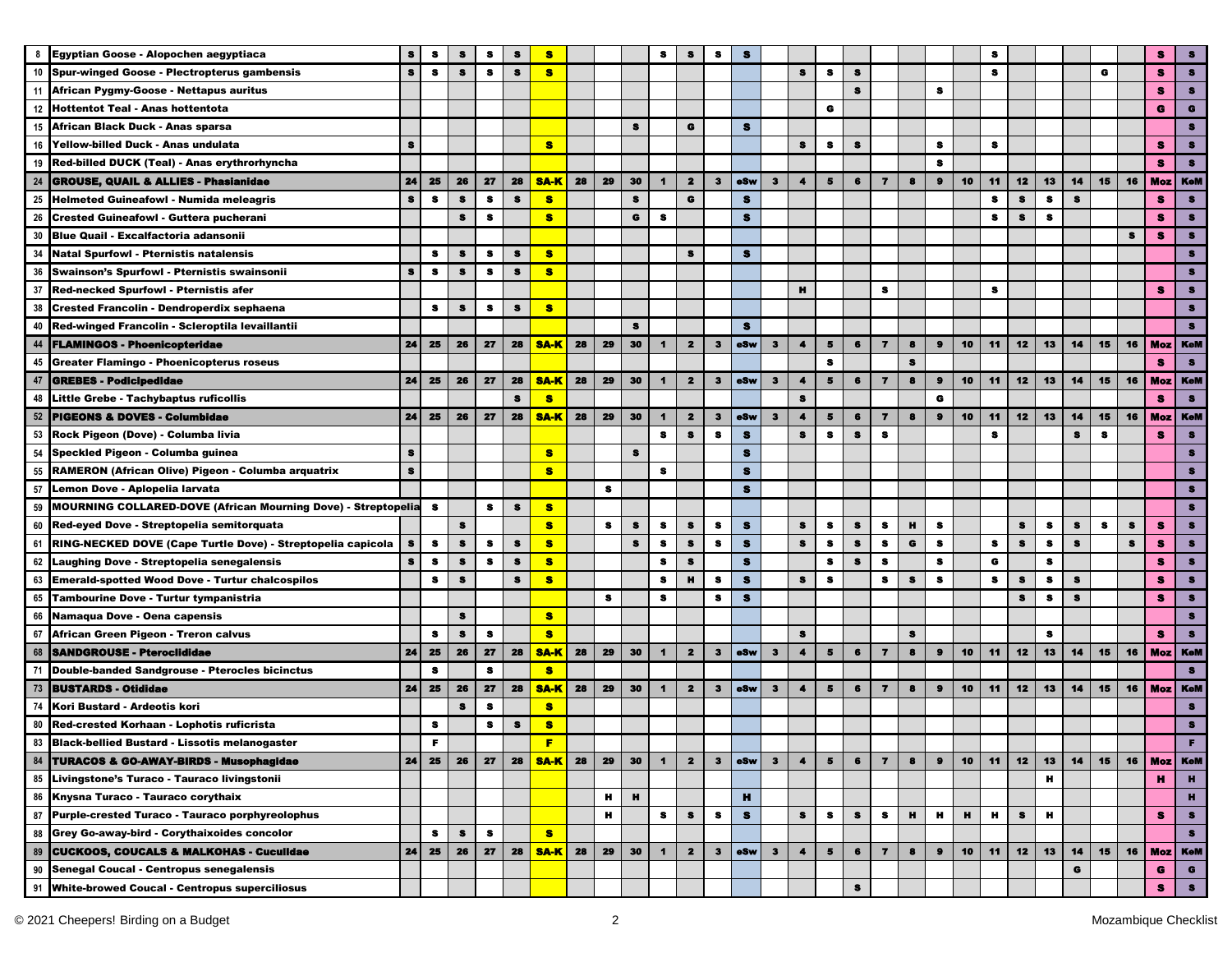|     | 92 Black Coucal - Centropus grillii                          |           |           |           |           |              |             |    |    |              |                      |                         |              |            |              |                      |           |                |                         |           |              |    |    |           |           |           |           |              |            |                |
|-----|--------------------------------------------------------------|-----------|-----------|-----------|-----------|--------------|-------------|----|----|--------------|----------------------|-------------------------|--------------|------------|--------------|----------------------|-----------|----------------|-------------------------|-----------|--------------|----|----|-----------|-----------|-----------|-----------|--------------|------------|----------------|
| 93  | Green Malkoha - Ceuthmochares aereus (australis)             |           |           |           |           |              |             |    |    |              |                      |                         |              |            |              |                      |           |                |                         |           |              |    |    | S         | s         |           |           |              | s          | $\bullet$      |
| 94  | <b>Great Spotted Cuckoo - Clamator glandarius</b>            |           |           | s         |           |              | s           |    |    |              |                      |                         |              |            |              |                      |           |                |                         |           |              |    |    |           |           |           |           |              |            | $\bullet$      |
|     | 95 Levaillant's Cuckoo - Clamator levaillantii               |           |           | F.        |           |              | п           |    |    |              |                      |                         |              |            |              |                      |           |                |                         |           |              |    |    |           |           |           |           |              |            | п.             |
|     | 96 PIED (Jacobin) Cuckoo - Clamator jacobinus                |           | s         |           |           |              | s           |    |    |              |                      | s                       |              | $\bullet$  |              |                      |           |                |                         |           |              |    |    |           |           | G         |           |              | G          | $\bullet$      |
|     | 97 Thick-billed Cuckoo - Pachycoccyx audeberti               |           |           |           |           |              |             |    |    |              |                      |                         |              |            |              |                      |           | G              |                         |           |              |    |    |           |           |           |           |              | G          | $\bullet$      |
|     | 98 Diderick Cuckoo - Chrysococcyx caprius                    | s         | $\bullet$ |           |           | s            | s           |    |    |              | s                    | s                       | s            | $\bullet$  |              |                      |           | н              | н                       | н         | s            | s  |    |           |           |           |           |              | 8          | 8              |
|     | 99 Klaas's Cuckoo - Chrysococcyx klaas                       |           | н         |           |           | $\mathbf{H}$ | H           |    |    |              |                      |                         |              |            |              |                      |           |                |                         |           |              |    |    |           |           |           |           |              |            | п              |
|     | 102 Black Cuckoo - Cuculus clamosus                          |           |           |           |           |              |             |    |    | н            |                      |                         |              | н          |              |                      |           |                |                         |           |              |    |    |           |           |           |           |              |            | н.             |
|     | 103 Red-chested Cuckoo - Cuculus solitarius                  |           |           | $\bullet$ |           |              | $\bullet$   |    | н  | $\mathbf{H}$ | н                    | н                       |              | н          |              |                      |           |                |                         | н         |              |    |    | н         | н         |           |           |              | н          | $\bullet$      |
|     | 108 Burchell's Coucal - Centropus burchellii                 |           | s         |           | 8         | $\bullet$    | s           |    |    |              | н                    | н                       |              | н          |              | s                    |           |                |                         |           |              |    |    |           |           | $\bullet$ |           |              | s          | $\bullet$      |
|     | 109 NIGHTJARS - Caprimulgidae                                | 24        | 25        | 26        | 27        | 28           | <b>SA-K</b> | 28 | 29 | 30           | $\mathbf{1}$         | $\overline{\mathbf{2}}$ | $\mathbf{3}$ | eSw        | $\mathbf{3}$ | $\blacktriangleleft$ | 5         | $6\phantom{1}$ | $\overline{7}$          | $\bullet$ | $\bullet$    | 10 | 11 | 12        | 13        | 14        | 15        | 16           | <b>Moz</b> | <b>KeM</b>     |
|     | 110 Pennant-winged Nightjar - Macrodipteryx vexillarius      |           |           | $\bullet$ |           |              | $\bullet$   |    |    |              |                      |                         |              |            |              |                      |           |                |                         |           |              |    |    |           |           |           |           |              |            | $\bullet$      |
|     | 111 EURASIAN (European) Nightjar - Caprimulgus europaeus     |           |           |           |           |              |             |    |    |              |                      |                         |              |            |              |                      |           |                |                         |           |              |    |    | $\bullet$ |           |           |           |              | s          | $\bullet$      |
|     | 117 Square-tailed Nightjar - Caprimulgus fossii              |           |           | s         |           |              | $\bullet$   |    |    |              |                      |                         |              |            |              |                      |           |                | 8                       |           |              |    |    |           |           |           |           |              | s.         | $\bullet$      |
|     | 118 SWIFTS - Apodidae                                        | 24        | 25        | 26        | 27        | 28           | <b>SA-K</b> | 28 | 29 | 30           | -1                   | $\mathbf{z}$            | З            | eSw        | $\mathbf{3}$ | 4                    | 5         | $\bullet$      | $\overline{\mathbf{z}}$ | 8         | $\mathbf{9}$ | 10 | 11 | 12        | 13        | 14        | 15        | 16           | <b>Moz</b> | <b>KeM</b>     |
|     | 120 BAT-LIKE (Böhm's) Spinetail - Neafrapus boehmi           |           |           | 8         |           |              | <b>S</b>    |    |    |              |                      |                         |              |            |              |                      |           |                |                         |           | G            |    |    |           |           |           |           |              | G          | $\bullet$      |
|     | 125 African (Black) Swift - Apus barbatus                    |           |           |           |           |              |             |    |    | 8            |                      |                         |              | s          |              |                      |           |                |                         |           |              |    |    |           |           |           |           |              |            | $\bullet$      |
| 128 | <b>Little Swift - Apus affinis</b>                           | $\bullet$ | $\bullet$ | S         | 8         | 8            | 8           |    |    | 8            | 8                    | 8                       | s            | s          |              |                      |           |                |                         |           |              |    |    |           | s         | G         |           |              | s.         | $\bullet$      |
|     | 130 White-rumped Swift - Apus caffer                         |           |           | 8         |           |              | s.          |    |    | 8            | s                    | s                       |              | s          |              |                      |           |                |                         |           |              |    |    |           |           | 8         | $\bullet$ |              | s.         | $\bullet$      |
|     | 131 African Palm Swift - Cypsiurus parvus                    | s         | 8         | s         | s         | $\bullet$    | <b>S</b>    |    |    | $\bf s$      | 8                    | $\bullet$               | s            | $\bullet$  |              | $\bullet$            | $\bullet$ | $\bullet$      |                         |           | 8            |    |    |           |           |           | s         | $\bullet$    | s          | $\bullet$      |
|     | 139 RAILS, GALLINULES & ALLIES - Railidae                    | 24        | 25        | 26        | 27        | 28           | <b>SA-K</b> | 28 | 29 | 30           | $\blacksquare$       | $\overline{\mathbf{2}}$ | $\mathbf{3}$ | <b>eSw</b> | $\mathbf{3}$ | $\blacktriangleleft$ | 5         | 6              | $\overline{\mathbf{z}}$ | 8         | $\bullet$    | 10 | 11 | 12        | 13        | 14        | 15        | 16           |            | Moz   KeM      |
|     | 145 EURASIAN (Common) Moorhen - Gallinula chloropus          |           |           |           |           |              |             |    |    |              |                      |                         |              |            |              | s                    |           |                |                         |           |              |    |    |           |           |           |           |              | s          | $\bullet$      |
|     | 146 Red-knobbed Coot - Fulica cristata                       |           |           |           |           |              |             |    |    |              |                      |                         |              |            |              | $\bullet$            |           |                |                         |           |              |    |    |           |           |           |           |              | s          | $\bullet$      |
|     | 149 African Swamphen - Porphyrio madagascariensis            |           |           |           |           |              |             |    |    |              |                      |                         |              |            |              | s                    | s         |                |                         |           | s            |    |    |           |           |           |           |              | s.         | $\bullet$      |
|     | 151 Black Crake - Amaurornis flavirostra                     |           | s         |           |           |              | <b>S</b>    |    |    |              |                      | s                       |              | s          |              |                      |           | 8              |                         |           |              |    |    |           |           |           |           |              | s          | $\bullet$      |
|     | 154 FINFOOTS - Hellornithidae                                | 24        | 25        | 26        | 27        | 28           | <b>SA-K</b> | 28 | 29 | 30           | $\blacktriangleleft$ | $\mathbf{2}$            | $\mathbf{3}$ | eSw        | 3            | $\ddot{\phantom{a}}$ | 5         | 6              | $\overline{\mathbf{z}}$ | 8         | $\bullet$    | 10 | 11 | 12        | 13        | 14        | 15        | 16           |            | <b>Moz</b> KeM |
|     | 155 African Finfoot - Podica senegalensis                    |           |           |           |           |              |             |    |    |              |                      | s                       | s            | $\bullet$  |              |                      |           |                |                         |           |              |    |    |           |           |           |           |              |            | $\bullet$      |
|     | 156 CRANES - Gruldae                                         | 24        | 25        | 26        | 27        | 28           | <b>SA-K</b> | 28 | 29 | 30           | $\mathbf{1}$         | $\overline{\mathbf{2}}$ | $\mathbf{3}$ | oSw        | $\mathbf{3}$ | $\blacktriangleleft$ | 5         | $\bullet$      | $\overline{\mathbf{z}}$ | 8         | $\bullet$    | 10 | 11 | 12        | 13        | 14        | 15        | 16           | <b>Moz</b> | <b>KeM</b>     |
|     | 157 Grey Crowned Crane - Balearica regulorum                 |           |           |           |           |              |             |    |    |              |                      |                         |              |            |              |                      |           |                |                         |           |              |    | s  |           |           |           |           |              | 8          | $\bullet$      |
|     | 160 SHOREBIRDS - Charadriidae                                | 24        | 25        | 26        | 27        | 28           | <b>SA-K</b> | 28 | 29 | 30           | $\mathbf 1$          | $\overline{\mathbf{2}}$ | $\mathbf{3}$ | eSw        | $\mathbf{3}$ | $\blacktriangleleft$ | 5         | $\bullet$      | $\overline{\mathbf{z}}$ | 8         | $\mathbf{9}$ | 10 | 11 | 12        | 13        | 14        | 15        | 16           |            | Moz   KeM      |
|     | 163 Water Thick-knee - Burhinus vermiculatus                 |           | s         | 8         | s         | 8            | 8           |    |    |              | s                    | s                       | s            | s          |              |                      |           |                |                         |           |              |    |    |           |           |           |           |              |            | 8              |
|     | 165 Black-winged Stilt - Himantopus himantopus               |           | s         |           |           | 8            | 8           |    |    |              |                      | s                       |              | $\bullet$  |              |                      |           |                |                         |           | 8            |    |    |           |           |           |           |              | s          | $\bullet$      |
|     | 169 BLACK-BELLIED (Grey) Plover - Pluvialis squatarola       |           |           |           | 8         |              |             |    |    |              |                      |                         |              |            |              |                      | $\bullet$ |                |                         | $\bullet$ |              |    |    |           |           |           |           |              | s          | $\bullet$      |
|     |                                                              | $\bullet$ |           | s         |           |              |             |    |    |              |                      | S                       |              |            | $\bullet$    |                      |           |                |                         |           |              |    |    |           |           |           |           |              |            | $\bullet$      |
|     | 173 Blacksmith Lapwing - Vanellus armatus                    |           | $\bullet$ | $\bullet$ | $\bullet$ | 8            | s           |    |    |              | $\bullet$            |                         |              | s          |              | 8                    | s         |                |                         | 8         |              |    |    |           |           |           |           |              | s          | $\bullet$      |
|     | 175 White-headed (crowned) Lapwing - Vanellus albiceps       |           |           |           |           |              | s.          |    |    |              |                      |                         |              |            |              |                      |           |                |                         |           |              |    |    |           |           |           |           |              |            |                |
|     | 178 Crowned Lapwing - Vanellus coronatus                     |           | $\bullet$ |           | 8         | $\bullet$    | s.          |    |    |              |                      |                         |              |            |              |                      |           |                |                         |           |              |    |    |           |           |           |           |              |            | $\bullet$      |
|     | 179 (African) Wattled Lapwing (Plover) - Vanellus senegallus |           |           |           |           | 8            | s           |    |    | $\bullet$    | 8                    |                         |              | $\bullet$  |              |                      | 8         |                |                         |           |              |    | s  |           |           |           |           | $\mathbf{s}$ | s          | $\bullet$      |
|     | 180 Lesser Sand Plover - Charadrius mongolus                 |           |           |           |           |              |             |    |    |              |                      |                         |              |            |              |                      | õ         |                |                         | ÷         |              |    |    |           |           |           |           |              | s.         | $\pmb{3}$      |
|     | 181 Greater Sand Plover - Charadrius leschenaultii           |           |           |           |           |              |             |    |    |              |                      |                         |              |            |              |                      | 8         |                |                         | $\bullet$ |              |    |    |           |           |           |           |              | s          | $\bullet$      |
|     | 183 Kittlitz's Plover - Charadrius pecuarius                 |           |           |           | 8         |              | s.          |    |    |              |                      |                         |              |            |              |                      |           |                |                         |           |              |    |    |           |           |           |           |              |            | $\bullet$      |
|     | 184 Common Ringed Plover - Charadrius hiaticula              |           |           |           |           |              |             |    |    |              |                      |                         |              |            |              |                      | 8         |                |                         |           | 8            |    |    |           |           |           |           |              | s.         | $\bullet$      |
|     | 186 Three-banded Plover - Charadrius tricollaris             |           | 8         | s         | 8         |              | $\bullet$   |    |    |              |                      | s                       |              | s          |              |                      |           |                |                         | 8         |              |    | s  |           |           |           | 8         | 8            | s          | $\bullet$      |
|     | 187 White-fronted Plover - Charadrius marginatus             |           |           |           |           |              |             |    |    |              |                      |                         |              |            |              |                      | s         |                |                         | 8         |              |    |    |           |           |           |           |              | s          | $\bullet$      |
|     | 189 Greater Painted-snipe - Rostratula benghalensis          |           | s         |           | s         |              | <b>S</b>    |    |    |              |                      |                         |              |            |              |                      | G         |                |                         |           |              |    |    |           |           |           |           |              | G          | $\bullet$      |
|     | 190 Lesser Jacana - Microparra capensis                      |           |           |           |           |              |             |    |    |              |                      |                         |              |            |              | G                    | 8         | $\bullet$      |                         |           |              |    |    |           |           |           |           |              | s          | $\bullet$      |
|     | 191 African Jacana - Actophilornis africanus                 |           | $\bullet$ | $\bullet$ | $\bullet$ | $\bullet$    | $\bullet$   |    |    |              |                      |                         |              |            |              | $\bullet$            |           | $\bullet$      |                         |           | 8            |    | s  |           | $\bullet$ | s         |           | s            | s          | $\bullet$      |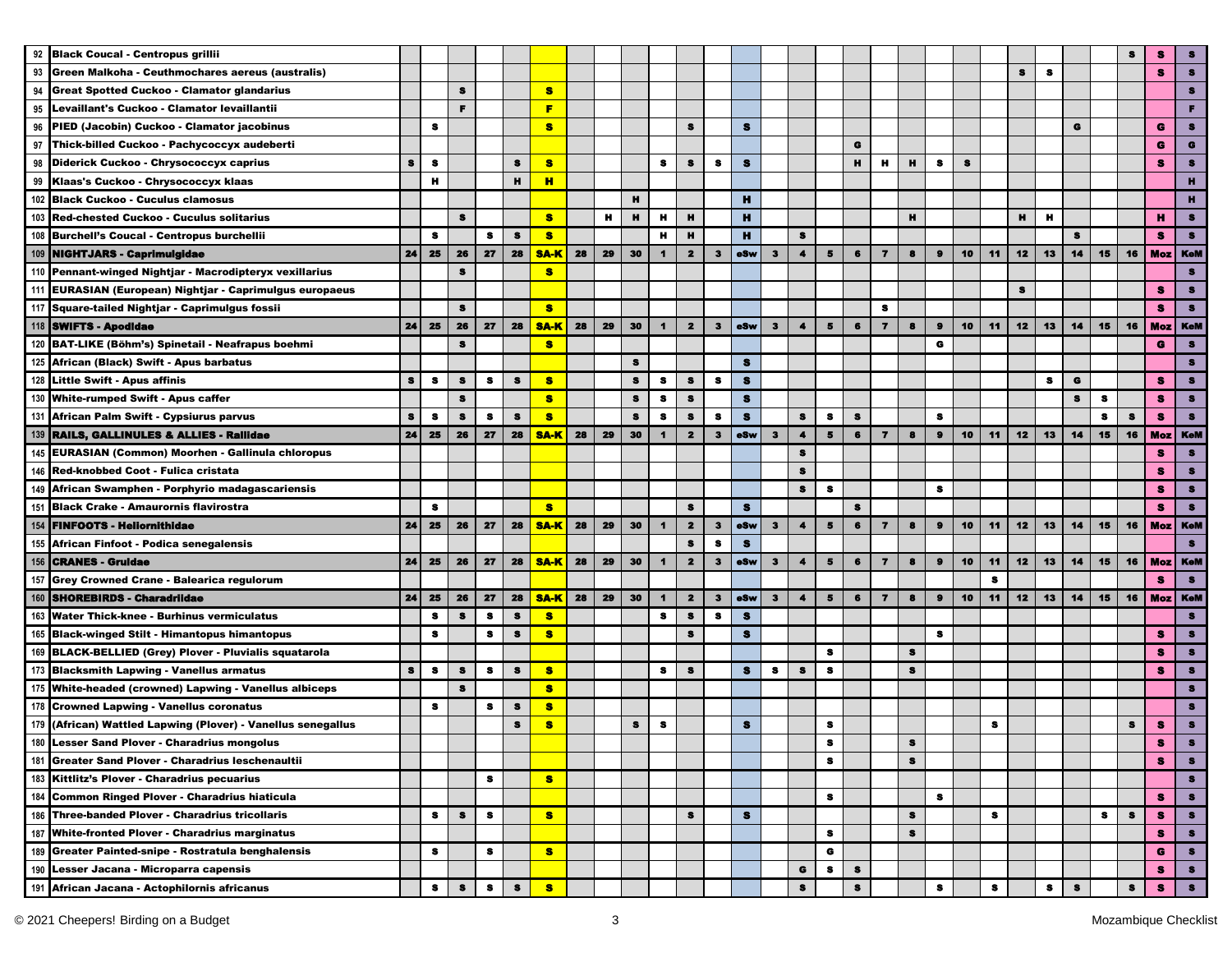| 192 | (Common) Whimbrel - Numenius phaeopus                         |    |           |           |           |              |             |    |    |    |                      |                         |              |            |              |                      | s                       | 8         | G                       |           |           |           |    |    |    |    |           |           | s          | s          |
|-----|---------------------------------------------------------------|----|-----------|-----------|-----------|--------------|-------------|----|----|----|----------------------|-------------------------|--------------|------------|--------------|----------------------|-------------------------|-----------|-------------------------|-----------|-----------|-----------|----|----|----|----|-----------|-----------|------------|------------|
| 203 | <b>Curlew Sandpiper - Calidris ferruginea</b>                 |    |           |           |           |              |             |    |    |    |                      |                         |              |            |              |                      | s                       |           |                         |           |           |           |    |    |    |    |           |           | s          | $\bullet$  |
| 207 | Sanderling - Calidris alba                                    |    |           |           |           |              |             |    |    |    |                      |                         |              |            |              |                      | s.                      |           |                         | $\bullet$ |           |           |    |    |    |    |           |           | s.         | $\bullet$  |
|     | 210 Little Stint - Calidris minuta                            |    |           |           | s         |              | s           |    |    |    |                      |                         |              |            |              |                      |                         |           |                         | s         |           |           |    |    |    |    |           |           | s          | $\bullet$  |
| 215 | African Snipe - Gallinago nigripennis                         |    |           |           |           |              |             |    |    |    |                      |                         |              |            |              |                      | 8                       |           |                         |           |           |           |    |    |    |    |           |           | s          | $\bullet$  |
|     | 216 Great Snipe - Gallinago media                             |    |           |           |           |              |             |    |    |    |                      |                         |              |            |              |                      |                         |           |                         |           |           |           |    |    |    |    |           | s         | s          | $\bullet$  |
|     | 221 Common Sandpiper - Actitis hypoleucos                     |    | s         | s         | s         |              | $\bullet$   |    |    |    |                      |                         |              |            |              |                      | s                       |           |                         |           |           |           |    |    |    |    |           |           | 8          | 8          |
|     | 222 Green Sandpiper - Tringa ochropus                         |    | s         |           |           |              | $\bullet$   |    |    |    |                      |                         |              |            |              |                      |                         |           |                         |           |           |           |    |    |    |    |           |           |            | s          |
| 224 | Common Greenshank - Tringa nebularia                          |    | 8         | $\bullet$ | 8         |              | 8           |    |    |    |                      |                         |              |            |              |                      | 8                       | 8         |                         |           |           |           |    |    |    |    |           |           | s          | $\bullet$  |
| 227 | Wood Sandpiper - Tringa glareola                              |    | $\bullet$ |           |           | $\bullet$    | 8           |    |    |    |                      | $\bullet$               |              | $\bullet$  |              |                      | s                       |           |                         |           | 8         |           | s  |    |    |    | $\bullet$ | $\bullet$ | 8          | $\bullet$  |
|     | 232 Crab Plover - Dromas ardeola                              |    |           |           |           |              |             |    |    |    |                      |                         |              |            |              |                      |                         |           |                         | $\bullet$ |           |           |    |    |    |    |           |           | $\bullet$  | $\bullet$  |
| 234 | Temminck's Courser - Cursorius temminckii                     |    |           |           |           |              |             |    |    |    |                      |                         |              |            |              |                      |                         |           |                         |           |           |           |    |    |    |    | $\bullet$ | $\pmb{3}$ | $\bullet$  | $\bullet$  |
| 238 | Collared Pratincole - Glareola pratincola                     |    | $\bullet$ |           | $\bullet$ | $\bullet$    | $\bullet$   |    |    |    |                      |                         |              |            | $\bullet$    |                      |                         |           |                         | $\bullet$ | $\bullet$ |           |    |    |    |    |           | $\bullet$ | s          | $\bullet$  |
|     | 248 GULLS, TERNS & SKIMMERS - Laridae                         | 24 | 25        | 26        | 27        | 28           | <b>SA-K</b> | 28 | 29 | 30 | $\mathbf{1}$         | $\mathbf{2}$            | $\mathbf{3}$ | <b>eSw</b> | $\mathbf{3}$ | $\blacktriangleleft$ | 5 <sub>5</sub>          | $\bullet$ | $\overline{ }$          | 8         | $\bullet$ | 10        | 11 | 12 | 13 | 14 | 15        | 16        |            | Moz   KeM  |
| 250 | Gray-HOODED (headed) Gull - Chroicocephalus cirrocephalus     |    |           |           |           |              |             |    |    |    |                      |                         |              |            |              | s                    |                         |           |                         |           |           |           |    |    |    |    | з         |           | s          | 8          |
| 261 | Little Tern - Sterna albifrons                                |    |           |           |           |              |             |    |    |    |                      |                         |              |            |              |                      |                         |           |                         | $\bullet$ |           |           |    |    |    |    | G         |           | s          | $\bullet$  |
| 265 | Caspian Tern - Hydroprogne (Sterna) caspia                    |    |           |           |           |              |             |    |    |    |                      |                         |              |            |              |                      |                         |           |                         | 8         |           |           |    |    |    |    | 8         |           | s          | $\bullet$  |
| 268 | Whiskered Tern - Chlidonias hybrida                           |    |           |           |           |              |             |    |    |    |                      |                         |              |            |              | 8                    | 8                       | G         |                         |           | 8         |           |    |    |    |    |           |           | s          | $\bullet$  |
| 271 | Common Tern - Sterna hirundo                                  |    |           |           |           |              |             |    |    |    |                      |                         |              |            |              |                      |                         |           |                         | 8         |           |           |    |    |    |    | G         |           | s          | $\bullet$  |
| 276 | <b>GREAT CRESTED (Swift) Tern - Thalasseus bergii</b>         |    |           |           |           |              |             |    |    |    |                      |                         |              |            |              |                      |                         |           |                         | $\bullet$ |           |           |    |    |    |    |           |           | s.         | $\bullet$  |
| 279 | <b>Lesser Crested Tern - Thalasseus bengalensis</b>           |    |           |           |           |              |             |    |    |    |                      |                         |              |            |              |                      |                         |           |                         | $\bullet$ |           |           |    |    |    |    |           |           | s          | $\bullet$  |
| 356 | <b>STORKS - Ciconiidae</b>                                    | 24 | 25        | 26        | 27        | 28           | <b>SA-K</b> | 28 | 29 | 30 | $\blacksquare$       | $\mathbf{2}$            | $\mathbf{3}$ | eSw        | $\mathbf{3}$ | $\blacktriangleleft$ | 5                       | 6         | $\overline{7}$          | 8         | $\bullet$ | 10        | 11 | 12 | 13 | 14 | 15        | 16        | <b>Moz</b> | <b>KeM</b> |
| 357 | African Openbill - Anastomus lamelligerus                     |    | s         |           |           |              | s           |    |    |    |                      |                         |              |            | 8            | 8                    | 8                       |           |                         |           |           | G         | s  |    |    |    |           |           | s          | $\bullet$  |
| 358 | <b>Black Stork - Ciconia nigra</b>                            |    |           |           |           | $\bullet$    | s           |    |    |    |                      |                         |              |            |              |                      |                         |           |                         |           |           |           |    |    |    |    |           |           |            | З          |
| 360 | <b>Woolly-necked Stork - Ciconia episcopus</b>                |    |           | s         |           | s            | $\bullet$   |    |    |    |                      |                         |              |            |              |                      |                         |           |                         | s         |           |           |    |    |    |    |           |           | s          | s          |
|     | 362 Saddle-billed Stork - Ephippiorhynchus senegalensis       |    | s         | $\bullet$ |           |              | s           |    |    |    |                      |                         |              |            |              |                      |                         |           |                         |           |           |           |    |    |    |    |           |           |            | 8          |
| 363 | <b>Marabou Stork - Leptoptilos crumeniferus</b>               |    |           | s         |           | s            | 8           |    |    |    |                      | s                       |              | $\bullet$  |              |                      |                         |           |                         |           |           |           | s  |    |    |    |           |           | s          | $\bullet$  |
|     | 364 Yellow-billed Stork - Mycteria ibis                       |    | $\pmb{s}$ |           | $\bullet$ | $\bullet$    | s           |    |    |    |                      |                         |              |            |              |                      |                         |           |                         | s         |           |           | s  |    |    |    |           |           | s          | $\bullet$  |
| 373 | <b>CORMORANTS &amp; ANHINGAS - Phalacrocoracidae</b>          | 24 | 25        | 26        | 27        | 28           | <b>SA-K</b> | 28 | 29 | 30 | $\mathbf{1}$         | $\overline{\mathbf{2}}$ | $\mathbf{3}$ | eSw        | $\mathbf{3}$ | $\blacktriangleleft$ | $\overline{\mathbf{5}}$ | 6         | $\overline{ }$          | 8         | $\bullet$ | 10        | 11 | 12 | 13 | 14 | 15        | 16        | <b>Moz</b> | <b>KeM</b> |
|     | 374 African Darter - Anhinga rufa                             | s  | $\bullet$ |           |           |              | $\bullet$   |    |    |    | 8                    |                         |              | $\bullet$  |              |                      |                         | $\bullet$ |                         |           | s         |           |    |    |    |    |           |           | 8          | $\bullet$  |
| 375 | <b>LONG-TAILED (Reed) Cormorant - Phalacrocorax africanus</b> | s  | $\bullet$ | $\bullet$ |           | $\bullet$    | 8           |    |    |    |                      | $\bullet$               | s            | $\bullet$  | $\bullet$    | $\bullet$            | $\bullet$               | $\bullet$ | s                       | $\bullet$ | s         | $\bullet$ |    |    |    |    | s         | $\bullet$ | 8          | $\bullet$  |
| 381 | <b>White-breasted Cormorant - Phalacrocorax lucidus</b>       |    |           |           |           |              |             |    |    |    |                      |                         |              |            |              |                      |                         |           |                         | s         |           |           |    |    |    |    |           |           | 8          | $\bullet$  |
| 382 | <b>PELICANS - Pelecanidae</b>                                 | 24 | 25        | 26        | 27        | 28           | <b>SA-K</b> | 28 | 29 | 30 | $\blacktriangleleft$ | $\overline{\mathbf{z}}$ | $\mathbf{3}$ | <b>eSw</b> | $\mathbf{3}$ | $\blacktriangleleft$ | 5                       | 6         | $\overline{\mathbf{z}}$ | 8         | $\bullet$ | 10        | 11 | 12 | 13 | 14 | 15        | 16        | Moz        | <b>KeM</b> |
| 383 | <b>Great White Pelican - Pelecanus onocrotalus</b>            |    |           |           |           |              |             |    |    |    |                      |                         |              |            |              | $\bullet$            |                         |           |                         |           |           |           |    |    |    |    |           |           | s          | $\bullet$  |
| 385 | <b>SHOEBILL &amp; HAMERKOP - Scopidae</b>                     | 24 | 25        | 26        | 27        | 28           | <b>SA-K</b> | 28 | 29 | 30 | $\blacksquare$       | $\mathbf{z}$            | $\mathbf{3}$ | oSw        | $\mathbf{3}$ | $\blacktriangleleft$ | 5                       | 6         | $\overline{7}$          | 8         | $\bullet$ | 10        | 11 | 12 | 13 | 14 | 15        | 16        | <b>Moz</b> | <b>KeM</b> |
|     | 386 Hamerkop - Scopus umbretta                                |    | 8         | s         | s         | $\mathbf{s}$ | $\bullet$   |    |    |    | $\bullet$            | s                       |              | s          | $\bullet$    |                      | $\bullet$               |           |                         |           |           |           |    |    |    |    |           | s         | s.         | $\bullet$  |
|     |                                                               | 24 | 25        | 26        | 27        | 28           |             | 28 | 29 | 30 |                      | $\overline{\mathbf{z}}$ | $\mathbf{3}$ | eSw        | з            | $\blacktriangleleft$ | 5                       | 6         | $\overline{7}$          | 8         | $\bullet$ | 10        | 11 | 12 | 13 | 14 | 15        | 16        |            | <b>KeM</b> |
| 387 | <b>HERONS, IBIS &amp; ALLIES - Ardeldae</b>                   |    |           |           |           |              | <b>SA-K</b> |    |    |    | $\blacksquare$       |                         |              |            |              |                      |                         |           |                         |           |           |           |    |    |    |    |           |           | Moz        |            |
| 388 | <b>GREAT (Eurasian) Bittern - Botaurus stellaris</b>          |    |           |           |           |              |             |    |    |    |                      |                         |              |            |              |                      | 8                       |           |                         |           |           |           |    |    |    |    |           |           | s          | $\bullet$  |
| 389 | Little Bittern - Ixobrychus minutus                           |    |           |           |           |              |             |    |    |    |                      |                         |              |            |              | 8                    |                         |           |                         |           |           |           |    |    |    |    |           |           | s          |            |
|     | 391 Grey Heron - Ardea cinerea                                |    | s         | 8         | 8         | 8            | <b>S</b>    |    |    |    |                      | s                       |              | s          |              | 8                    | 8                       |           | 8                       | $\bullet$ | 8         |           | s  |    |    |    |           |           | s          | $\bullet$  |
|     | 392 Black-headed Heron - Ardea melanocephala                  | 8  |           | $\bf 8$   |           |              | s           |    | G  |    |                      |                         |              | G          | 8            | 8                    |                         |           |                         |           | 8         |           |    |    |    | 8  |           | 8         | s          | $\bullet$  |
|     | 393 Goliath Heron - Ardea goliath                             |    | 8         |           | 8         | 8            | s           |    |    |    |                      |                         |              |            |              |                      |                         |           |                         |           |           |           |    |    |    |    |           |           |            | $\bullet$  |
|     | 394 Purple Heron - Ardea purpurea                             |    |           |           |           |              |             |    |    |    |                      |                         |              |            | 8            | s                    | 8                       | 8         |                         | $\bullet$ | 8         |           |    |    |    |    |           |           | s          | $\bullet$  |
|     | 395 Great Egret - Egretta alba                                |    | 8         |           | 8         | 8            | s           |    |    |    |                      |                         |              |            |              | s                    | s                       | 8         |                         |           | 8         |           |    |    |    |    |           |           | s          | $\bullet$  |
|     | 396 INTERMEDIATE (Yellow-billed) Egret - Egretta intermedia   |    |           |           | s         |              | s           |    |    | s  |                      |                         |              | s          | s            | s                    | s                       |           |                         |           | 8         |           |    |    |    |    |           |           | s          | $\bullet$  |
|     | 397 Little Egret - Egretta garzetta                           |    | 8         |           | s         | s            | s           |    |    |    |                      |                         |              |            |              | 8                    | 8                       | s         |                         | s         | 8         |           | s  |    |    | s  | s         |           | s          | $\bullet$  |
|     | 402 Black Heron - Egretta ardesiaca                           |    |           |           |           |              |             |    |    |    |                      |                         |              |            |              |                      |                         |           |                         |           |           |           |    |    | s  |    |           |           | s          | $\bullet$  |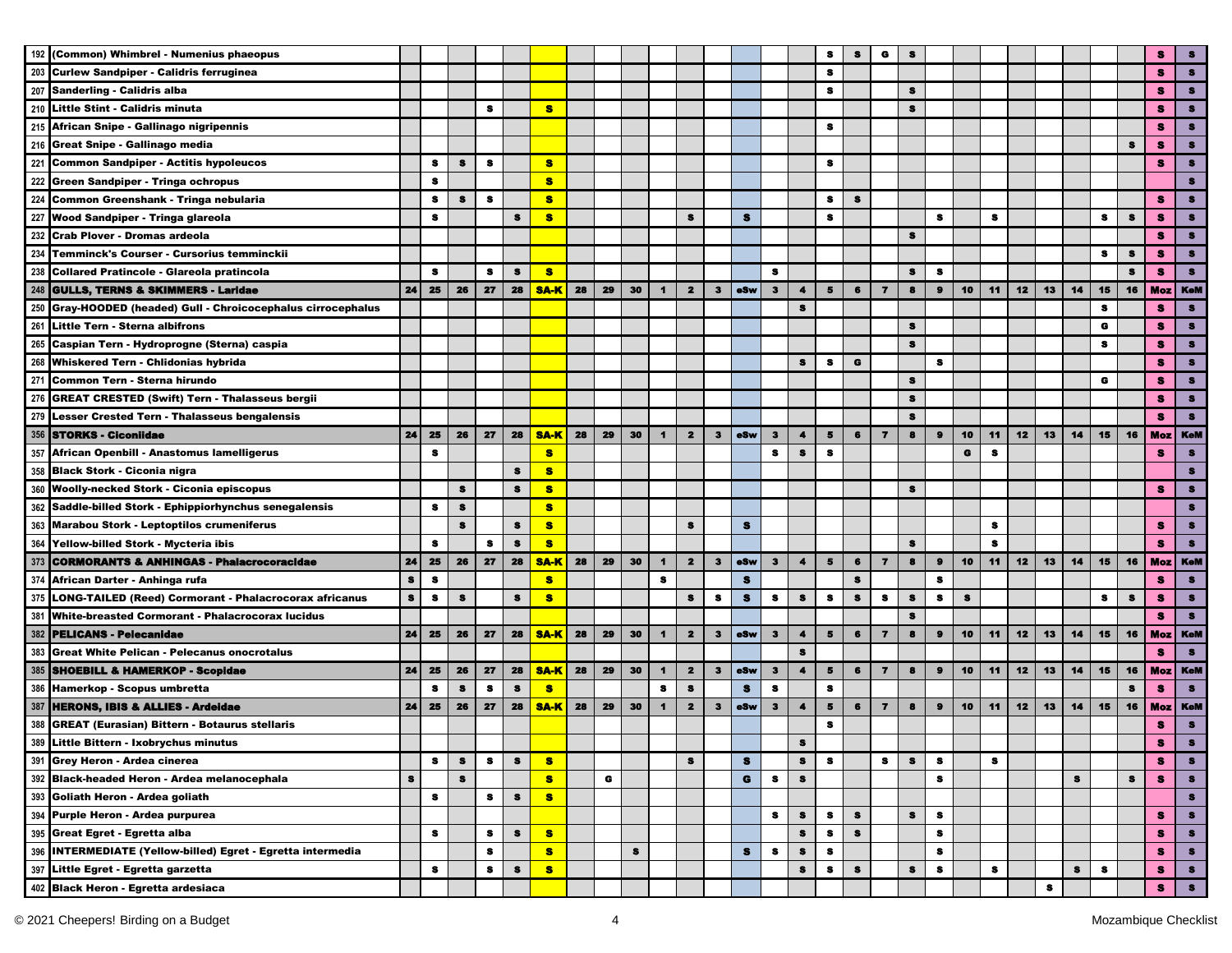|     | 403 (Western) Cattle Egret - Bubulcus ibis                          | $\bullet$ | 8         |           | s         | s         | s           | 8         |    | S            | s                    | s                       | s            | s         | 8            | 8                    | 8                       | 8         | 8                       | s       | 8            |    | s         |           |           | s           | s        | s       | s              |           |
|-----|---------------------------------------------------------------------|-----------|-----------|-----------|-----------|-----------|-------------|-----------|----|--------------|----------------------|-------------------------|--------------|-----------|--------------|----------------------|-------------------------|-----------|-------------------------|---------|--------------|----|-----------|-----------|-----------|-------------|----------|---------|----------------|-----------|
|     | 404 Squacco Heron - Ardeola ralloides                               |           |           |           |           |           |             |           |    |              |                      |                         |              |           |              |                      | G                       |           |                         |         |              |    |           |           |           |             |          |         | G              |           |
|     | 405 MADAGASCAR (Malagasy) Pond-Heron - Ardeola idea                 |           |           |           |           |           |             |           |    |              |                      |                         |              |           |              |                      |                         |           |                         |         |              |    |           |           | s         |             |          |         | s              |           |
|     | 406 Rufous-bellied Heron - Ardeola rufiventris                      |           |           |           |           |           |             |           |    |              |                      |                         |              |           |              | s                    | s                       |           |                         |         |              |    |           |           |           |             |          |         | s              |           |
|     | 407 Striated (Green-backed) Heron - Butorides striata               |           | s         |           | s         | s         | $\bullet$   |           |    |              |                      |                         |              |           |              |                      |                         |           |                         |         |              |    |           |           |           |             |          |         |                |           |
|     | 410 Glossy Ibis - Plegadis falcinellus                              |           |           |           |           |           |             |           |    |              |                      |                         |              |           |              | $\bullet$            | s                       | s         |                         |         |              |    |           |           |           |             |          |         | 8              |           |
|     | 411 African Sacred Ibis - Threskiornis aethiopicus                  | $\bullet$ | $\bullet$ |           |           | $\bullet$ | s           |           |    | $\bullet$    |                      | s                       |              | $\bullet$ | $\bullet$    |                      | $\pmb{s}$               |           |                         |         |              |    | s         |           |           |             |          |         | 8              |           |
|     | 413 Hadeda Ibis - Bostrychia hagedash                               | $\bullet$ | $\bullet$ | 8         | s         | $\pmb{s}$ | 8           |           | 8  | $\bullet$    | $\bullet$            | $\bullet$               | s            | s         |              | $\bullet$            | 8                       |           | $\bullet$               |         |              |    | s         | $\bullet$ | $\bullet$ | $\bullet$   |          |         | 8              | 8         |
|     | 414 African Spoonbill - Platalea alba                               |           | s         |           | $\bullet$ | $\bullet$ | s           |           |    |              |                      |                         |              |           |              |                      |                         |           |                         |         |              |    | s         |           |           |             |          |         | 8              | $\bullet$ |
|     | 415 VULTURES, HAWKS & ALLIES - Accipitridae                         | 24        | 25        | 26        | 27        | 28        | <b>SA-K</b> | 28        | 29 | 30           | $\blacktriangleleft$ | $\overline{\mathbf{2}}$ | $\bf{3}$     | eSw       | $\mathbf{3}$ | $\blacktriangleleft$ | $5\phantom{1}$          | 6         | $\overline{7}$          | 8       | $\mathbf{9}$ | 10 | 11        | 12        | 13        | 14          | 15       | 16      | <b>Moz</b>     | KeM       |
|     | 418 Black-WINGED (shouldered) Kite - Elanus caeruleus               |           |           |           |           |           |             |           |    |              |                      |                         |              |           | 8            |                      |                         |           |                         |         |              |    |           |           |           | $\bullet$   |          |         | 8              | з         |
| 419 | African Harrier-Hawk - Polyboroides typus                           |           |           |           |           |           |             |           |    |              |                      |                         |              |           |              |                      |                         | G         |                         |         |              | s  |           |           |           |             |          |         | s              | 8         |
| 420 | Palm-nut Vulture - Gypohierax angolensis                            |           |           |           |           |           |             |           |    |              |                      |                         |              |           |              |                      |                         |           |                         |         |              |    | s         |           |           |             |          | s       | 8              |           |
| 423 | European Honey Buzzard - Pernis apivorus                            |           |           |           |           |           |             |           |    |              |                      |                         |              |           |              |                      |                         |           |                         |         | G            |    |           |           |           | $\bullet$   |          |         | s              | s.        |
|     | 425 African Cuckoo Hawk - Aviceda cuculoides                        |           |           |           |           |           |             |           |    |              |                      |                         |              |           |              |                      |                         |           |                         |         |              |    |           |           |           | $\bullet$   |          |         | s              |           |
|     | 426 White-headed Vulture - Trigonoceps (Aegypius) occipitalis       |           |           |           |           | 8         | s           |           |    |              |                      |                         |              |           |              |                      |                         |           |                         |         |              |    |           | s         |           |             |          |         | s              |           |
|     | 427 Lappet-faced Vulture - Torgos (Aegypius) tracheliotos           | $\bullet$ |           |           |           |           | s           |           |    |              |                      |                         |              |           |              |                      |                         |           |                         |         |              |    |           |           |           |             |          |         |                |           |
|     | 428 Hooded Vulture - Necrosyrtes monachus                           |           |           |           |           |           |             |           |    |              |                      | 8                       |              | s         |              |                      |                         |           |                         |         |              |    | 8         | 8         |           |             |          |         | s              |           |
|     | 429 White-backed Vulture - Gyps africanus                           |           |           | s         |           | s         | s           |           |    |              |                      | $\bullet$               |              | $\bullet$ |              |                      |                         |           |                         |         |              |    | s         |           |           |             |          |         | s              |           |
|     | 431 Cape GRIFFON (Vulture) - Gyps coprotheres                       | 8         |           |           |           |           | s           |           |    |              |                      |                         |              |           |              |                      |                         |           |                         |         |              |    |           |           |           |             |          |         |                |           |
|     | 432 Bateleur - Terathopius ecaudatus                                |           | s         | 8         | 8         | $\bullet$ | s           |           |    |              |                      | 8                       |              | s         |              |                      |                         |           |                         |         |              |    | s         |           |           | $\bullet$   | s        |         | s              |           |
|     | 433 Black-chested Snake Eagle - Circaetus pectoralis                |           |           | s         |           |           | s           |           |    |              |                      |                         |              |           |              |                      |                         |           |                         |         |              |    |           |           |           |             |          |         |                |           |
|     | 434 Brown Snake Eagle - Circaetus cinereus                          |           |           |           |           | s         | s           |           |    |              |                      |                         |              |           |              |                      |                         |           |                         |         |              |    |           |           | s         |             |          |         | s              |           |
|     | 435 FASCIATED (Southern Banded) Snake Eagle - Circaetus fasciolatus |           |           |           |           |           |             |           |    |              |                      |                         |              |           |              |                      |                         |           |                         |         |              |    |           | $\bullet$ |           |             |          |         | s              |           |
|     | 438 Crowned Eagle - Stephanoaetus coronatus                         |           |           |           |           |           |             |           |    |              |                      |                         |              |           |              |                      |                         |           |                         |         |              |    |           |           | s         |             |          |         | s              |           |
|     | 439 Martial Eagle - Polemaetus bellicosus                           |           | s         |           |           | s         | s           |           |    |              |                      |                         |              |           |              |                      |                         |           |                         |         |              |    |           |           |           |             |          |         |                | $\bullet$ |
|     | 440 Long-crested Eagle - Lophaetus occipitalis                      | 8         |           |           |           |           | s           |           |    |              |                      |                         |              |           |              |                      |                         |           |                         |         |              |    |           |           |           |             |          |         |                |           |
|     | 442 Wahlberg's Eagle - Aquila (Hieraaetus) wahlbergi                |           | s         | 8         | s         | 8         | 8           |           |    |              |                      |                         |              |           |              | 8                    |                         |           |                         |         |              |    |           |           | -8        |             |          |         | я              |           |
|     | 445 Tawny Eagle - Aquila rapax                                      |           | s         |           | 8         | 8         | 8           |           |    |              | s                    |                         | s            | 8         |              |                      |                         |           |                         |         |              |    |           |           |           | $\bullet$   |          |         |                | з         |
| 446 | Steppe Eagle - Aquila nipalensis                                    |           |           |           |           |           |             |           |    |              |                      |                         |              |           |              |                      |                         |           |                         |         |              |    | s         |           |           |             |          |         | 8              |           |
|     | 448 African Hawk-Eagle - Aquila spilogaster                         |           | s         | -8        |           |           | 8           |           |    |              |                      |                         |              |           |              |                      |                         |           |                         |         |              |    |           |           |           |             |          |         |                | з         |
| 449 | <b>Lizard Buzzard - Kaupifalco monogrammicus</b>                    |           |           |           |           |           |             |           |    |              |                      |                         |              |           |              | $\bullet$            |                         |           | s                       |         | $\bullet$    |    | $\bullet$ |           | $\bullet$ |             |          |         | 8              |           |
| 454 | African Marsh Harrier - Circus ranivorus                            |           |           |           |           |           |             |           |    |              |                      |                         |              |           | 8            | $\bullet$            |                         |           |                         |         |              |    |           |           |           |             |          |         | 8              |           |
| 458 | African Goshawk - Accipiter tachiro                                 |           |           |           |           |           |             |           |    |              |                      |                         |              |           |              | s                    |                         |           |                         |         |              |    |           | $\bullet$ | $\bullet$ |             |          |         | s              |           |
|     | 460 Little Sparrowhawk - Accipiter minullus                         |           |           |           |           |           |             |           |    |              |                      |                         |              |           |              |                      |                         |           |                         |         |              |    |           |           | 8         |             |          |         | s              |           |
|     | 463 Black GOSHAWK (Sparrowhawk) - Accipiter melanoleucus            |           |           |           |           |           |             |           |    |              | s                    |                         |              | S         |              |                      |                         |           |                         |         |              |    |           |           |           |             |          |         |                |           |
|     | 465 African Fish-Eagle - Haliaeetus vocifer                         |           | 8         | 8         | s         | s         | s.          |           |    |              |                      |                         |              |           |              |                      |                         |           |                         |         |              |    |           |           |           |             |          |         |                |           |
|     | 466 Common Buzzard - Buteo buteo                                    | $\bullet$ | $\bullet$ | $\bullet$ | $\bf s$   | $\bullet$ | s           |           |    | $\pmb{3}$    |                      |                         |              | s         |              |                      |                         |           |                         |         |              |    |           |           | $\bullet$ |             |          |         | s              |           |
| 471 | Jackal Buzzard - Buteo rofofuscus                                   |           |           |           |           |           |             |           |    | $\mathbf{R}$ |                      |                         |              | $\bullet$ |              |                      |                         |           |                         |         |              |    |           |           |           |             |          |         |                |           |
|     | 472 Yellow-billed Kite - Milvus aegyptius                           |           | 8         |           | $\pmb{3}$ | $\bf s$   | s           |           |    | $\pmb{3}$    | 8                    | $\bf s$                 | s            | $\bullet$ | $\bf s$      | $\pmb{s}$            | 8                       | 8         | 8                       | $\bf 8$ | $\bullet$    |    | s         | s         | $\bullet$ | $\mathbf s$ | $\bf{s}$ | $\bf 8$ | s              | $\bullet$ |
|     | 473 OWLS - Strigiformes                                             | 24        | 25        | 26        | 27        | 28        | <b>SA-K</b> | 28        | 29 | 30           | $\blacktriangleleft$ | $\overline{\mathbf{2}}$ | $\mathbf{3}$ | eSw       | $\mathbf{3}$ | $\blacktriangleleft$ | $\overline{\mathbf{5}}$ | $\bullet$ | $\overline{ }$          | 8       | $\bullet$    | 10 | 11        | 12        | 13        | 14          | 15       |         | 16   Moz   KeM |           |
|     | 475 (Western) Barn Owl - Tyto alba                                  |           |           |           |           |           |             |           |    |              |                      | s                       |              | $\bullet$ |              |                      |                         |           |                         |         |              |    |           |           |           |             |          |         |                | $\bullet$ |
|     | 476 African Scops-Owl - Otus senegalensis                           | $\bullet$ |           |           | s         |           | <b>S</b>    |           |    |              |                      |                         |              |           |              |                      |                         |           |                         |         |              |    |           |           |           |             |          |         |                | $\bullet$ |
|     | 484 African Wood Owl - Strix woodfordii                             |           |           |           |           |           |             | $\bullet$ | м  |              |                      |                         |              | s         |              |                      |                         |           |                         |         |              |    | н         | $\bullet$ | $\bullet$ |             |          |         | s              | $\bullet$ |
| 486 | <b>MOUSEBIRDS - Collidae</b>                                        | 24        | 25        | 26        | 27        | 28        | <b>SA-K</b> | 28        | 29 | 30           | $\mathbf{1}$         | $\mathbf{2}$            | З            | eSw       | $\mathbf{3}$ | $\blacktriangleleft$ | 5                       | 6         | $\overline{\mathbf{z}}$ | 8       | 9            | 10 | 11        | 12        | 13        | $14$   15   |          |         | 16   Moz   KeM |           |
| 487 | <b>Speckled Mousebird - Colius striatus</b>                         |           | s         |           |           |           | s           |           |    |              |                      | s                       | s            | s         |              | s                    | s                       |           |                         |         | s            | S  |           |           |           |             |          |         | s              | $\bullet$ |
|     | 489 Red-faced Mousebird - Urocolius indicus                         |           |           |           |           | $\bullet$ | s           |           |    |              |                      | s                       |              | $\bullet$ |              |                      |                         |           |                         |         |              |    |           |           |           |             |          |         |                | $\bullet$ |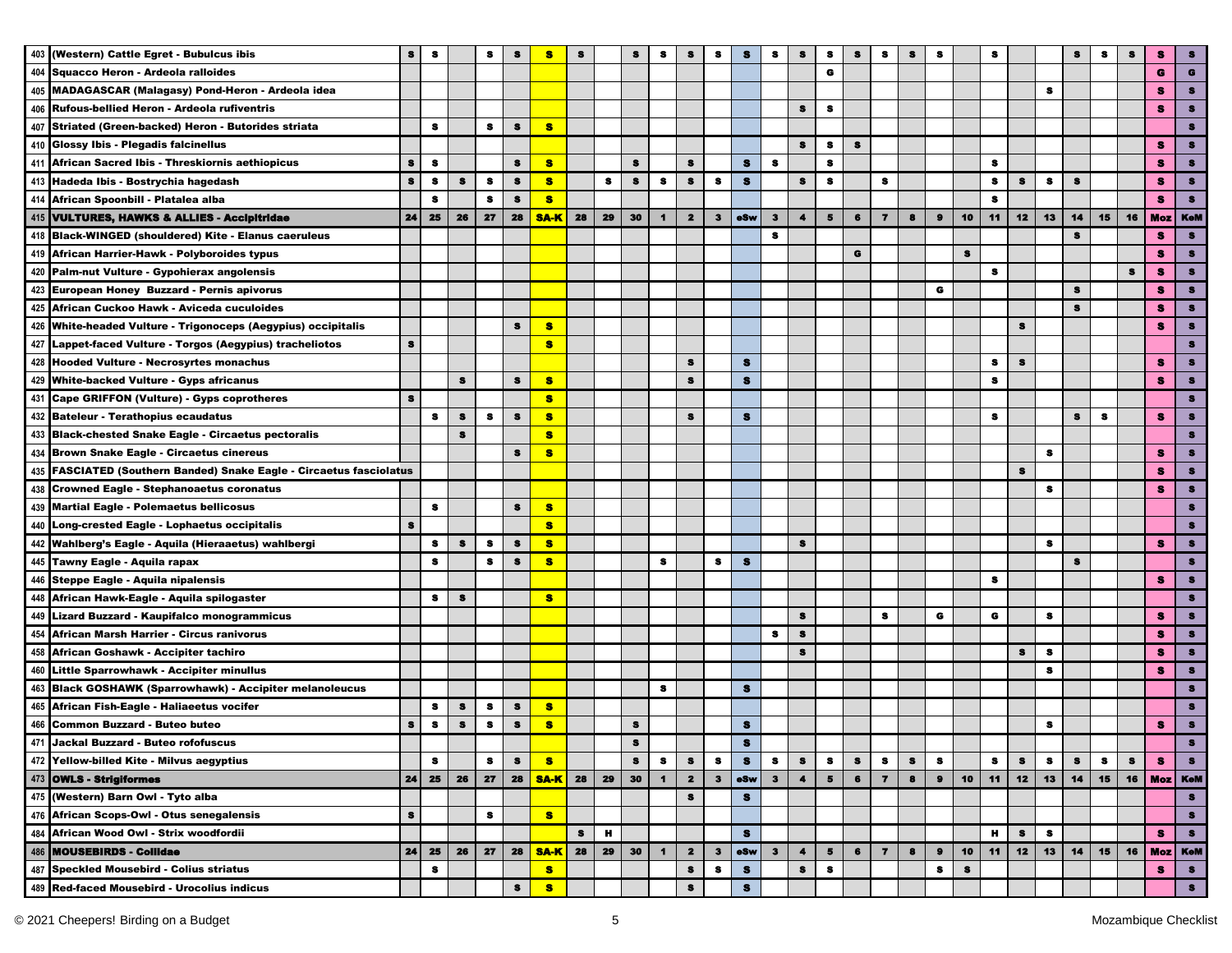| 490 | <b>TROGONS &amp; QUETZELS - Trogonidae</b>                 | 24        | 25        | 26        | 27        | 28           | <b>SA-K</b> | 28 | 29 | 30 | 1                    | $\mathbf{z}$            | 3            | oSw          | 3                       |                      | 5                       |           | 7                       |           |              | 10     | 11        | 12           | 13           | 14          | 15        | 16        | Moz            | <b>KeM</b>     |
|-----|------------------------------------------------------------|-----------|-----------|-----------|-----------|--------------|-------------|----|----|----|----------------------|-------------------------|--------------|--------------|-------------------------|----------------------|-------------------------|-----------|-------------------------|-----------|--------------|--------|-----------|--------------|--------------|-------------|-----------|-----------|----------------|----------------|
| 491 | Narina Trogon - Apaloderma narina                          |           |           |           |           |              |             |    | s  |    |                      |                         |              | $\mathbf{s}$ |                         |                      |                         |           |                         |           |              |        |           | s            | $\bullet$    | $\mathbf G$ |           |           | $\bullet$      | $\bullet$      |
| 492 | <b>HOOPOES - Upupidae</b>                                  | 24        | 25        | 26        | 27        | 28           | <b>SA-K</b> | 28 | 29 | 30 | $\blacktriangleleft$ | $\mathbf{2}$            | 3            | eSw          | $\mathbf{3}$            | $\blacktriangleleft$ | 5                       | 6         | $\overline{\mathbf{z}}$ | 8         | $\bullet$    | 10     | 11        | 12           | 13           | 14          | 15        | 16        | <b>Moz</b>     | <b>KoM</b>     |
|     | 493 EURASIAN (African) Hoopoe - Upupa africana             |           | s         | 8         | 8         | s            | $\bullet$   |    |    | s  | s                    | s                       |              | $\bullet$    |                         | $\mathbf G$          | s                       | G         |                         |           |              |        | G         |              |              |             |           |           | s              |                |
| 494 | <b>WOODHOOPOES &amp; SCIMITARBILLS - Phoeniculidae</b>     | 24        | 25        | 26        | 27        | 28           | <b>SA-K</b> | 28 | 29 | 30 | $\blacktriangleleft$ | $\mathbf{2}$            | $\bf{3}$     | oSw          | $\mathbf{3}$            | $\blacktriangleleft$ | $\overline{\mathbf{5}}$ | $\bf{6}$  | $\overline{\mathbf{z}}$ | 8         | $\pmb{9}$    | 10     | 11        | 12           | 13           | 14          | 15        | 16        | <b>Moz</b>     | KoM            |
| 495 | Green Woodhoopoe - Phoeniculus purpureus                   |           | $\bullet$ | $\pmb{s}$ | s         |              | $\bullet$   |    |    |    | $\bullet$            | s                       | s            | $\bullet$    |                         |                      | $\bullet$               | $\bf s$   | s                       |           |              |        | $\bullet$ |              | $\bullet$    |             |           |           | s              | $\bullet$      |
|     | 496 Common Scimitarbill - Rhinopomastus cyanomelas         | $\bullet$ |           |           |           |              | $\bullet$   |    |    |    |                      | $\mathbf s$             | s            | $\bullet$    |                         | $\bullet$            |                         |           |                         |           |              |        | s         |              | $\bullet$    | $\bullet$   |           |           | s              |                |
| 497 | <b>HORNBILLS &amp; GROUND-HORNBILLS - Bucerotidae</b>      | 24        | 25        | 26        | 27        | 28           | <b>SA-K</b> | 28 | 29 | 30 | $\blacktriangleleft$ | $\mathbf{z}$            | $\mathbf{3}$ | eSw          | $\bf{3}$                | $\blacktriangleleft$ | $5\phantom{.0}$         | 6         | $\overline{\mathbf{z}}$ | 8         | $\mathbf{9}$ | 10     | 11        | 12           | 13           | 14          | 15        | 16        | Moz            | <b>KeM</b>     |
| 498 | Southern Ground-Hornbill - Bucorvus leadbeateri            |           | $\bullet$ |           | $\bullet$ | $\mathbf{s}$ | s           |    |    |    | $\bullet$            |                         |              | $\mathbf{s}$ |                         |                      |                         |           |                         |           |              |        | $\bullet$ |              |              |             |           |           | 8              |                |
| 499 | <b>Crowned Hornbill - Tockus alboterminatus</b>            |           |           |           |           |              |             |    |    |    |                      |                         |              |              |                         | $\bullet$            | s                       | $\bullet$ | $\bullet$               |           |              |        | s         | $\bullet$    | $\bullet$    | $\bullet$   |           |           | 8              | $\bullet$      |
| 500 | African Grey Hornbill - Tockus nasutus                     | $\bullet$ | $\bullet$ | $\bullet$ | $\bullet$ | $\pmb{s}$    | s           |    |    |    |                      |                         |              |              |                         |                      |                         |           |                         |           |              |        | s         |              |              |             |           |           | s              | $\bullet$      |
| 502 | Southern Yellow-billed Hornbill - Tockus leucomelas        |           | s         | $\bullet$ | s         | $\bullet$    | 8           |    |    |    |                      |                         |              |              |                         |                      |                         |           |                         |           |              |        |           |              |              |             |           |           |                | я              |
| 503 | Southern Red-billed Hornbill - Tockus rufirostris          | $\bullet$ | - 8       | $\bullet$ | s         |              | 8           |    |    |    |                      |                         |              |              |                         |                      |                         |           |                         |           |              |        |           |              |              |             |           |           |                |                |
| 505 | Trumpeter Hornbill - Bycanistes bucinator                  |           |           |           |           |              |             |    |    |    |                      |                         |              |              |                         |                      |                         |           |                         |           |              |        | s         | $\mathbf{H}$ | $\bullet$    | $\bullet$   |           |           | s              |                |
| 506 | <b>KINGFISHERS - Alcedinidae</b>                           | 24        | 25        | 26        | 27        | 28           | <b>SA-K</b> | 28 | 29 | 30 | $\mathbf 1$          | $\mathbf{2}$            | $\mathbf{3}$ | e8w          | $\mathbf{3}$            | $\blacktriangleleft$ | 5                       | 6         | $\overline{ }$          |           | $\mathbf{9}$ | 10     | 11        | 12           | 13           | 14          | 15        | 16        | <b>Moz</b>     | <b>KeM</b>     |
| 507 | Half-collared Kingfisher - Alcedo semitorquata             |           |           |           |           |              |             |    |    |    | $\bullet$            |                         |              | s            |                         |                      |                         |           |                         |           |              |        |           |              |              |             |           |           |                | 8              |
| 508 | Malachite Kingfisher - Alcedo cristata                     |           | 8         |           |           |              | s           |    |    |    |                      |                         |              |              |                         |                      |                         |           |                         |           | 8            |        |           |              | $\bullet$    |             |           | 8         | s              |                |
| 509 | African Pygmy Kingfisher - Ispidina picta                  |           |           |           |           |              |             |    |    |    |                      |                         |              |              |                         |                      |                         |           |                         |           |              |        |           | $\bullet$    |              |             |           |           | s              |                |
| 511 | <b>Woodland Kingfisher - Halcyon senegalensis</b>          | н         | $\bullet$ | s         | 8         | s            | $\bullet$   |    |    |    | 8                    | S                       | $\bullet$    | $\mathbf{s}$ |                         |                      |                         | 8         |                         |           |              |        | s         |              |              |             |           |           | s              |                |
|     | 512 Mangrove Kingfisher - Halcyon senegaloides             |           |           |           |           |              |             |    |    |    |                      |                         |              |              |                         |                      |                         |           |                         |           |              |        | G         | 8            |              |             |           |           | s              |                |
|     | 513 Brown-hooded Kingfisher - Halcyon albiventris          |           | 8         | 8         | s         | s            | s           |    | 8  |    |                      | 8                       | s            | s            |                         | 8                    | 8                       |           | 8                       |           | s            | s      |           |              | $\mathbf{H}$ |             |           |           | s              |                |
|     | 514 Striped Kingfisher - Halcyon chelicuti                 |           |           | s         |           |              | s           |    |    |    |                      |                         |              |              |                         | $\bullet$            |                         | $\bullet$ |                         |           |              |        |           |              |              | s           |           |           | s              |                |
|     | 515 Giant Kingfisher - Megaceryle maximus                  |           | 8         |           |           |              | S           |    |    |    | н                    | s                       |              | $\bullet$    |                         |                      |                         |           |                         |           |              |        |           |              |              |             |           |           |                |                |
|     | 516 Pied Kingfisher - Ceryle rudis                         |           | s         |           | s         | $\pmb{s}$    | s           |    |    |    |                      | s                       | s            | $\bullet$    |                         |                      |                         |           |                         |           | s            |        | s         |              |              |             |           | s         | s              |                |
|     | 517 BEE-EATERS, ROLLERS & ALLIES - Meropidae               | 24        | 25        | 26        | 27        | 28           | <b>SA-K</b> | 28 | 29 | 30 | $\blacksquare$       | $\mathbf{2}$            | $\mathbf{3}$ | eSw          | $\overline{\mathbf{3}}$ | $\blacktriangleleft$ | $\overline{\mathbf{5}}$ | 6         | $\overline{\mathbf{z}}$ | 8         | $\bullet$    | 10     | 11        | 12           | 13           | 14          | 15        | 16        | <b>Moz</b>     | <b>KoM</b>     |
|     | 518 White-fronted Bee-eater - Merops bullockoides          |           | s         | s         | s         | $\bullet$    | s           |    |    |    | $\mathbf{s}$         |                         |              | $\mathbf{s}$ |                         |                      |                         |           |                         |           |              |        |           |              |              |             |           |           |                |                |
|     | 519 Little Bee-eater - Merops pusillus                     |           |           | $\bullet$ | 8         |              | s           |    |    | s  |                      | s                       |              | $\bullet$    |                         | $\pmb{3}$            | 8                       |           | G                       | s         | $\bullet$    |        | s         |              | s            |             |           |           | s              |                |
| 520 | <b>Swallow-tailed Bee-eater - Merops hirundineus</b>       |           |           |           |           |              |             |    |    |    |                      |                         |              |              |                         | $\bullet$            |                         | G         |                         |           |              |        |           |              |              |             |           |           | 8              | $\bullet$      |
|     | 523 Blue-cheeked Bee-eater - Merops persicus               |           |           |           |           |              |             |    |    |    |                      |                         |              |              | 8                       | $\bullet$            | 8                       | 8         | s                       |           |              |        |           |              |              |             | s         | s         | 8              | 8              |
| 524 | <b>MADAGASCAR (Olive) Bee-eater - Merops superciliosus</b> |           |           |           |           |              |             |    |    |    |                      |                         |              |              |                         |                      |                         |           |                         | 8         | s            |        |           |              |              |             |           |           | 8              | 8              |
| 525 | European Bee-eater - Merops apiaster                       | F         | - 8       | 8         |           | $\bullet$    | s           |    | s  |    | s                    |                         |              | s            |                         | 8                    | -9                      | s         |                         |           | G            |        | s         |              | s            | $\bullet$   |           |           | 8              |                |
| 527 | Southern Carmine Bee-eater - Merops nubicoides             |           |           |           |           |              |             |    |    |    |                      |                         |              |              |                         |                      |                         |           |                         |           |              |        | s         |              |              |             |           |           | 8              | 8              |
| 529 | <b>European Roller - Coracias garrulus</b>                 |           |           |           |           | 8            | я           |    |    |    |                      |                         |              |              |                         |                      |                         |           |                         |           |              |        | s         |              |              | $\bullet$   |           | s         | 8              | $\bullet$      |
| 530 | Lilac-breasted Roller - Coracias caudatus                  | $\bullet$ | $\bullet$ | s         | $\bullet$ | s            | s           |    |    |    | s                    |                         |              | 8            | s                       | $\bullet$            | $\bullet$               | s         | $\bullet$               |           |              |        | s         |              | $\bullet$    | $\bullet$   | $\bullet$ | $\bullet$ | 8              |                |
| 531 | Racket-tailed Roller - Coracias spatulatus                 |           |           |           |           |              |             |    |    |    |                      |                         |              |              |                         | $\bullet$            |                         |           |                         |           |              |        |           |              |              |             |           |           | s              |                |
|     | 533 Broad-billed Roller - Eurystomus glaucurus             |           |           |           |           |              |             |    |    |    |                      |                         |              |              |                         |                      |                         |           | 8                       |           | G            |        | $\bullet$ | н            | $\bullet$    | $\bullet$   |           |           | s              | $\bullet$      |
| 534 | <b>BARBETS &amp; TOUCANS - Lybildae</b>                    | 24        | 25        | 26        | 27        | 28           | <b>SA-K</b> | 28 | 29 | 30 | $\mathbf{1}$         | $\overline{\mathbf{z}}$ | $\mathbf{3}$ | eSw          | $\mathbf{3}$            | $\blacktriangleleft$ | 5                       | 6         | $\overline{7}$          | 8         | $\bullet$    | 10     | 11        | 12           | 13           | 14          | 15        | 16        | <b>Moz</b>     | <b>KeM</b>     |
| 535 | <b>Crested Barbet - Trachyphonus vaillantii</b>            |           | s         | 8         | 8         | $\bullet$    | s           |    |    |    |                      |                         |              |              |                         |                      |                         |           |                         |           |              |        |           |              |              |             |           |           |                | $\bullet$      |
|     | Yellow-rumped Tinkerbird - Pogoniulus bilineatus           |           |           |           |           |              |             |    |    |    |                      |                         |              |              |                         |                      |                         |           |                         | $\bullet$ | 8            | $\,$ H |           |              |              |             |           |           |                |                |
|     | 543 Black-collared Barbet - Lybius torquatus               |           |           | 8         |           |              | s.          |    |    |    | s                    | н                       | s            | $\bullet$    |                         | $\bullet$            | 8                       | н         |                         | 8         | н            |        |           |              |              |             |           |           | s              | 8              |
|     | 545 HONEYGUIDES - Indicatoridae                            | 24        | 25        | 26        | 27        | 28           | <b>SA-K</b> | 28 | 29 | 30 | $\blacksquare$       | $\mathbf{2}$            | $\bf{3}$     | eSw          | $\mathbf{3}$            | $\blacktriangleleft$ | $5^{\circ}$             | 6         | $\overline{7}$          | 8         | $\bullet$    | 10     | 11        | 12           | 13           | 14          | 15        |           | 16   Moz   KeM |                |
|     | 549 Lesser Honeyguide - Indicator minor                    |           | s         |           |           |              | <b>S</b>    |    | 8  |    |                      |                         |              | s            |                         |                      |                         |           |                         |           |              |        |           |              |              |             |           |           |                | 8              |
|     | 550 Scaly-throated Honeyguide - Indicator variegatus       |           |           |           |           |              |             |    |    |    | s                    |                         |              | $\bullet$    |                         |                      |                         |           |                         |           |              |        |           |              |              |             |           |           |                | $\bullet$      |
|     | 551 Greater Honeyguide - Indicator indicator               |           | н         |           |           |              | H           |    |    |    |                      |                         |              |              |                         |                      |                         |           |                         |           |              |        |           | s            |              |             |           |           | s              | $\bullet$      |
| 552 | <b>WOODPECKERS - Picidae</b>                               | 24        | 25        | 26        | 27        | 28           | <b>SA-K</b> | 28 | 29 | 30 | $\blacktriangleleft$ | $\mathbf{2}$            | $\mathbf{3}$ | eSw          | $\mathbf{3}$            | $\blacktriangleleft$ | $\overline{\mathbf{5}}$ | 6         | $\overline{\mathbf{z}}$ | 8         | $\bullet$    | 10     | 11        | 12           | 13           |             | $14$   15 | 16        |                | <b>Moz</b> KeM |
| 553 | RUFOUS-NECKED (Red-throated) Wryneck - Jynx ruficollis     |           |           |           |           |              |             |    |    | s  | н                    |                         |              | s            |                         |                      |                         |           |                         |           |              |        |           |              |              |             |           |           |                | $\bullet$      |
|     | 554 Cardinal Woodpecker - Dendropicos fuscescens           |           | 8         |           |           |              | s           |    |    |    | s                    |                         |              | $\bullet$    |                         | s                    |                         |           |                         |           |              |        |           |              |              | s           |           |           | s              |                |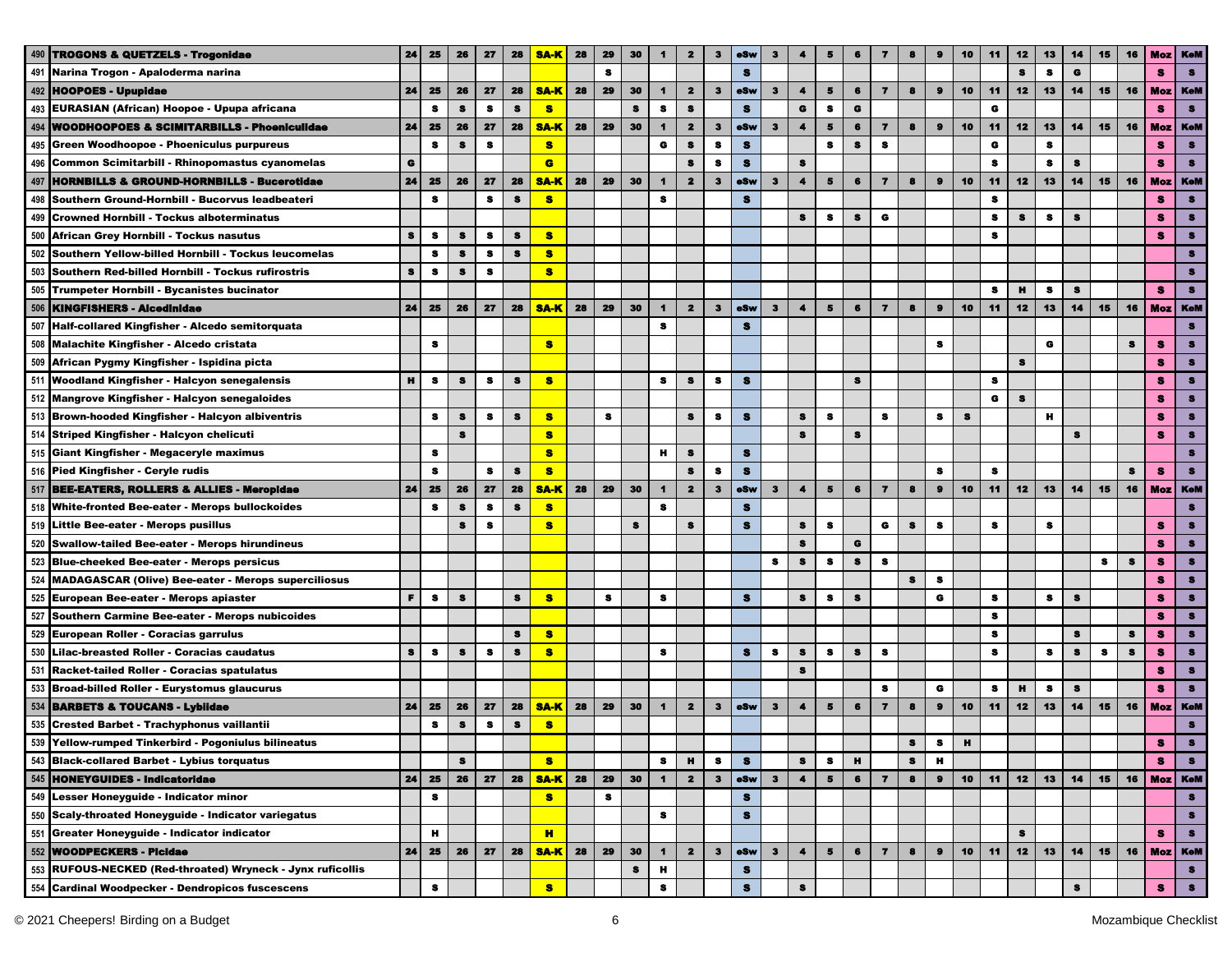|     | 555 Bearded Woodpecker - Dendropicos namaquus                             |           | 8         |           |           |           | я           |    |    |              |                      |                         |                |              |              |                      |                         |           |                         |           |                       |           |           |           |         |         |    |    |                |            |
|-----|---------------------------------------------------------------------------|-----------|-----------|-----------|-----------|-----------|-------------|----|----|--------------|----------------------|-------------------------|----------------|--------------|--------------|----------------------|-------------------------|-----------|-------------------------|-----------|-----------------------|-----------|-----------|-----------|---------|---------|----|----|----------------|------------|
| 556 | Olive Woodpecker - Dendropicos griseocephalus                             |           |           |           |           |           |             |    | s  |              | s                    |                         |                | s            |              |                      |                         |           |                         |           |                       |           |           |           |         |         |    |    |                |            |
|     | 560 Bennett's Woodpecker - Campethera bennettii                           |           |           |           |           |           |             |    |    |              |                      | s                       |                | s            |              |                      |                         |           |                         |           |                       |           |           |           |         |         |    |    |                |            |
|     | 562 REICHENOW'S (Speckle-throated) Woodpecker - Campethera scriptoricauda |           |           |           |           |           |             |    |    |              |                      |                         |                |              |              |                      |                         |           |                         |           |                       |           |           |           | s       |         |    |    | s              | s          |
| 563 | Golden-tailed Woodpecker - Campethera abingoni                            |           |           |           |           |           | s           |    |    |              | н                    | н                       |                | $\mathbf{H}$ |              |                      |                         |           |                         |           |                       |           |           |           |         |         |    |    |                | s          |
| 564 | <b>FALCONS &amp; CARACARAS - Falconidae</b>                               | 24        | 25        | 26        | 27        | 28        | <b>SA-K</b> | 28 | 29 | 30           |                      | $\mathbf{2}$            | 3              | oSw          | 3            | $\blacktriangleleft$ | $\overline{5}$          | 6         | $\overline{\mathbf{z}}$ | 8         | $\boldsymbol{\theta}$ | 10        | 11        | 12        | 13      | 14      | 15 | 16 | <b>Moz</b>     | <b>KeM</b> |
|     | 577 Lanner Falcon - Falco biarmicus                                       |           |           |           |           |           |             |    |    |              |                      |                         |                |              |              |                      | $\bullet$               |           |                         |           |                       |           |           |           |         |         |    |    | s              | $\bullet$  |
|     | 579 Taita Falcon - Falco fasciinucha                                      | F.        |           |           |           |           | F           |    |    |              |                      |                         |                |              |              |                      |                         |           |                         |           |                       |           |           |           |         |         |    |    |                | F.         |
|     | 580 PARROTS, PARAKEETS & ALLIES - Psittacini                              | 24        | 25        | 26        | 27        | 28        | <b>SA-K</b> | 28 | 29 | 30           | $\blacktriangleleft$ | $\overline{\mathbf{2}}$ | $\mathbf{3}$   | eSw          | $\mathbf{3}$ | $\blacktriangleleft$ | $\overline{\mathbf{5}}$ | 6         | $\overline{7}$          | 8         | $\bullet$             | 10        | 11        | 12        | 13      | 14      | 15 | 16 | <b>Moz</b>     | KeM        |
|     | 586 BROWN-NECKED (Grey-headed) Parrot - Poicephalus fuscicollis           |           |           |           |           |           |             |    |    |              |                      |                         |                |              |              |                      |                         |           |                         |           |                       |           |           | н         |         |         |    |    | н              | н.         |
|     | 589 Brown-headed Parrot - Poicephalus cryptoxanthus                       |           | 8         |           |           |           | s.          |    |    |              |                      | $\bullet$               | н              | $\bullet$    |              | $\mathbf{H}$         |                         | $\bullet$ |                         |           |                       | $\bullet$ |           | н         | s       |         |    |    | s              | $\bullet$  |
|     | 592 AFRICAN & GREEN BROADBILLS - Eurylalmidae                             | 24        | 25        | 26        | 27        | 28        | <b>SA-K</b> | 28 | 29 | 30           | $\mathbf 1$          | $\overline{\mathbf{2}}$ | $\mathbf{3}$   | oSw          | $\mathbf{3}$ | $\blacktriangleleft$ | 5                       | 6         | $\overline{ }$          | 8         | $\bullet$             | 10        | 11        | 12        | 13      | 14      | 15 | 16 | <b>Moz</b>     | KoM        |
| 593 | African Broadbill - Smithornis capensis                                   |           |           |           |           |           |             |    |    |              |                      |                         |                |              |              |                      |                         |           |                         |           |                       |           |           | н         | s       |         |    |    | s              | $\bullet$  |
| 594 | <b>CUCKOOSHRIKES - Campephagidae</b>                                      | 24        | 25        | 26        | 27        | 28        | <b>SA-K</b> | 28 | 29 | 30           |                      | $\mathbf{2}$            | 3              | oSw          | 3            | 4                    | 5                       | 6         | $\overline{\mathbf{z}}$ | 8         | $\mathbf{a}$          | 10        | 11        | 12        | 13      | 14      | 15 | 16 | Moz            | KoM        |
| 596 | White-breasted Cuckooshrike - Coracina pectoralis                         |           |           |           |           |           |             |    |    |              |                      |                         |                |              |              |                      |                         |           |                         |           |                       |           | $\bullet$ |           |         |         |    |    | s              | $\bullet$  |
|     | 597 Black Cuckooshrike - Campephaga flava                                 |           |           | 8         |           |           | s           |    |    |              | s                    |                         |                | s            |              |                      |                         |           |                         |           |                       |           |           |           |         |         |    |    |                | $\bullet$  |
| 598 | OLD WORLD ORIOLES - Oriolidae                                             | 24        | 25        | 26        | 27        | 28        | <b>SA-K</b> | 28 | 29 | 30           | $\mathbf 1$          | $\overline{\mathbf{z}}$ | $\mathbf{3}$   | e8w          | 3            | $\blacktriangleleft$ | 5                       | 6         | $\overline{ }$          |           | $\bullet$             | 10        | 11        | 12        | 13      | 14      | 15 | 16 | Moz            | <b>KeM</b> |
| 599 | <b>Eurasian Golden Oriole - Oriolus oriolus</b>                           |           |           |           | $\bullet$ |           | s           |    |    |              |                      |                         |                |              |              |                      |                         |           |                         |           |                       |           |           |           |         | s       |    |    | s              | 8          |
| 600 | African Golden Oriole - Oriolus auratus                                   |           |           | 8         |           |           | s           |    |    |              |                      |                         |                |              |              |                      |                         |           |                         |           | G                     |           | 8         | $\bullet$ |         |         |    |    | s              | 8          |
|     | 602 AFRICAN Black-headed Oriole - Oriolus larvatus                        |           |           |           |           | 8         | s           |    |    |              | н                    | н                       | s              | s            |              | G                    |                         |           |                         |           |                       |           |           |           | G       | 8       |    |    | s              | $\bullet$  |
|     | 603 WATTLE-EYES & BATISES - Platysteiridae                                | 24        | 25        | 26        | 27        | 28        | <b>SA-K</b> | 28 | 29 | 30           | $\mathbf 1$          | $\mathbf{z}$            | 3              | eSw          | $\bf{3}$     | $\blacktriangleleft$ | 5                       | 6         | $\overline{\mathbf{z}}$ | 8         | $\bullet$             | 10        | 11        | 12        | 13      | 14      | 15 | 16 | Moz            | <b>KeM</b> |
|     | 604 Black-throated Wattle-eye - Platysteira peltata                       |           |           |           |           |           |             |    |    |              |                      |                         |                |              |              |                      |                         |           |                         | s         |                       |           |           |           |         |         |    |    | s              | 8          |
| 606 | Woodwards' Batis - Batis fratrum                                          |           |           |           |           |           |             |    |    |              |                      |                         |                |              |              |                      |                         |           |                         |           |                       |           |           | s         | s       |         |    |    | s              | 8          |
|     | 607 Chinspot Batis - Batis molitor                                        |           |           | s         |           |           | <b>S</b>    |    |    |              |                      | s                       |                | s            |              | н                    |                         |           |                         |           |                       |           |           |           |         |         |    |    | н              | s          |
|     | 608 Pale batis - Batis sorer                                              |           |           |           |           |           |             |    |    |              |                      |                         |                |              |              |                      |                         |           | $\bullet$               |           |                       |           | s         |           |         | s       |    |    | s              | $\bullet$  |
|     | 610 VANGAS, HELMETSHRIKES & ALLIES - Prionopidae                          | 24        | 25        | 26        | 27        | 28        | <b>SA-K</b> | 28 | 29 | 30           | $\blacktriangleleft$ | $\overline{\mathbf{2}}$ | 3 <sup>2</sup> | oSw          | $\mathbf{3}$ | $\blacktriangleleft$ | $\overline{\mathbf{5}}$ | 6         | $\overline{7}$          | 8         | $\bullet$             | 10        | 11        | 12        | 13      | 14      | 15 | 16 | Moz            | <b>KeM</b> |
|     | 611 White (-crested) Helmetshrike - Prionops plumatus                     | $\bullet$ |           | $\bullet$ |           |           | s           |    |    |              |                      |                         |                |              |              | s                    |                         | $\bullet$ |                         |           |                       |           |           |           |         |         |    |    | s              | 8          |
|     | 612 Retz's Helmetshrike - Prionops retzii                                 |           |           |           |           |           |             |    |    |              |                      |                         |                |              |              |                      |                         |           |                         |           |                       |           | s         | s         |         |         |    |    | 8              | $\bullet$  |
|     | 613 Chestnut-fronted Helmetshrike - Prionops scopifrons                   |           |           |           |           |           |             |    |    |              |                      |                         |                |              |              |                      |                         |           |                         |           |                       |           |           | $\bullet$ | s       |         |    |    | 8              | 8          |
|     | 615 BUSHSHRIKES & ALLIES - Malaconotidae                                  | 24        | 25        | 26        | 27        | 28        | <b>SA-K</b> | 28 | 29 | 30           | $\mathbf 1$          | $\overline{\mathbf{z}}$ | 3              | eSw          | 3            | 4                    | Б                       | 6         | $\overline{\mathbf{z}}$ | 8         | $\bullet$             | 10        | 11        | 12        | 13      | 14      | 15 | 16 | <b>Moz</b>     | <b>KoM</b> |
|     | 616 Brubru - Nilaus afer                                                  |           |           |           |           |           |             |    |    |              |                      | $\mathbf{s}$            |                | $\bullet$    |              |                      |                         |           |                         |           |                       |           |           |           |         |         |    |    |                | 8          |
| 617 | <b>Black-backed Puffback - Dryoscopus cubla</b>                           |           | s         | s         | $\bullet$ | $\bullet$ | s           |    | s  |              | н                    | $\bullet$               | s              | $\bullet$    |              | $\bullet$            |                         |           |                         | $\bullet$ | s                     | s         | s         | s         | s       | s       |    |    | 8              | $\bullet$  |
|     | 619 Black-crowned Tchagra - Tchagra senegalus                             |           |           | 8         |           |           | s           |    | н  |              |                      |                         |                | н            |              |                      | s                       | s         | н                       |           |                       |           |           |           | s       | s       |    |    | 8              | $\bullet$  |
|     | 620 Brown-crowned Tchagra - Tchagra australis                             |           | $\bullet$ |           |           |           | 8           |    |    |              |                      |                         |                |              |              |                      |                         |           |                         |           |                       |           |           |           | s       |         |    |    | s              | $\bullet$  |
|     | 622 Tropical Boubou - Laniarius aethiopicus                               |           |           | 8         |           |           | s           |    |    |              |                      |                         |                |              |              |                      |                         |           |                         |           |                       |           |           |           |         |         |    |    |                | 8          |
|     | 623 Southern Boubou - Laniarius ferrugineus                               | н         |           |           |           |           | H.          |    | G  | $\mathbf{H}$ |                      | $\bullet$               |                | $\bullet$    |              |                      |                         |           |                         |           |                       |           |           |           |         |         |    |    |                |            |
|     | 625 Bokmakierie - Telophorus zeylonus                                     |           |           |           |           |           |             |    |    | $\bullet$    |                      |                         |                | s            |              |                      |                         |           |                         |           |                       |           |           |           |         |         |    |    |                | 8          |
|     | 626 SULPHUR (Orange) -breasted BushShrike - telophorus (Chlorophoneu      |           | 8         |           |           |           | s           |    |    |              | s                    | $\bullet$               |                | $\bullet$    |              |                      |                         |           | н                       |           |                       |           | s         |           |         |         |    |    | s              | я          |
| H   | Grey-headed Bush-Shrike - Malaconotus blanchoti                           |           |           | и         |           |           | H           |    |    |              |                      |                         |                |              |              |                      |                         |           | ш                       | ш         |                       |           |           |           |         |         |    |    |                |            |
|     | 631 DRONGOS - Dicruridae                                                  | 24        | 25        | 26        | 27        | 28        | <b>SA-K</b> | 28 | 29 | 30           | $\blacksquare$       | $\mathbf{z}$            | з              | eSw          | $\mathbf{3}$ | 4                    | 5                       | 6         | $\overline{\mathbf{z}}$ | 8         | $\bullet$             | 10        | 11        | 12        | 13      | 14      | 15 | 16 | Moz            | KeM        |
|     | 632 COMMON Square-tailed Drongo - Dicrurus ludwigii                       |           |           |           |           |           |             |    |    |              |                      |                         |                |              |              |                      |                         |           |                         |           |                       |           |           | s         | $\bf s$ |         |    |    | s              | $\bullet$  |
|     | 633 Fork-tailed Drongo - Dicrurus adsimilis                               | s         | 8         | 8         | s         | s         | <b>S</b>    |    |    | s            | s                    | s                       | s              | s            |              | s                    | 8                       | s         |                         |           | 8                     | 8         | s         |           | s       | $\bf 8$ |    |    | s              | $\bullet$  |
|     | 634 MONARCH FLYCATCHERS - Monarchidae                                     | 24        | 25        | 26        | 27        | 28        | <b>SA-K</b> | 28 | 29 | 30           | $\blacksquare$       | $\mathbf{2}$            | $\mathbf{3}$   | eSw          | $\mathbf{3}$ | $\blacktriangleleft$ | $\overline{\mathbf{5}}$ | $\bullet$ | $\overline{7}$          | 8         | $\bullet$             | 10        | 11        | 12        | 13      | 14      | 15 | 16 | <b>Moz</b> KeM |            |
|     | 635 AFRICAN (Blue-mantled) Crested-Flycatcher - Trochocercus cyanomelas   |           |           |           |           |           |             |    |    |              |                      |                         |                |              |              |                      |                         |           |                         |           |                       |           |           | s         | s       |         |    |    | s              | s          |
|     | 636 African Paradise-Flycatcher - Terpsiphone viridis                     |           | s         |           |           | s         | S           |    | 8  |              | s                    | $\pmb{s}$               | s              | $\bullet$    |              | $\bullet$            |                         |           |                         |           |                       |           |           | s         | 8       | s       |    |    | s              | $\bullet$  |
|     | 637 SHRIKES - Laniidae                                                    | 24        | 25        | 26        | 27        | 28        | <u>SA-K</u> | 28 | 29 | 30           | $\mathbf{1}$         | $\mathbf{2}$            | З              | oSw          | $\mathbf{3}$ | $\blacktriangleleft$ | 5                       | 6         | $\overline{ }$          | 8         | $\bullet$             | 10        | 11        | 12        | 13      | 14      | 15 | 16 | Moz            | <b>KeM</b> |
|     | 638 Red-backed Shrike - Lanius collurio                                   |           | 8         | s         | 8         | s         | s           |    |    |              | s                    | s                       |                | s            |              |                      |                         |           |                         | s         | s                     |           |           |           | s       | S       |    |    | s              | $\bullet$  |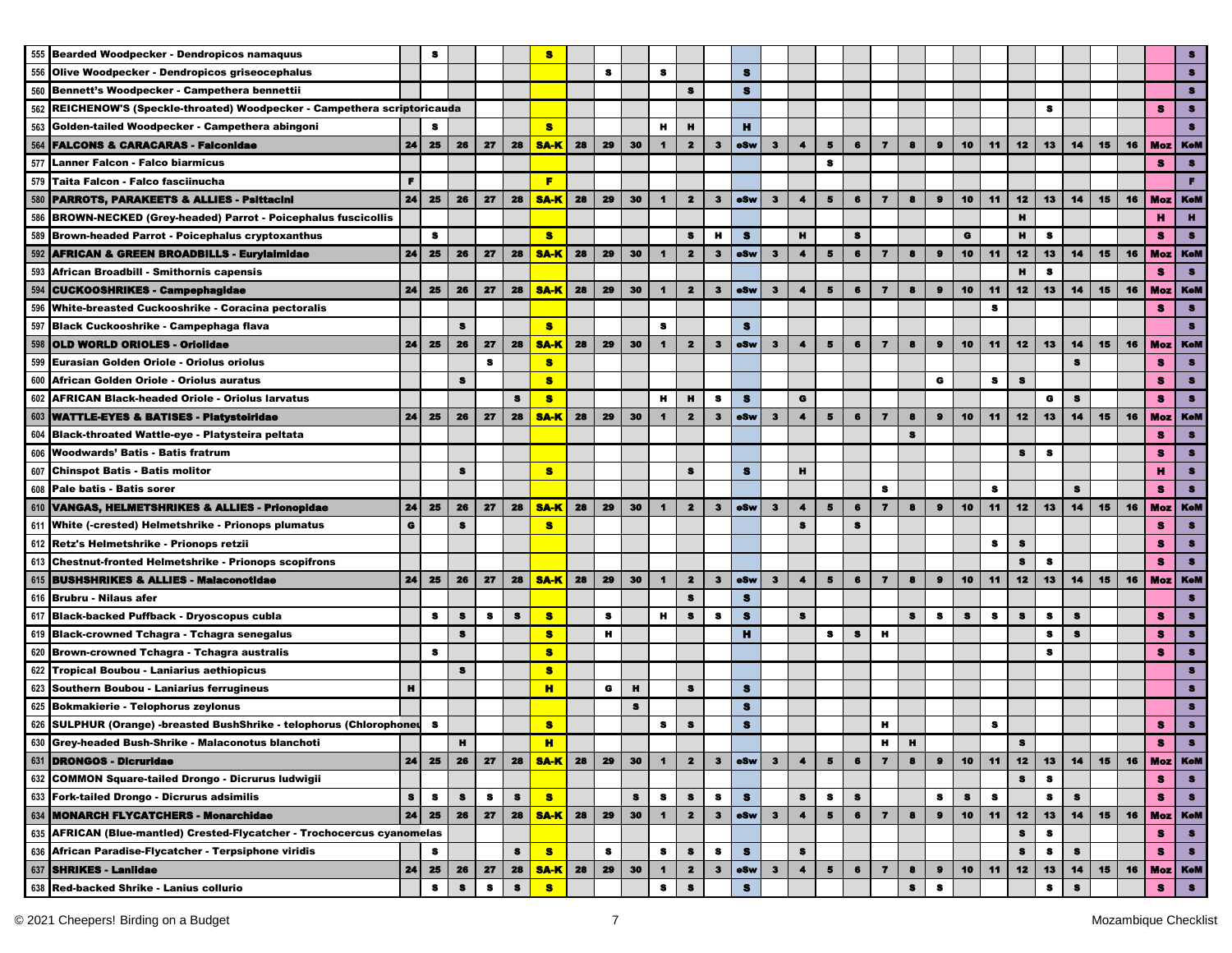|     | 639 Lesser Grey Shrike - Lanius minor                                    |           | s            |    | 8         |           | s                    |           |           |                 |                      |                         |                |                     |              |                         |                         |                |                         |           |                |           |         |    |              |                |    |           |                |                |
|-----|--------------------------------------------------------------------------|-----------|--------------|----|-----------|-----------|----------------------|-----------|-----------|-----------------|----------------------|-------------------------|----------------|---------------------|--------------|-------------------------|-------------------------|----------------|-------------------------|-----------|----------------|-----------|---------|----|--------------|----------------|----|-----------|----------------|----------------|
|     | 640 SOUTHERN (Common) Fiscal - Lanius collaris                           |           |              |    |           | s         | s                    | s         |           | 8               | s                    |                         | s              | $\bullet$           |              |                         |                         |                |                         |           |                |           |         |    |              |                |    |           |                | s              |
|     | 641 Magpie Shrike - Corvinella melanoleuca                               |           | s            | s  | $\bullet$ | s         | s                    |           |           |                 |                      | $\bullet$               |                | $\bullet$           | $\bullet$    |                         |                         |                |                         |           |                |           |         |    |              |                |    |           | я              | $\bullet$      |
|     | 643 JAYS, MAGPIES, CROWS & RAVENS - Corvidae                             | 24        | 25           | 26 | 27        | 28        | <b>SA-K</b>          | 28        | 29        | 30              | $\blacktriangleleft$ | $\overline{\mathbf{2}}$ | $\mathbf{3}$   | <b>eSw</b>          | $\mathbf{3}$ | $\blacktriangleleft$    | $\overline{\mathbf{5}}$ | 6              | $\overline{7}$          | 8         | $\bullet$      | 10        | 11      | 12 | 13           | 14             | 15 | 16        | <b>Moz</b> KeM |                |
|     | 644 House Crow - Corvus splendens                                        |           |              |    |           |           |                      |           |           |                 |                      |                         |                |                     |              |                         |                         |                |                         |           |                |           |         |    |              | S              | s  |           | s              | $\bullet$      |
|     | 645 Cape Crow - Corvus capensis                                          | s         |              |    |           |           | <b>S</b>             |           |           |                 |                      |                         |                |                     |              |                         |                         |                |                         |           |                |           |         |    |              |                |    |           |                | s              |
|     | 646 Pied Crow - Corvus albus                                             | $\bullet$ | 8            |    | 8         | $\bullet$ | 8                    | $\bullet$ |           | $\bullet$       | s                    | $\bullet$               | s              | $\bullet$           |              | $\bullet$               | 8                       | $\bullet$      | s                       |           | 8              | $\bullet$ | $\bf s$ | s  | s            | $\mathbf s$    | s  | s         | 8              | $\bullet$      |
| 647 | <b>White-necked Raven - Corvus albicollis</b>                            | $\bullet$ |              |    |           |           | 8                    |           |           | $\bullet$       |                      |                         |                | $\bullet$           |              |                         |                         |                |                         |           |                |           |         |    |              |                |    |           |                |                |
|     | 658 TITS, CHICKADEES & TITMICE - Paridae                                 | 24        | 25           | 26 | 27        | 28        | <b>SA-K</b>          | 28        | 29        | 30              | $\mathbf{1}$         | $\overline{\mathbf{2}}$ | $\mathbf{3}$   | eSw                 | $\mathbf{3}$ | $\blacktriangleleft$    | 5                       | 6              | $\overline{ }$          | 8         | $\bullet$      | 10        | 11      | 12 | 13           | 14             | 15 | 16        |                | Moz   KeM      |
|     | 660 Southern Black Tit - MELANIPARUS (Parus) niger                       |           |              |    |           |           |                      |           |           |                 |                      | $\bullet$               | $\bullet$      | $\bullet$           |              |                         |                         |                |                         |           | G              |           |         |    | G            |                |    |           | G              | $\bullet$      |
|     | 664 PENDULINE-TITS & VERDIN - Remizidae                                  | 24        | 25           | 26 | 27        | 28        | <b>SA-K</b>          | 28        | 29        | 30              | $\blacksquare$       | $\overline{\mathbf{2}}$ | $\mathbf{3}$   | eSw                 | $\mathbf{3}$ | $\blacktriangleleft$    | 5                       | 6              | $\overline{ }$          | 8         | $\bullet$      | 10        | 11      | 12 | 13           | 14             | 15 | 16        | <b>Moz</b>     | KoM            |
|     | 665 AFRICAN (Grey) Penduline-Tit - Anthoscopus caroli                    |           |              |    |           |           |                      |           |           |                 |                      |                         |                |                     |              | $\bullet$               |                         |                |                         |           |                |           |         |    |              |                |    |           | s              | $\bullet$      |
| 667 | <b>LARKS - Alaudidae</b>                                                 | 24        | 25           | 26 | 27        | 28        | <b>SA-K</b>          | 28        | 29        | 30 <sub>1</sub> | $\mathbf{1}$         | $\overline{\mathbf{2}}$ | $\mathbf{3}$   | oSw                 | $\mathbf{3}$ | $\blacktriangleleft$    | 5                       | $\bullet$      | $\overline{7}$          | 8         | $\bullet$      | 10        | 11      | 12 | 13           | 14             | 15 | 16        | Moz KeM        |                |
|     | 674 Dusky Lark - Pinarocorys nigricans                                   |           | $\bullet$    |    |           | G         | s.                   |           |           |                 |                      |                         |                |                     |              |                         |                         |                |                         |           |                |           |         |    |              |                |    |           |                | я              |
|     | 676 Chestnut-backed Sparrowlark - Eremopterix leucotis                   |           |              |    | s         |           | s.                   |           |           |                 |                      |                         |                |                     |              |                         |                         |                |                         |           |                |           |         |    |              |                |    |           |                | я              |
| 678 | Sabota Lark - Calendulauda sabota                                        | $\bullet$ |              | 8  | s         | s         | s.                   |           |           |                 |                      |                         |                |                     |              |                         |                         |                |                         |           |                |           |         |    |              |                |    |           |                | $\bullet$      |
|     | 686 Rufous-naped Lark - Mirafra africana                                 |           |              |    | 8         |           | s.                   |           |           | H.              | 8                    |                         |                | $\bullet$           |              |                         |                         | 8              |                         |           | н              |           |         |    |              |                |    |           | s              | $\bullet$      |
| 687 | Flappet Lark - Mirafra rufocinnamomea                                    |           |              |    |           |           |                      |           |           |                 |                      |                         |                |                     |              | н                       |                         |                |                         |           |                |           |         |    |              |                |    | н         | н              | $\mathbf{H}$   |
| 696 | <b>NICATORS - Nicatoridae</b>                                            | 24        | 25           | 26 | 27        | 28        | <b>SA-K</b>          | 28        | 29        | 30              | $\blacksquare$       | $\overline{\mathbf{2}}$ | $\mathbf{3}$   | eSw                 | $\mathbf{3}$ | $\blacktriangleleft$    | 5                       | 6              | $\overline{\mathbf{z}}$ | 8         | $\bullet$      | 10        | 11      | 12 | 13           | 14             | 15 | 16        | <b>Moz</b>     | <b>KeM</b>     |
|     | 697 Eastern Nicator - Nicator gularis                                    |           |              |    |           |           |                      |           | $\bullet$ |                 |                      |                         |                | $\bullet$           |              |                         |                         |                | н                       | F.        | $\mathbf H$    |           |         | G  | $\mathbf{H}$ |                |    |           | н              | $\bullet$      |
|     |                                                                          |           |              | 26 |           | 28        | <b>SA-K</b>          | 28        |           |                 |                      | $\mathbf{2}$            |                |                     |              | $\blacktriangleleft$    |                         | 6              |                         | 8         | $\bullet$      |           |         | 12 |              |                |    |           |                |                |
| 698 | <b>AFRICAN WARBLERS - Sylvildae</b>                                      | 24        | 25           |    | 27        |           |                      |           | 29        | 30              | $\blacktriangleleft$ |                         | $\mathbf{3}$   | eSw                 | $\mathbf{3}$ |                         | 5                       |                | $\overline{7}$          |           |                | 10        | 11      |    | 13           | 14             | 15 | 16        | <b>Moz</b>     | <b>KeM</b>     |
|     | 700 Red-faced Crombec - Sylvietta whytii                                 |           |              |    |           |           |                      |           |           |                 |                      |                         |                |                     |              |                         |                         |                |                         |           |                |           | s       |    |              |                |    |           | s              | $\bullet$      |
|     | 701 CAPE (Long-billed) Crombec - Sylvietta rufescens                     |           | s            | s  |           |           | s.                   |           |           |                 |                      | $\bullet$               |                | G                   |              |                         |                         |                |                         |           |                |           |         |    |              |                |    |           |                | s              |
|     | 703 Cape Grassbird - Sphenoeacus afer                                    |           |              |    |           |           |                      |           |           | <b>S</b>        |                      |                         |                | $\bullet$           |              |                         |                         |                |                         |           |                |           |         |    |              |                |    |           |                | З              |
|     | 706 CISTICOLAS & ALLIES - Cisticolidae                                   | 24        | 25           | 26 | 27        | 28        | <b>SA-K</b>          | 28        | 29        | 30              | $\blacktriangleleft$ | $\overline{\mathbf{2}}$ | $\mathbf{3}$   | <b>eSw</b>          | 3            | $\blacktriangleleft$    | 5                       | 6              | $\overline{\mathbf{z}}$ | 8         | $\bullet$      | 10        | 11      | 12 | 13           | 14             | 15 | 16        | <b>Moz</b> KeM |                |
|     | 715 Stierling's Wren-Warbler - Calamonastes stierlingi                   |           |              |    |           |           |                      |           |           |                 |                      |                         |                |                     |              |                         |                         |                |                         |           |                |           | н       |    |              |                |    |           | н              | $\mathbf{H}$   |
|     | 717 Green-backed Camaroptera - Camaroptera brachyura                     |           |              |    |           |           |                      |           | 8         |                 | н                    | н                       | н              | $\bullet$           |              |                         |                         |                |                         |           | s              |           |         |    |              |                |    |           | 8              | $\bullet$      |
|     | 718 Grey-backed Camaroptera - Camaroptera brevicaudata                   |           |              |    |           |           |                      |           |           |                 |                      |                         |                |                     |              |                         |                         |                |                         |           |                |           |         | s  | s            |                |    |           | 8              | $\bullet$      |
|     | 719 Bar-throated Apalis - Apalis thoracica                               |           |              |    |           |           |                      |           |           | $\bullet$       |                      |                         |                | $\bullet$           |              |                         |                         |                |                         |           |                |           |         |    |              |                |    |           |                | $\bullet$      |
|     | 721 Yellow-breasted Apalis - Apalis flavida                              |           | 8            |    |           |           | 8                    |           |           |                 |                      |                         |                |                     |              | $\bullet$               |                         |                |                         | $\bullet$ | н              |           |         |    | s            |                |    |           | я              | $\bullet$      |
|     | 724 Black-headed Apalis - Apalis melanocephala                           |           |              |    |           |           |                      |           |           |                 |                      |                         |                |                     |              |                         |                         |                |                         |           |                |           |         | s  | s            |                |    |           | я              | $\bullet$      |
|     | 726 Tawny-flanked Prinia - Prinia subflava                               |           | s.           | 8  |           | н         | 8                    |           |           | $\bullet$       | 8                    | s                       | s              | 8                   |              | s                       |                         |                |                         |           |                |           |         |    |              |                |    |           | я              | s              |
|     | 729 Drakensberg Prinia - Prinia hypoxantha                               |           |              |    |           |           |                      |           |           | $\bullet$       |                      |                         |                | $\bullet$           |              |                         |                         |                |                         |           |                |           |         |    |              |                |    |           |                | 8              |
| 732 | Red-faced Cisticola - Cisticola erythrops                                |           | $\bullet$    | н  |           | H.        | 8                    |           |           |                 |                      |                         | н              | н                   |              |                         |                         |                |                         |           |                |           |         |    |              |                |    |           |                | s.             |
|     | 734 ROCK-LOVING (Lazy) Cisticola - Cisticola aberrans                    |           |              |    |           |           |                      |           |           | $\bullet$       |                      |                         |                | s                   |              |                         |                         |                |                         |           |                |           |         |    |              |                |    |           |                | 8              |
|     | 735 Rattling Cisticola - Cisticola chiniana                              | $\bullet$ | $\bullet$    | s  | $\bullet$ | s         | s                    |           |           |                 |                      | $\bullet$               | $\bullet$      | s                   |              | s                       |                         |                |                         |           | $\bullet$      |           |         |    | G            |                |    |           | s              | 8              |
| 738 | <b>Wailing Cisticola - Cisticola lais</b>                                |           |              |    |           |           |                      |           |           | $\bullet$       |                      |                         |                | $\bullet$           |              |                         |                         |                |                         |           |                |           |         |    |              |                |    |           |                | $\bullet$      |
|     | 740 Rufous-winged Cisticola - Cisticola galactotes                       |           |              |    |           |           |                      |           |           |                 |                      |                         |                |                     |              | $\bullet$               | 8                       |                |                         |           | н              |           |         |    |              |                |    |           | s              | $\bullet$      |
|     | 742 Croaking Cisticola - Cisticola natalensis                            |           |              |    |           |           |                      |           |           | s               |                      |                         |                | -5                  |              |                         |                         |                |                         |           | G              |           |         |    |              | ъ              |    |           | ъ              |                |
|     | 743 PIPING CISTICOLA (Neddicky) - Cisticola fulvicapilla                 |           |              | 8  |           |           | s                    |           |           |                 | s                    |                         |                | $\mathbf s$         |              |                         |                         |                |                         |           |                |           |         |    |              |                |    |           |                | $\bullet$      |
|     | 745 Zitting Cisticola - Cisticola juncidis                               |           |              |    |           |           |                      |           |           | G               | -8                   |                         |                | <b>S</b>            |              | 8                       |                         |                |                         |           |                |           |         |    |              |                | 8  | $\bullet$ | s              | 8              |
|     | 747 Cloud Cisticola - Cisticola textrix                                  |           |              |    |           |           |                      |           |           | н               |                      |                         |                | н                   |              |                         |                         |                |                         |           |                |           |         |    |              |                |    |           |                | н              |
|     | 749 (Ayres) Wing-snapping Cisticola - Cisticola ayresii                  |           |              |    |           |           |                      |           |           | 8               |                      |                         |                | s                   |              |                         |                         |                |                         |           |                |           |         |    |              |                |    |           |                | $\bullet$      |
|     | 750 REED WARBLERS & ALLIES - Acrocephalidae                              | 24        | 25           | 26 | 27        | 28        | <b>SA-K</b>          | 28        | 29        | 30              | $\blacksquare$       | $\mathbf{2}$            | $\mathbf{3}$   | eSw                 | 3            | $\blacktriangleleft$    | 5                       | 6              | $\overline{\mathbf{z}}$ | 8         | $\pmb{9}$      | 10        | 11      | 12 | 13           | 14             | 15 | 16        |                | <b>Moz</b> KeM |
|     |                                                                          |           |              |    |           |           |                      |           |           | $\bullet$       |                      |                         |                | $\mathbf s$         |              |                         |                         |                |                         |           |                |           |         |    |              |                |    |           |                | $\bullet$      |
|     | 751 AFRICAN (Dark-capped) Yellow Warbler - Iduna (Chloropeta) natalensis |           |              |    |           |           |                      |           |           |                 |                      |                         |                |                     |              |                         |                         |                |                         |           |                |           |         |    |              |                |    |           |                | $\bullet$      |
|     | 758 African Reed Warbler - Acrocephalus baeticatus                       |           | s.           | s  |           |           | <b>S</b>             |           |           |                 |                      |                         |                |                     |              |                         |                         |                |                         |           |                |           |         |    |              |                |    |           |                |                |
|     | 769 MARTINS & SWALLOWS - Hirundinidae                                    |           | $24 \mid 25$ | 26 |           | 27 28     | <b>SA-K</b> 28 29 30 |           |           |                 | $\blacksquare$       | $\mathbf{2}$            | 3 <sup>7</sup> | $ \bullet$ Sw $ $ 3 |              | $\overline{\mathbf{4}}$ | 5 <sub>1</sub>          | 6 <sub>1</sub> | $\overline{7}$          | $\bullet$ | 9 <sup>1</sup> | 10        | 11      | 12 |              | $13$   14   15 |    |           | 16   Moz   KeM |                |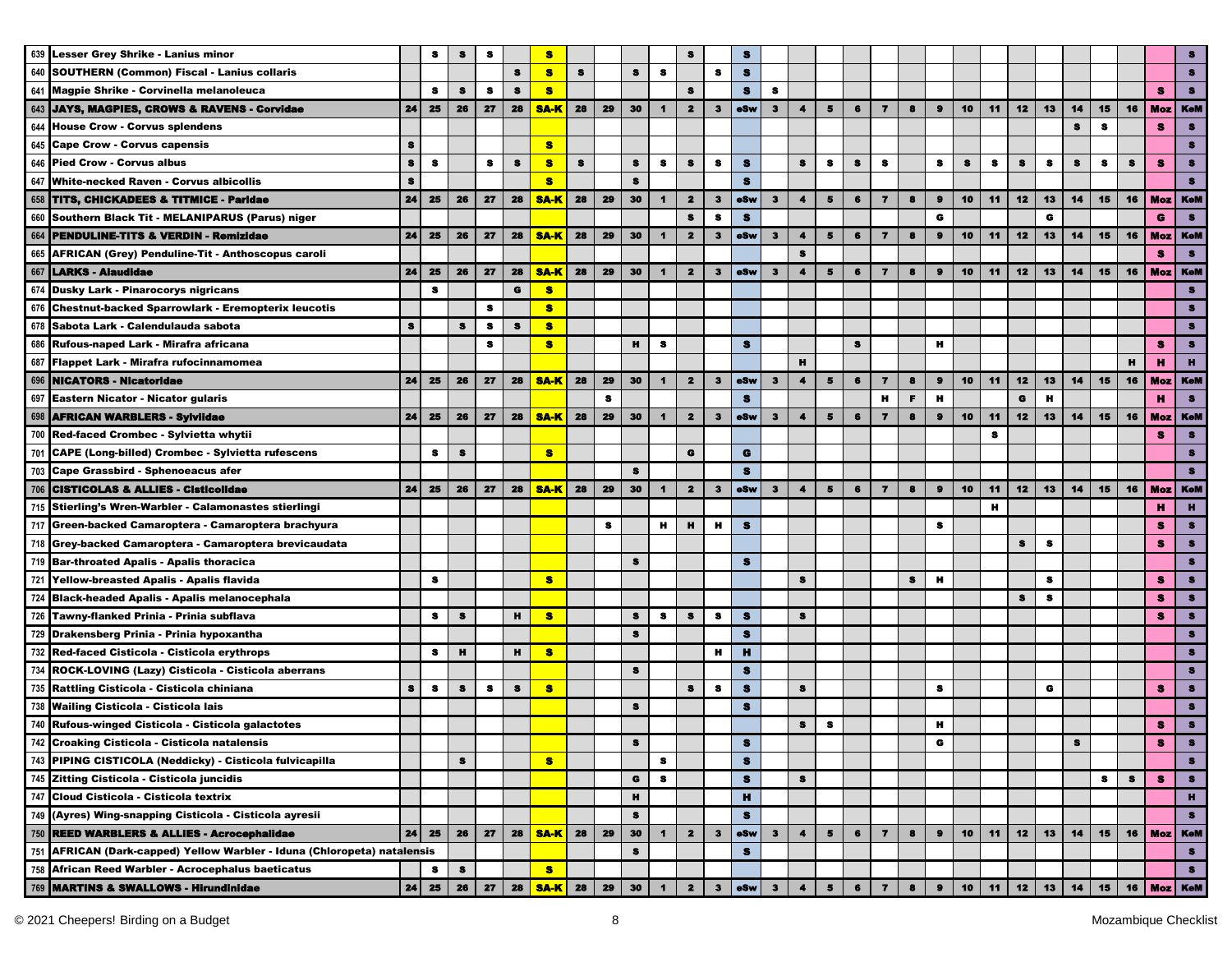|     | 771 BANK SWALLOW (Sand Martin) - Riparia riparia                                                                                                                                                                                              |           |           |           |           |           |             |    |           |           |                      |                         |                |            |              |                      |                          |           |                         |           |           |                 |             |           |           |           |    |    |                |                |
|-----|-----------------------------------------------------------------------------------------------------------------------------------------------------------------------------------------------------------------------------------------------|-----------|-----------|-----------|-----------|-----------|-------------|----|-----------|-----------|----------------------|-------------------------|----------------|------------|--------------|----------------------|--------------------------|-----------|-------------------------|-----------|-----------|-----------------|-------------|-----------|-----------|-----------|----|----|----------------|----------------|
|     | 774 Rock Martin - Hirundo fuligula                                                                                                                                                                                                            | s         |           | s         |           |           | $\bullet$   |    |           |           |                      |                         |                |            |              |                      |                          |           |                         |           |           |                 |             |           |           |           |    |    |                | $\bullet$      |
|     | 775 Barn Swallow - Hirundo rustica                                                                                                                                                                                                            | s         | $\bullet$ | s         | s         | $\bullet$ | s           | s  | s         | 8         | s                    | S                       | s              | s          |              | s                    | s                        | s         | s                       | $\bullet$ | s         | s               | s           | s         | s         | s         | s  | S  | s              | $\bullet$      |
|     | 777 Wire-tailed Swallow - Hirundo smithii                                                                                                                                                                                                     |           | G         | s         | s         |           | s           |    |           |           |                      |                         |                |            |              |                      |                          |           |                         |           |           |                 |             |           |           |           |    |    |                | $\bullet$      |
| 778 | Pearl-breasted Swallow - Hirundo dimidiata                                                                                                                                                                                                    |           |           |           |           |           |             |    |           |           |                      |                         |                |            |              |                      | 8                        |           |                         |           |           |                 |             |           |           |           |    |    | s              | $\bullet$      |
| 779 | <b>MONTANE Blue Swallow - Hirundo atrocaerulea</b>                                                                                                                                                                                            |           |           |           |           |           |             |    |           | $\bullet$ |                      |                         |                | s          |              |                      |                          |           |                         |           |           |                 |             |           |           |           |    |    |                | 8              |
|     | 780 Greater Striped Swallow - Cecropis cucullata                                                                                                                                                                                              | $\bullet$ |           |           |           |           | 8           |    |           | $\bullet$ | s                    | $\bullet$               |                | $\bullet$  |              |                      |                          |           |                         |           |           |                 |             |           |           |           |    |    |                | з              |
|     | 782 Lesser Striped Swallow - Cecropis abyssinica                                                                                                                                                                                              |           | s         |           | s         | -8        | 8           |    | 8         | 8         | s                    | s                       |                | $\bullet$  |              |                      |                          |           |                         |           |           | 8               |             |           |           | S         |    | s  | 8              | $\bullet$      |
|     | 783 RUFOUS-CHESTED (Red-breasted) Swallow - Cecropis semirufa                                                                                                                                                                                 |           |           |           |           |           |             |    |           |           |                      |                         |                |            |              |                      |                          |           |                         |           |           |                 |             |           |           |           |    | s  | я              |                |
|     | 786 Common House-Martin - Delichon urbicum                                                                                                                                                                                                    |           | 8         | 8         | 8         |           | 8           |    |           |           |                      |                         |                |            |              |                      |                          |           |                         |           |           |                 |             |           | s         |           |    |    | s              | $\bullet$      |
|     | 787 Black Sawwing - Psalidoprocne holomelaena                                                                                                                                                                                                 |           |           |           |           |           |             |    | $\bullet$ |           | s                    |                         |                | $\bullet$  |              |                      |                          |           | s                       | $\bullet$ | s         |                 |             |           |           |           |    |    | 8              | $\bullet$      |
|     | 788 Grey-rumped Swallow - Pseudhirundo griseopyga                                                                                                                                                                                             |           |           |           |           |           |             |    |           |           |                      |                         |                |            |              | $\bullet$            | $\bullet$                |           |                         |           |           |                 |             |           |           |           |    |    | 8              | $\bullet$      |
|     | 789 BULBULS - Pycnonotidae                                                                                                                                                                                                                    | 24        | 25        | 26        | 27        | 28        | <b>SA-K</b> | 28 | 29        | 30        | $\mathbf{1}$         | $\overline{\mathbf{z}}$ | 3 <sup>2</sup> | oSw        | $\mathbf{3}$ | $\blacktriangleleft$ | 5                        | $\bf{6}$  | $\overline{\mathbf{r}}$ | 8         | $\bullet$ | 10              | 11          | 12        | 13        | 14        | 15 | 16 | Moz I          | <b>KoM</b>     |
|     | 790 Sombre Greenbul - Andropadus importunus                                                                                                                                                                                                   |           |           |           |           |           |             |    | 8         |           |                      | $\mathbf{H}$            |                | $\bullet$  |              | $\bullet$            |                          |           |                         | $\bullet$ |           |                 |             | $\bullet$ | $\bullet$ | $\bullet$ |    |    | s              | $\bullet$      |
|     | 793 Yellow-bellied Greenbul - Chlorocichla flaviventris                                                                                                                                                                                       |           |           |           |           |           |             |    |           |           |                      |                         |                |            |              | G                    |                          |           |                         |           |           |                 |             | $\bullet$ |           |           |    |    | s              | $\bullet$      |
|     | 795 Terrestrial Brownbul - Phyllastrephus terrestris                                                                                                                                                                                          |           |           |           |           |           |             |    |           |           |                      |                         |                |            |              |                      |                          |           |                         |           |           |                 |             | G         | G         |           |    |    | G              | G              |
|     | 798 Yellow-streaked Greenbul - Phyllastrephus flavostriatus                                                                                                                                                                                   |           |           |           |           |           |             |    |           |           |                      |                         |                |            |              |                      |                          |           |                         |           |           |                 |             |           | G         |           |    |    | G              | G              |
| 799 | (Lowland) Tiny Greenbul - Phyllastrephus debilis                                                                                                                                                                                              |           |           |           |           |           |             |    |           |           |                      |                         |                |            |              |                      |                          |           |                         |           |           |                 |             | 8         | 8         |           |    |    | s              | 8              |
|     | 803 Dark-capped (Black-eyed) Bulbul - Pycnonotus tricolor                                                                                                                                                                                     | s         | s         | s         | 8         | 8         | $\bullet$   |    | 8         | 8         | 8                    | 8                       | 8              | s          |              | s                    | 8                        | 8         | 8                       | 8         | 8         | s               | s           | s         | 8         | 8         | 8  | 8  | s.             | $\bullet$      |
|     | 804 LEAF-WARBLERS - Phylloscopidae                                                                                                                                                                                                            | 24        | 25        | 26        | 27        | 28        | <b>SA-K</b> | 28 | 29        | 30        | $\blacktriangleleft$ | $\mathbf{2}$            | $\mathbf{3}$   | eSw        | $\mathbf{3}$ | $\blacktriangleleft$ | $5\phantom{1}$           | 6         | $\overline{\mathbf{z}}$ | 8         | $\pmb{9}$ | 10              | 11          | 12        | 13        | 14        | 15 | 16 | <b>Moz</b>     | <b>KeM</b>     |
|     | 805 Willow Warbler - Phylloscopus trochilus                                                                                                                                                                                                   |           | 8         |           |           |           | s           |    |           |           | s                    | $\bullet$               |                | s          |              |                      |                          |           |                         | 8         |           |                 |             |           |           |           |    |    | s              | 8              |
|     | 807 BUSH-WARBLERS & ALLIES - Scotocercidae                                                                                                                                                                                                    | 24        | 25        | 26        | 27        | 28        | <b>SA-K</b> | 28 | 29        | 30        | $\blacksquare$       | $\overline{\mathbf{2}}$ | $\mathbf{3}$   | <b>eSw</b> | $\mathbf{3}$ | $\blacktriangleleft$ | 5                        | 6         | $\overline{7}$          | 8         | $\bullet$ | 10              | 11          | 12        | 13        | 14        | 15 | 16 |                | Moz   KeM      |
| 808 | Livingstone's Flycatcher - Erythrocercus livingstonei                                                                                                                                                                                         |           |           |           |           |           |             |    |           |           |                      |                         |                |            |              |                      |                          |           |                         |           |           |                 |             | $\bullet$ | s         |           |    |    | s              | $\bullet$      |
|     | 818 WHITE-EYES, YUHINAS & ALLIES - Zosteropidae                                                                                                                                                                                               | 24        | 25        | 26        | 27        | 28        | <b>SA-K</b> | 28 | 29        | 30        | $\mathbf 1$          | $\overline{\mathbf{2}}$ | $\mathbf{3}$   | <b>eSw</b> | $\mathbf{3}$ | $\blacktriangleleft$ | 5                        | $\bullet$ | $\overline{\mathbf{z}}$ | 8         | $\bullet$ | 10              | 11          | 12        | 13        | 14        | 15 | 16 | <b>Moz</b> KeM |                |
|     | 821 Cape White-eye - Zosterops capensis                                                                                                                                                                                                       | s         |           |           |           |           | <b>S</b>    |    |           | s         | s                    | s                       | s              | s          |              |                      |                          |           |                         |           |           |                 |             |           |           |           |    |    |                | s              |
| 822 | LAUGHINGTHRUSHES & ALLIES - Turdoides                                                                                                                                                                                                         | 24        | 25        | 26        | 27        | 28        | <b>SA-K</b> | 28 | 29        | 30        | $\blacktriangleleft$ | $\mathbf{2}$            | $\mathbf{3}$   | eSw        | 3            | $\blacktriangleleft$ | 5                        | 6         | $\overline{\mathbf{z}}$ | 8         | $\pmb{9}$ | 10              | 11          | 12        | 13        | 14        | 15 | 16 |                | Moz   KeM      |
|     | 824 Arrow-marked Babbler - Turdoides jardineii                                                                                                                                                                                                |           | s         | 8         | s         | $\bullet$ | $\bullet$   |    |           |           |                      | $\bullet$               |                | s          |              |                      |                          | $\bullet$ |                         |           |           |                 |             |           |           |           |    |    | s              | $\bullet$      |
|     | 827 OXPECKERS - Buphagidae                                                                                                                                                                                                                    | 24        | 25        | 26        | 27        | 28        | <b>SA-K</b> | 28 | 29        | 30        | $\blacksquare$       | $\mathbf{2}$            | $\mathbf{3}$   | eSw        | 3            | $\blacktriangleleft$ | $\overline{\phantom{a}}$ | 6         | $\overline{7}$          | 8         | $\bullet$ | 10              | 11          | 12        | 13        | 14        | 15 | 16 |                | <b>Moz</b> KeM |
|     | 828 Red-billed Oxpecker - Buphagus erythrorhynchus                                                                                                                                                                                            | $\bullet$ |           |           |           | s         | s           |    |           |           |                      | s                       |                | s          |              |                      |                          | $\bullet$ |                         | $\bullet$ |           |                 | $\mathbf s$ |           |           |           |    |    | s              | $\bullet$      |
|     | 829 Yellow-billed Oxpecker - Buphagus africanus                                                                                                                                                                                               | $\bullet$ | 8         | $\bullet$ | 8         |           | 8           |    |           |           |                      |                         |                |            |              |                      |                          |           |                         |           |           |                 |             |           |           |           |    |    |                | $\bullet$      |
|     | 830 STARLINGS & MYNAS - Sturnidae                                                                                                                                                                                                             | 24        | 25        | 26        | 27        | 28        | <b>SA-K</b> | 28 | 29        | 30        | $\mathbf{1}$         | $\overline{\mathbf{2}}$ | $\mathbf{3}$   | eSw        | $\mathbf{3}$ | $\blacktriangleleft$ | $\overline{5}$           | $\bullet$ | $\overline{\mathbf{z}}$ | 8         | $\bullet$ | 10              | 11          | 12        | 13        | 14        | 15 | 16 |                | Moz   KeM      |
|     | 832 Wattled Starling - Creatophora cinerea                                                                                                                                                                                                    |           | s         | 8         | s         | $\bullet$ | $\bullet$   |    |           |           |                      |                         |                |            |              |                      |                          |           |                         |           |           |                 |             |           |           |           |    |    |                | $\bullet$      |
|     | 833 Common Myna - Acridotheres tristis                                                                                                                                                                                                        | s         |           | $\bullet$ | 8         | $\bullet$ | 8           |    |           | 8         | s                    | $\bullet$               | s              | s          |              | $\bullet$            |                          |           |                         |           |           |                 |             |           |           |           |    |    | я              | 8              |
| 834 | Violet-backed Starling - Cinnyricinclus leucogaster                                                                                                                                                                                           | $\bullet$ | - 8       | 8         | $\bullet$ |           | 8           |    |           |           | s                    | $\bullet$               | $\bullet$      | $\bullet$  |              | $\bullet$            | $\bullet$                | $\bullet$ |                         | $\bullet$ |           |                 | G           |           | s         |           |    |    | я              | $\bullet$      |
| 836 | Red-winged Starling - Onychognathus morio                                                                                                                                                                                                     | $\bullet$ | $\bullet$ |           | s         | -8        | s.          |    |           | $\bullet$ | s                    | $\bullet$               | s              | s          |              | s                    |                          |           |                         |           | 8         |                 |             |           |           |           |    |    | s              | $\bullet$      |
|     | 837 Black-bellied Starling - Notopholia corrusca                                                                                                                                                                                              |           |           |           |           |           |             |    |           |           | $\bf s$              |                         | $\bf s$        | s          |              |                      |                          |           |                         |           |           |                 |             |           |           |           |    |    |                | $\bullet$      |
| 838 | <b>Burchell's Starling - Lamprotornis australis</b>                                                                                                                                                                                           |           |           |           |           | 8         | s           |    |           |           |                      | $\bullet$               |                | s          |              |                      |                          |           |                         |           |           |                 |             |           |           |           |    |    |                | $\bullet$      |
|     | 839 Meves's Starling - Lamprotornis mevesii                                                                                                                                                                                                   |           |           |           |           |           | s           |    |           |           |                      |                         |                |            |              |                      |                          |           |                         |           |           |                 |             |           |           |           |    |    |                | $\bullet$      |
|     | 840 AFRICAN Pied Starling - Lamprotornis bicolor                                                                                                                                                                                              | G         |           |           |           |           | G           |    |           |           |                      |                         |                |            |              |                      |                          |           |                         |           |           |                 |             |           |           |           |    |    |                | G              |
|     | 842 Greater Blue-eared Starling - Lamprotornis chalybaeus                                                                                                                                                                                     |           | 8         | s         | 8         | 8         | $\bullet$   |    |           |           |                      |                         |                |            |              |                      |                          | $\bullet$ | H.                      |           |           |                 |             |           |           |           |    |    | s.             | $\bullet$      |
|     |                                                                                                                                                                                                                                               | s         | s         | 8         | s         | s         | s           |    |           | G         | s                    | s                       |                | s          |              |                      | 8                        |           |                         |           |           |                 |             |           |           |           |    |    | s              | $\bullet$      |
|     |                                                                                                                                                                                                                                               | 24        | 25        | 26        | 27        | 28        | <b>SAK</b>  | 28 | 29        | 30        | $\blacksquare$       | $\mathbf{2}$            | 3              | eSw        | $\mathbf{3}$ | $\blacktriangleleft$ | 5                        | 6         | $\overline{7}$          | $\bullet$ | $\bullet$ | 10 <sup>1</sup> | 11          | 12        | 13        | 14        | 15 | 16 | <b>Moz</b> KeM |                |
|     | 843 Cape (Glossy) Starling - Lamprotornis nitens<br>845 THRUSHS - Turdidae<br>848 Groundscraper Thrush - Psophocichia litsitsirupa<br>849 Kurrichane Thrush - Turdus libonyanus<br>851 Karoo Thrush - Turdus smithi<br>852 OLD WORLD FLYCATCH | $\bullet$ |           |           |           |           | <b>S</b>    |    |           |           | s                    |                         |                | <b>S</b>   |              |                      |                          |           |                         |           |           |                 |             |           |           |           |    |    |                | $\bullet$      |
|     |                                                                                                                                                                                                                                               | $\bullet$ | s         |           | s         | s         | <b>S</b>    |    | 8         |           | s                    | s                       | 8              | s          |              | s                    |                          | s         |                         |           |           |                 | н           | s         | 8         | 8         |    |    | s.             | $\bullet$      |
|     |                                                                                                                                                                                                                                               | $\bullet$ |           |           |           |           | <b>S</b>    |    |           |           |                      |                         |                |            |              |                      |                          |           |                         |           |           |                 |             |           |           |           |    |    |                | $\bullet$      |
|     |                                                                                                                                                                                                                                               | 24        | 25        | 26        | 27        | 28        | <b>SA-K</b> | 28 | 29        | 30        | $\blacksquare$       | $\mathbf{2}$            | $\mathbf{3}$   | eSw        | $\mathbf{3}$ | $\blacktriangleleft$ | 5                        | $\bullet$ | $\overline{7}$          | 8         | $\bullet$ | 10              | 11          | 12        | 13        | 14        | 15 | 16 |                | Moz   KeM      |
|     | 854 Spotted Flycatcher - Muscicapa striata                                                                                                                                                                                                    |           | s         | $\pmb{s}$ |           |           | 8           |    |           |           |                      | $\mathbf s$             |                | $\bullet$  |              |                      |                          | $\bullet$ |                         |           |           |                 |             |           |           |           |    |    | s              | $\bullet$      |
|     |                                                                                                                                                                                                                                               |           |           |           |           |           |             |    |           |           |                      |                         |                |            |              |                      |                          |           |                         |           |           |                 |             |           |           |           |    |    |                |                |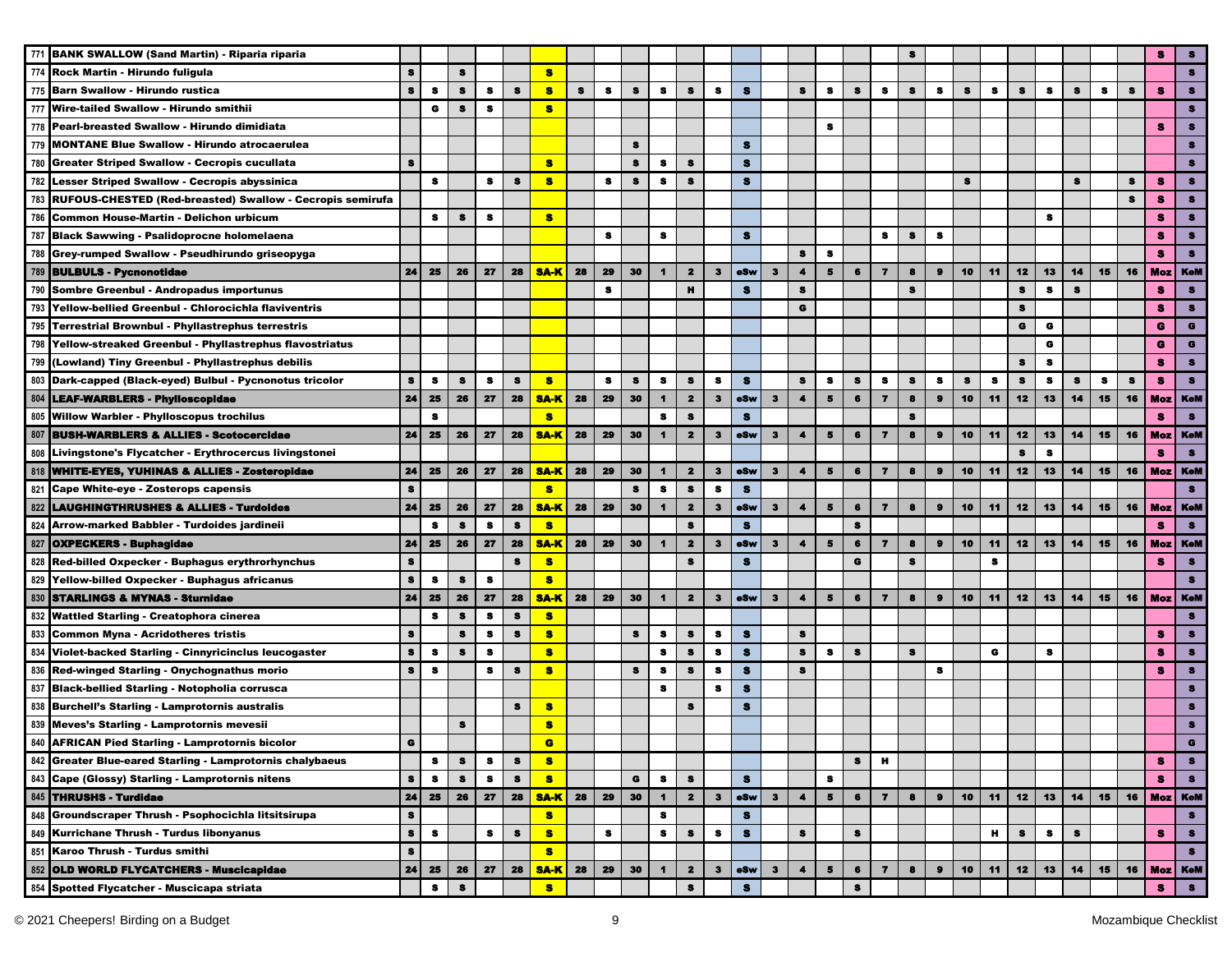| 857 | Pale Flycatcher - Bradornis pallidus                                |           |           |           |    |           |             |    |           |           |                |                         |              |              |              |                      |                |                |                         |           |           |    |           |    |    |    |    |    |            |            |
|-----|---------------------------------------------------------------------|-----------|-----------|-----------|----|-----------|-------------|----|-----------|-----------|----------------|-------------------------|--------------|--------------|--------------|----------------------|----------------|----------------|-------------------------|-----------|-----------|----|-----------|----|----|----|----|----|------------|------------|
| 859 | <b>Grey Tit-Flycatcher - Myioparus plumbeus</b>                     |           |           |           |    |           |             |    |           |           |                |                         |              |              |              |                      |                |                |                         | G         |           |    |           |    |    |    |    |    | G          | $\bullet$  |
| 860 | Ashy Flycatcher - Muscicapa caerulescens                            |           |           |           |    |           |             |    |           |           | s              |                         | s            | s            |              | G                    |                |                |                         |           |           |    |           |    |    |    |    |    | G          |            |
| 862 | Southern Black Flycatcher - Melaenornis pammelaina                  |           | $\bullet$ | $\bullet$ |    |           | 8           |    | s         |           | s              | s                       | s            | s            |              | s                    |                | 8              | G                       | $\bullet$ | s.        | s  |           |    |    |    |    |    | з          | s          |
| 865 | Bearded Scrub-Robin - Cercotrichas (Erythropygia) quadrivirgata     |           |           | $\bullet$ |    |           | $\bullet$   |    | s         |           |                |                         |              | s            |              |                      |                |                |                         | s         |           |    | s         | s  | s  | s  |    |    | я          | я          |
|     | 869 RED-BACKED (White-browed) Scrub-Robin - Cercotrichas (Erythre H |           |           | $\bullet$ |    |           | $\bullet$   |    |           |           |                |                         |              |              |              |                      |                |                |                         |           |           |    |           |    |    |    |    |    |            | я          |
|     | 871 Cape Robin-Chat - Cossypha caffra                               | s         |           |           |    |           | 8           |    |           |           |                |                         |              |              |              |                      |                |                |                         |           |           |    |           |    |    |    |    |    |            | я          |
|     | 872 White-throated Robin-Chat - Cossypha humeralis                  |           |           |           |    |           |             |    |           |           |                |                         |              |              |              |                      |                |                | 8                       | $\bullet$ | s         |    |           |    |    |    |    |    | я          |            |
| 873 | White-browed Robin-Chat - Cossypha heuglini                         |           | s         |           |    |           | $\bullet$   |    | s         | s         | 8              | $\mathbf{H}$            | н            | $\bullet$    |              | н                    |                |                |                         |           |           |    |           |    |    |    |    |    |            |            |
| 874 | Red-capped Robin-Chat - Cossypha natalensis                         |           |           |           |    |           |             |    | $\bullet$ |           |                |                         |              | $\bullet$    |              |                      |                |                |                         |           |           |    |           | н  |    |    |    |    |            |            |
|     | 876 Collared Palm-Thrush - Cichladusa arquata                       |           |           |           |    |           |             |    |           |           |                |                         |              |              |              | s                    |                |                |                         |           |           |    | $\bullet$ |    |    |    |    |    | я          | $\bullet$  |
|     | 881 East Coast Akalat - Sheppardia gunningi                         |           |           |           |    |           |             |    |           |           |                |                         |              |              |              |                      |                |                |                         |           |           |    |           | s  |    |    |    |    | s          | s.         |
|     | 887 Cape Rock-Thrush - Monticola rupestris                          |           |           |           |    |           |             |    |           | s         |                |                         |              | s            |              |                      |                |                |                         |           |           |    |           |    |    |    |    |    |            | я          |
|     | 890 African Stonechat - Saxicola torquatus                          |           |           |           |    |           |             |    |           | $\bullet$ | -8             |                         |              | s            |              |                      |                |                |                         |           |           |    |           |    |    |    |    |    |            |            |
| 891 | <b>Buff-streaked Chat - Campicoloides bifasciata</b>                |           |           |           |    |           |             |    |           | $\bullet$ |                |                         |              | $\bullet$    |              |                      |                |                |                         |           |           |    |           |    |    |    |    |    |            |            |
| 895 | <b>Mocking Cliff-Chat - Thamnolaea cinnamomeiventris</b>            |           | 8         |           |    |           | s           |    |           | 8         |                |                         |              | s            |              |                      |                |                |                         |           |           |    |           |    |    |    |    |    |            |            |
| 901 | <b>Familiar Chat - Cercomela familiaris</b>                         |           |           |           |    |           |             |    |           | $\bullet$ |                |                         |              | s            |              |                      |                |                |                         |           |           |    |           |    |    |    |    |    |            |            |
| 908 | <b>SUNBIRDS &amp; SPIDERHUNTERS - Nectariniidae</b>                 | 24        | 25        | 26        | 27 | 28        | <b>SAK</b>  | 28 | 29        | 30        | $\blacksquare$ | $\mathbf{2}$            | $\mathbf{3}$ | eSw          | з            | $\blacktriangleleft$ | 5              | 6              | $\overline{\mathbf{z}}$ | 8         | $\bullet$ | 10 | 11        | 12 | 13 | 14 | 15 | 16 | <b>Moz</b> | <b>KeM</b> |
| 909 | Plain-backed Sunbird - Anthreptes reichenowi                        |           |           |           |    |           |             |    |           |           |                |                         |              |              |              |                      |                |                |                         |           |           |    |           | s  |    | н  |    |    | s          | 8          |
| 912 | Collared Sunbird - Hedydipna (Anthodiaeta) collaris                 |           | 8         | s         | s  |           | s           |    |           |           |                |                         |              |              |              | 8                    |                |                |                         | 8         | 8         |    | G         | 8  | 8  | 8  |    |    | s          | 8          |
|     | 914 Olive Sunbird - Cyanomitra olivacea                             |           |           |           |    |           |             |    | 8         |           | 8              |                         |              | s            |              |                      |                |                |                         |           |           |    |           |    |    |    |    |    |            | 8          |
|     | 915 MOUSE-COLORED (Grey) Sunbird - Cyanomitra veroxii               |           |           |           |    |           |             |    |           |           |                |                         |              |              |              |                      |                |                |                         |           | 8         |    |           |    |    |    |    |    | s          | я          |
|     | 916 Amethyst Sunbird - Chalcomitra amethystina                      |           |           |           |    |           |             |    | 8         |           | s              |                         |              | $\bullet$    |              | $\bullet$            |                |                |                         |           |           |    |           |    |    |    |    |    | s          | s          |
| 917 | Scarlet-chested Sunbird - Chalcomitra senegalensis                  |           | s         |           |    |           | <b>S</b>    |    |           |           | s              | S                       |              | $\bullet$    |              | $\bullet$            | 8              |                |                         | $\bullet$ |           |    |           | s  |    |    |    |    | s          | я          |
|     | 922 Neergaard's Sunbird - Cinnyris neergaardi                       |           |           |           |    |           |             |    |           |           |                |                         |              |              |              | s                    |                |                |                         |           |           |    |           |    |    |    |    |    | я          |            |
| 924 | Greater Double-collared Sunbird - Cinnyris afer                     |           |           |           |    |           |             |    |           | s         | s              |                         |              | s            |              |                      |                |                |                         |           |           |    |           |    |    |    |    |    |            |            |
| 925 | <b>MARIQUA (Marico) Sunbird - Cinnyris mariquensis</b>              |           |           |           | G  |           | $\bullet$   |    |           |           |                | s                       |              | $\bullet$    |              |                      |                |                |                         |           |           |    |           |    |    |    |    |    |            | $\bullet$  |
| 927 | Purple-banded Sunbird - Cinnyris bifasciatus                        |           |           |           |    |           |             |    |           |           |                |                         |              |              |              |                      |                |                |                         |           | 8         | s  | G         | S  |    |    |    |    | 8          | s          |
|     | 928 White-BREASTED (bellied) Sunbird - Cinnyris talatala            |           | 8         |           |    |           | 8           |    |           | $\bullet$ |                |                         |              | $\mathbf{s}$ |              | $\bullet$            |                |                |                         |           |           |    |           |    |    |    |    |    | 參          | $\bullet$  |
|     | 932 WEAVERS & ALLIES - Ploceldae                                    | 24        | 25        | 26        | 27 | 28        | <b>SA-K</b> | 28 | 29        | 30        | $\blacksquare$ | $\overline{\mathbf{2}}$ | $\mathbf{3}$ | eSw          | $\mathbf{3}$ | $\blacktriangleleft$ | $\overline{5}$ | $6\phantom{1}$ | $\overline{7}$          | 8         | $\bullet$ | 10 | 11        | 12 | 13 | 14 | 15 | 16 | <b>Moz</b> | KoM        |
|     | 933 Red-billed Buffalo Weaver - Bubalornis niger                    | $\bullet$ | $\bullet$ | $\bullet$ | s  | $\bullet$ | s           |    |           |           |                |                         |              |              |              |                      |                |                |                         |           |           |    |           |    |    |    |    |    |            | $\bullet$  |
| 937 | Red-headed Weaver - Anaplectes melanotis (rubriceps)                |           |           |           | s  |           | 8           |    |           |           |                |                         |              |              |              | s                    |                |                |                         |           |           |    |           | s  |    |    |    |    | я          | я          |
| 939 | <b>Spectacled Weaver - Ploceus ocularis</b>                         |           | 8         |           |    |           | 8           |    |           |           |                |                         |              |              |              |                      |                |                |                         |           |           |    |           |    |    |    |    |    |            |            |
| 940 | <b>Cape Weaver - Ploceus capensis</b>                               |           |           |           |    |           |             |    |           | s         |                |                         |              | s            |              |                      |                |                |                         |           |           |    |           |    |    |    |    |    |            |            |
| 941 | <b>AFRICAN GOLDEN- (Yellow) Weaver - Ploceus subaureus</b>          |           |           |           |    |           |             |    |           |           |                |                         |              |              |              |                      |                |                |                         | $\bullet$ | s         |    |           |    |    |    |    |    | з          |            |
| 942 | (African) Holub's Golden Weaver - Ploceus xanthops                  |           |           |           |    |           |             |    | 8         |           |                |                         |              | s            |              |                      |                |                |                         |           |           |    |           |    |    |    |    |    |            | 8          |
| 944 | <b>Lesser Masked Weaver - Ploceus intermedius</b>                   | s         | $\bullet$ | 8         | s  | s         | s           |    |           |           |                |                         |              |              |              | 8                    |                |                | G                       |           |           |    |           |    |    |    |    |    | s          | 8          |
|     | 945 Southern Masked Weaver - Ploceus velatus                        | 8         |           |           |    |           | s           |    |           |           | 8              | $\bullet$               | 8            | s            |              |                      |                |                |                         |           |           |    |           |    | s  |    |    | s  | s          | $\bullet$  |
|     |                                                                     |           |           |           |    |           |             |    |           |           |                |                         |              |              |              |                      |                |                |                         |           |           |    |           |    |    |    |    |    |            |            |
|     | 946 Village Weaver - Ploceus cucullatus                             |           |           |           |    | 8         | s           |    |           | 8         | 8              |                         |              | s,           |              |                      |                |                | 8                       |           | 8         | s  |           |    |    |    |    |    | ε          | 8          |
|     | 948 FOREST (Dark-backed) Weaver - Ploceus bicolor                   |           |           |           |    |           |             |    |           |           |                |                         |              |              |              |                      |                |                |                         |           |           |    |           | s  | 8  |    |    |    | s.         | $\bullet$  |
|     | 949 Olive-headed Weaver - Ploceus olivaceiceps                      |           |           |           |    |           |             |    |           |           |                |                         |              |              |              | 8                    |                |                |                         |           |           |    |           |    |    |    |    |    | s          | $\bullet$  |
|     | 950 Red-headed Quelea - Quelea erythrops                            |           |           |           |    |           |             |    |           |           |                |                         |              |              |              |                      |                |                |                         | s         |           |    |           |    |    |    |    |    | s          | $\bullet$  |
|     | 951 Red-billed Quelea - Quelea quelea                               | 8         | 8         | 8         | 8  | 8         | 8           |    |           | 8         | 8              |                         |              | s            |              | s                    |                | 8              |                         | 8         |           |    | 8         |    | s  |    |    |    | s          | $\bullet$  |
|     | 952 Southern Red Bishop - Euplectes orix                            | s         |           |           |    |           | $\bullet$   |    |           |           | s              | s                       |              | s            | $\bullet$    |                      |                |                |                         |           |           |    |           |    |    | G  |    |    | s          | $\bullet$  |
|     | 954 Black-winged Bishop - Euplectes hordeaceus                      |           |           |           |    |           |             |    |           |           |                |                         |              |              |              |                      |                |                |                         |           |           | s  | s         |    | s  | s  |    |    | s          | $\bullet$  |
|     | 956 Yellow Bishop - Euplectes capensis                              |           |           |           |    |           |             |    |           | s         |                |                         |              | S            |              |                      |                |                |                         |           |           |    | s         |    | s  |    |    |    | s          | $\bullet$  |
|     | 959 Red-collared Widowbird - Euplectes ardens                       |           |           |           |    |           |             |    |           | $\bullet$ | s              | $\pmb{s}$               |              | $\bullet$    |              |                      |                |                |                         |           |           |    |           |    |    |    |    |    |            | $\bullet$  |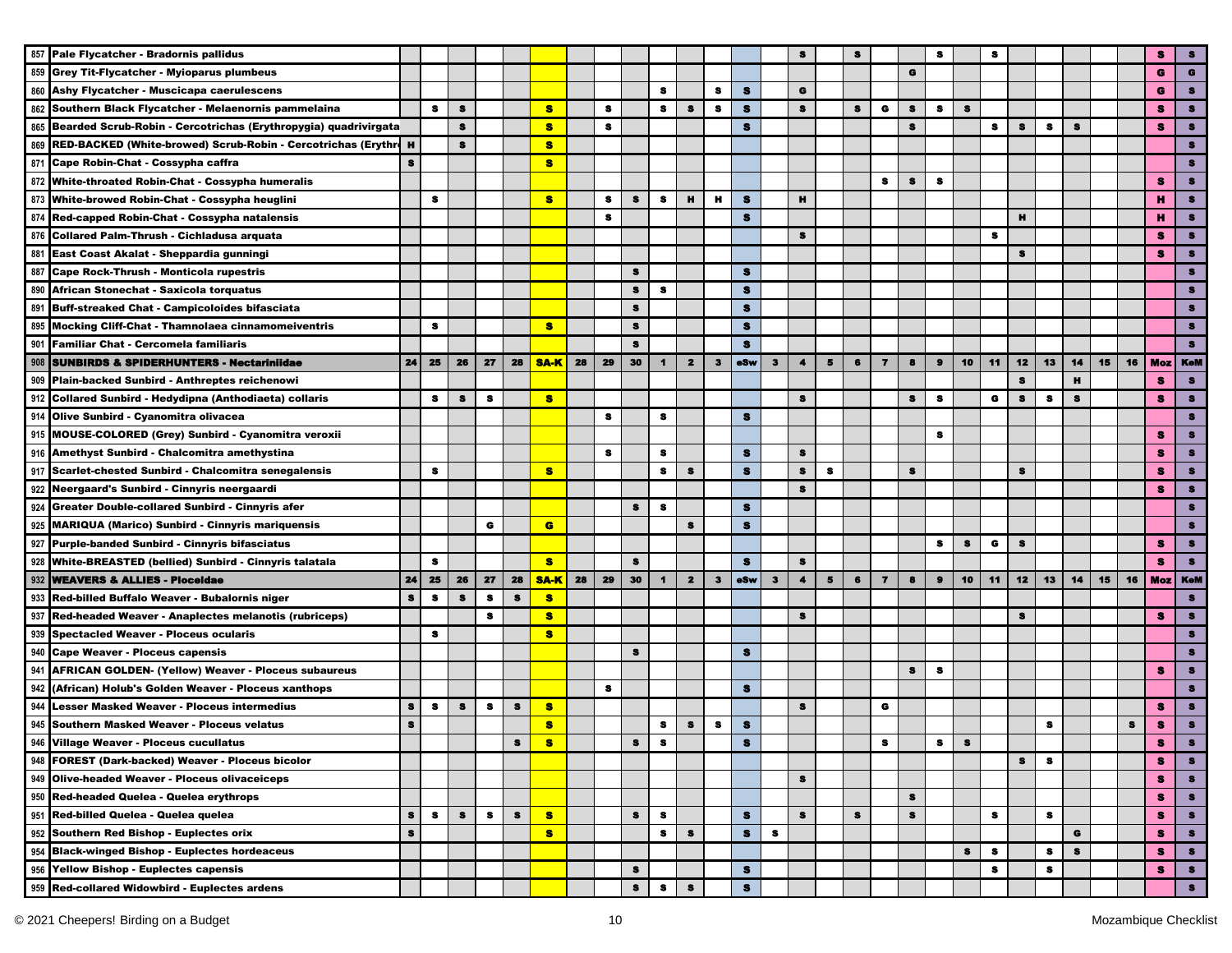|     | 960 Fan-tailed Widowbird - Euplectes axillaris                        |           |           |           |           |              |             |           |           |              | s                    |                         | s            | S            | s            | s                    | s                       |                |                         |           |           |              |           |              |           | s            | я            |    | s            | $\bullet$  |
|-----|-----------------------------------------------------------------------|-----------|-----------|-----------|-----------|--------------|-------------|-----------|-----------|--------------|----------------------|-------------------------|--------------|--------------|--------------|----------------------|-------------------------|----------------|-------------------------|-----------|-----------|--------------|-----------|--------------|-----------|--------------|--------------|----|--------------|------------|
|     | 961 Long-tailed Widowbird - Euplectes progne                          | s         |           |           |           |              | $\bullet$   |           |           | $\mathbf{s}$ |                      |                         |              | $\mathbf{s}$ |              |                      |                         |                |                         |           |           |              |           |              |           |              |              |    |              | s          |
|     | 962 GROSBEAK (Thick-billed) Weaver - Amblyospiza albifrons            |           |           |           |           |              |             |           |           |              | s                    |                         |              | $\mathbf{s}$ |              |                      |                         |                |                         |           |           |              |           |              |           |              |              |    |              |            |
| 963 | <b>IESTRILDIDS - Estriididae</b>                                      | 24        | 25        | 26        | 27        | 28           | <b>SA-K</b> | 28        | 29        | 30           | $\blacktriangleleft$ | $\mathbf{2}$            | $\mathbf{3}$ | eSw          | $\mathbf{3}$ | $\blacktriangleleft$ | 5                       | 6              | $\overline{7}$          | 8         | $\bullet$ | 10           | 11        | 12           | 13        | 14           | 15           | 16 | Moz          | <b>KeM</b> |
|     | 970 Common Waxbill - Estrilda astrild                                 |           |           |           | s         |              | $\bullet$   |           |           |              | $\bullet$            |                         |              | $\bullet$    |              | $\bullet$            | s                       |                |                         |           |           |              |           |              |           |              |              |    | s            | $\bullet$  |
| 973 | SOUTHERN CORDONBLEU (Blue Waxbill) - Uraeginthus angolensis           |           | $\bullet$ | $\bullet$ |           | s            | s           |           |           |              |                      | s                       |              | s            |              | $\bullet$            |                         | s              |                         |           | $\bullet$ |              | s         |              | s         |              |              |    | s            | $\bullet$  |
|     | 977 PETER'S (Red-throated) Twinspot - Hypargos niveoguttatus          |           |           |           |           |              |             |           |           |              |                      |                         |              |              |              |                      |                         |                |                         |           |           |              |           | $\bullet$    | $\bullet$ |              |              |    | s            | $\bullet$  |
|     | 978 Green-winged Pytilia - Pytilia melba                              |           | s         |           |           |              | s.          |           | s         |              |                      | s                       |              | $\bullet$    |              |                      |                         |                |                         |           |           |              |           |              |           |              |              |    |              | $\bullet$  |
|     | 980 Red-billed Firefinch - Lagonosticta senegala                      |           | 8         | $\bullet$ |           |              | $\bullet$   |           |           |              |                      |                         |              |              |              |                      |                         |                |                         |           |           |              |           |              | s         |              |              |    | s            | $\bullet$  |
| 981 | African Firefinch - Lagonosticta rubricata                            |           |           |           |           |              |             |           |           | $\bullet$    |                      | $\bullet$               |              | $\bullet$    |              |                      |                         |                |                         |           |           |              |           |              |           |              |              |    |              | $\bullet$  |
| 983 | Cut-throat (Finch) - Amadina fasciata                                 |           |           | 8         |           |              | $\bullet$   |           |           |              |                      |                         |              |              |              |                      |                         |                |                         |           |           |              |           |              |           |              |              |    |              | $\bullet$  |
| 986 | (African) Quailfinch - Ortygospiza fuscocrissa                        |           |           |           |           |              |             |           |           |              |                      |                         |              |              |              |                      |                         |                |                         |           |           |              |           |              |           |              | $\bullet$    | s  | s            | $\bullet$  |
|     | 987 Locustfinch - Paludipasser locustella                             |           |           |           |           |              |             |           |           |              |                      |                         |              |              |              |                      |                         |                |                         |           |           |              |           |              |           |              | $\bullet$    | s  | s            | $\bullet$  |
| 988 | <b>Bronze Mannikin - Spermestes cucullatus</b>                        |           |           |           |           |              |             |           |           | $\mathbf{H}$ | $\bullet$            |                         |              | $\bullet$    |              | $\bullet$            |                         |                | $\bullet$               |           |           |              | $\bullet$ | $\mathbf{s}$ |           |              |              |    | s            | $\bullet$  |
| 993 | <b>INDIGOBIRDS - Viduldae</b>                                         | 24        | 25        | 26        | 27        | 28           | <b>SA-K</b> | 28        | 29        | 30           | $\blacksquare$       | $\mathbf{2}$            | $\mathbf{3}$ | eSw          | $\mathbf{3}$ | $\blacktriangleleft$ | $5^{\circ}$             | 6              | $\overline{\mathbf{z}}$ | 8         | $\bullet$ | 10           | 11        | 12           | 13        | 14           | 15           | 16 | Moz          | <b>KeM</b> |
|     | 994 Pin-tailed Whydah - Vidua macroura                                |           |           |           |           |              |             | $\bullet$ |           |              | $\bullet$            | $\mathbf{s}$            | $\bullet$    | s            |              |                      |                         |                | G                       |           |           | $\mathbf{s}$ | s         |              |           |              | s            | s  | $\mathbf{s}$ | $\bullet$  |
| 996 | EASTERN (Long-tailed) Paradise-Whydah - Vidua paradisaea              |           |           | s         |           |              | <b>S</b>    |           |           |              |                      |                         |              |              |              |                      |                         |                |                         |           |           |              |           |              |           |              |              |    |              | $\bullet$  |
|     | 998 Village Indigobird - Vidua chalybeata                             |           |           |           |           |              |             |           |           |              |                      |                         |              |              |              |                      |                         |                |                         |           |           |              | s         |              |           |              |              |    | s.           | $\bullet$  |
|     | 999 VARIABLE (Dusky) Indigobird - Vidua funerea                       |           | S         |           |           |              | $\bullet$   |           |           |              |                      |                         |              |              |              |                      |                         |                |                         |           |           |              |           |              |           |              |              |    |              | $\bullet$  |
|     | 1004 OLD WORLD SPARROWS - Passeridae                                  | 24        | 25        | 26        | 27        | 28           | <b>SA-K</b> | 28        | 29        | 30           | $\blacksquare$       | $\mathbf{2}$            | $\mathbf{3}$ | eSw          | $\mathbf{3}$ | $\blacktriangleleft$ | 5                       | 6              | $\overline{\mathbf{z}}$ | 8         | $\bullet$ | 10           | 11        | 12           | 13        | 14           | 15           | 16 | Moz          | <b>KeM</b> |
|     | 1005 House Sparrow - Passer domesticus                                | $\bullet$ | $\bullet$ |           | $\bullet$ | $\mathbf{s}$ | $\bullet$   | $\bullet$ | $\bullet$ | $\bullet$    | $\bullet$            | $\bullet$               | s            | $\mathbf{s}$ |              | $\bullet$            | $\bullet$               | $\mathbf{s}$   | $\mathbf{s}$            |           | s         | $\bullet$    |           |              |           | $\bullet$    | $\mathbf{s}$ |    | s            | $\bullet$  |
|     | 1007 Cape Sparrow - Passer melanurus                                  | s         |           |           |           |              | s           |           |           |              |                      |                         |              |              |              |                      |                         |                |                         |           |           |              |           |              |           |              |              |    |              | $\bullet$  |
|     | 1008 Southern Grey-headed Sparrow - Passer diffusus                   | s         | $\bullet$ | s         | $\bullet$ | s            | s           |           |           |              | $\bullet$            | s                       |              | $\bullet$    |              |                      |                         |                |                         | s         |           |              |           |              |           |              |              |    | s            | $\bullet$  |
|     | 1009 Yellow-throated BUSH SPARROW (Petronia) - Gymnoris superciliaris |           |           |           |           |              |             |           |           |              |                      | $\bullet$               | s            | $\mathbf{s}$ |              | $\bullet$            |                         | $\mathbf G$    |                         | $\bullet$ |           |              |           |              | s         | s            |              |    | s            | $\bullet$  |
|     | 1010 WAGTAILS & PIPITS - Motacillidae                                 | 24        | 25        | 26        | 27        | 28           | <b>SA-K</b> | 28        | 29        | 30           | $\blacktriangleleft$ | $\mathbf{2}$            | $\mathbf{3}$ | oSw          | $\mathbf{3}$ | $\blacktriangleleft$ | 5                       | 6              | $\overline{\mathbf{z}}$ | 8         | $\bullet$ | 10           | 11        | 12           | 13        | 14           | 15           | 16 | <b>Moz</b>   | <b>KeM</b> |
|     | 1011 Cape Wagtail - Motacilla capensis                                | $\bullet$ |           |           |           |              | s           |           |           |              | $\bullet$            |                         |              | $\bullet$    |              |                      | $\bullet$               |                |                         |           |           |              |           |              |           |              |              |    | s            | $\bullet$  |
|     | 1012 Mountain Wagtail - Motacilla clara                               |           |           |           |           |              |             | $\bullet$ |           |              |                      |                         |              | $\bullet$    |              |                      |                         |                |                         |           |           |              |           |              |           |              |              |    |              | $\bullet$  |
|     | 1018 African Pipit - Anthus cinnamomeus                               |           |           |           |           | s            | $\bullet$   |           |           | $\bullet$    | $\bullet$            |                         |              | s            | $\bullet$    | $\bullet$            | s                       |                |                         | $\bullet$ | $\bf s$   |              | s         |              |           |              | s            | S  | s            | $\bullet$  |
|     | 1020 Long-billed Pipit (aka Nicholson's Pipit) - Anthus similis       |           |           |           |           |              |             |           |           | $\bullet$    |                      |                         |              | $\bullet$    |              |                      |                         |                |                         |           |           |              |           |              |           |              |              |    |              | $\bullet$  |
|     | 1022 Plain-backed Pipit - Anthus leucophrys                           |           |           |           |           |              |             |           |           | $\bullet$    |                      |                         |              | $\bullet$    |              |                      |                         |                |                         |           |           |              |           |              |           |              |              |    |              | 8          |
|     | 1033 Red-throated Pipit - Anthus cervinus                             |           |           |           |           |              |             |           |           |              |                      |                         |              |              |              |                      |                         |                |                         | $\bullet$ | s         |              |           |              |           |              |              |    | 8            | $\bullet$  |
|     | 1034 ORANGE-THROATED (Cape) Longclaw - Macronyx capensis              |           |           |           |           |              |             |           |           | $\bullet$    |                      |                         |              | $\bullet$    |              |                      |                         |                |                         |           |           |              |           |              |           |              |              |    |              | $\bullet$  |
|     | 1035 Yellow-throated Longclaw - Macronyx croceus                      |           |           |           |           |              |             |           |           |              |                      |                         |              |              |              | s                    | s                       |                | $\mathbf H$             |           |           |              | s         |              |           |              | $\bullet$    | s  | я            | 8          |
|     | 1037 FINCHES, EUPHONIAS & ALLIES - Fringillidae                       | 24        | 25        | 26        | 27        | 28           | <b>SA-K</b> | 28        | 29        | 30           | $\mathbf{1}$         | $\overline{\mathbf{z}}$ | $\mathbf{3}$ | eSw          | $\mathbf{3}$ | $\blacktriangleleft$ | 5                       | $6\phantom{1}$ | $\overline{7}$          | 8         | $\bullet$ | 10           | 11        | 12           | 13        | 14           | 15           | 16 | <b>Moz</b>   | <b>KoM</b> |
|     | 1039 Yellow-fronted Canary - Crithagra mozambica                      |           |           | $\bullet$ | $\bullet$ |              | s           |           | $\bullet$ |              | $\bullet$            | $\mathbf{s}$            | $\bullet$    | $\bullet$    |              | $\mathbf{s}$         | $\bullet$               | $\bullet$      | $\bullet$               |           |           |              | $\bullet$ | $\bullet$    | $\bullet$ | $\mathbf{s}$ |              |    | s.           | $\bullet$  |
|     | 1040 Forest Canary - Crithagra scotops                                |           |           |           |           |              |             |           | н         |              |                      |                         |              | $\mathbf{H}$ |              |                      |                         |                |                         |           |           |              |           |              |           |              |              |    |              |            |
|     | 1044 Brimstone Canary - Crithagra sulphurata                          |           |           |           |           |              |             |           | $\bullet$ |              |                      |                         |              | $\mathbf G$  |              |                      |                         |                |                         |           |           |              |           |              |           |              |              |    |              | G          |
|     | 1049 Streaky-headed Seedeater - Crithagra (Serinus) gularis           |           |           |           |           |              |             |           |           | $\bullet$    |                      |                         |              | $\bullet$    |              |                      |                         |                |                         |           |           |              |           |              |           |              |              |    |              | $\bullet$  |
|     | 1052 Cape Canary - Serinus canicollis                                 |           |           |           |           |              |             |           |           | s            |                      |                         |              | s            |              |                      |                         |                |                         |           |           |              |           |              |           |              |              |    |              | $\bullet$  |
|     | 1055 OLD WORLD BUNTINGS - Emberizidae                                 | 24        | 25        | 26        | 27        | 28           | <b>SA-K</b> | 28        | 29        | 30           | $\blacksquare$       | $\mathbf{2}$            | $\mathbf{3}$ | esw          | $\mathbf{3}$ | $\blacktriangleleft$ | $\overline{\mathbf{5}}$ | $\bullet$      | $\overline{7}$          | 8         | $\bullet$ | 10           | 11        | 12           | 13        | 14           | 15           | 16 | <b>Moz</b>   | <b>KeM</b> |
|     | 1057 Golden-breasted Bunting - Emberiza flaviventris                  | $\bf 8$   |           |           |           |              | <b>S</b>    |           |           |              |                      |                         |              |              |              |                      |                         | 8              |                         |           | 8         |              |           |              |           |              |              |    | s            | $\bullet$  |